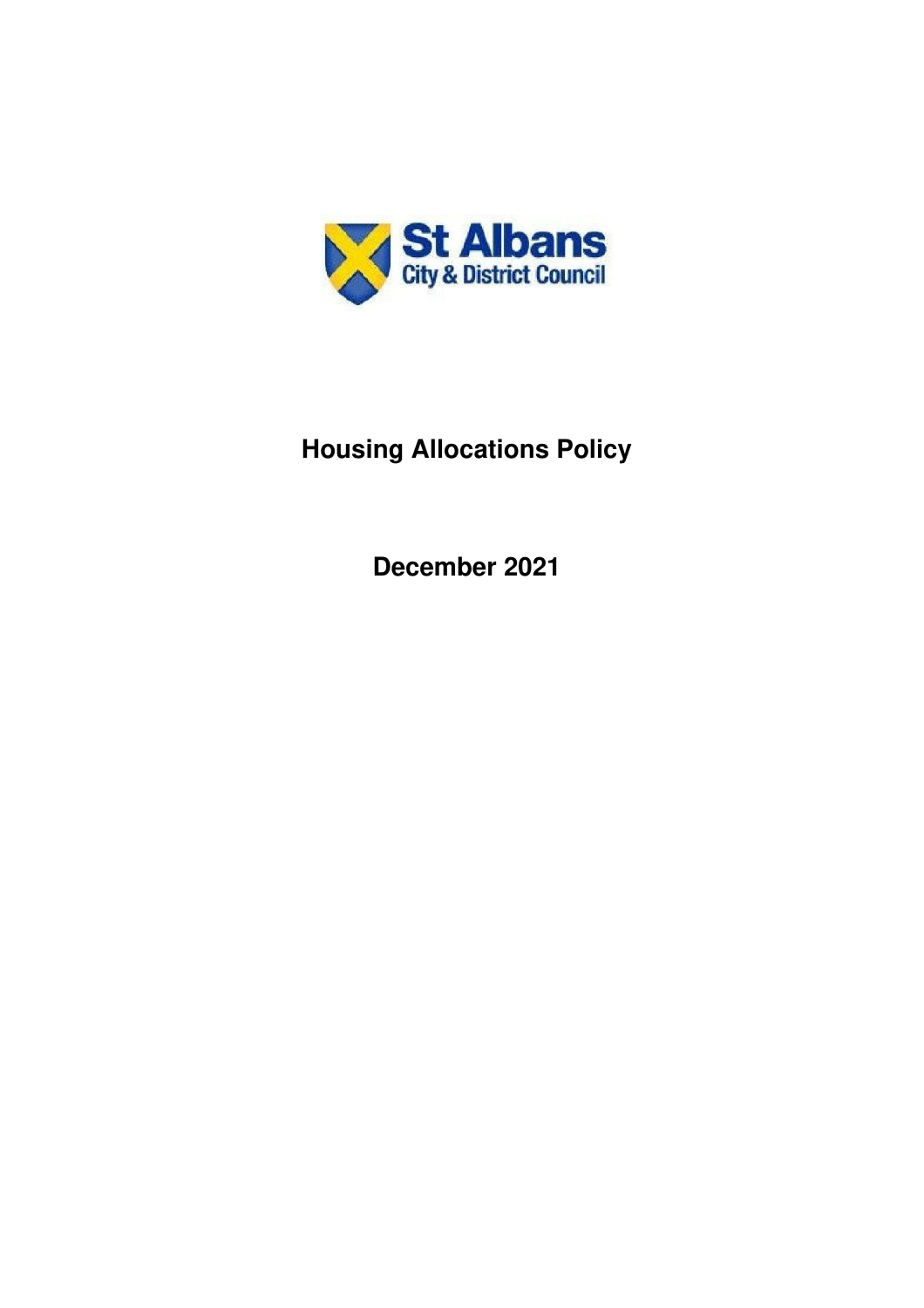# **Housing Allocations Policy**

#### **Lettings Covered by the Allocations Policy**

This Allocation Policy sets out the Council's arrangements for allocating housing accommodation within the meaning of Part 6 of the Housing Act 1996 (the 1996 Act) and related guidance; that is:-

- The selection of applicants to be offered secure, flexible/fixed term or introductory tenancies by the Council.
- Offers of secure, flexible/fixed term or introductory tenancies from other councils, or other bodies able to grant secure tenancies.
- Offers of assured/flexible tenancies from registered social landlords.

## **Equality and Diversity**

The Council is committed to ensuring equal access and allocation of housing. No one will be treated any less favourably than anyone else because of gender, gender reassignment, marital status and civil partnership, race, origin, religion or belief, sex, disability, sexual orientation or age.

The development of a clear and consistent Allocation Policy goes hand in hand with careful monitoring to ensure that housing allocations are fair and seen to be fair by everyone.

It is also important that the Allocation Policy is understood by everyone who is part of it. If you want to receive this policy in an alternative format such as Braille, please email housing@stalbans.gov.uk. See www.accessible.co.uk for information about access to local facilities.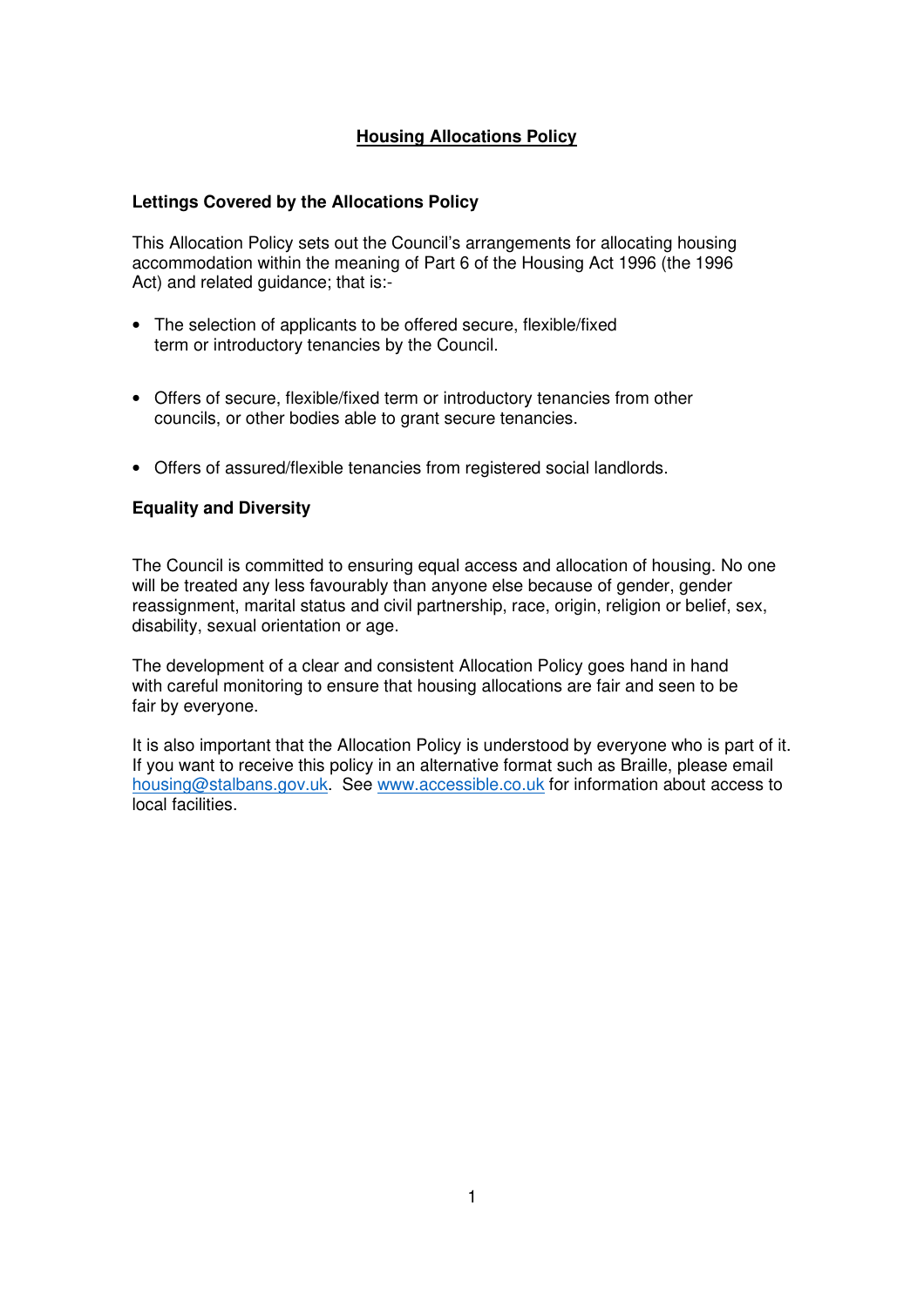# **CONTENTS PAGE**

|          |                                                                       | Page No.            |
|----------|-----------------------------------------------------------------------|---------------------|
| 1.       | Introduction                                                          | 4                   |
| 2.       | Aims and Objectives                                                   | 4                   |
| 3.       | <b>Statement of Choice</b>                                            | 6                   |
| 4.       | <b>Links to Other Policies</b>                                        | 7                   |
| 5.       | Monitoring and Review of the Allocations Policy                       | 7<br>$\overline{7}$ |
| 6.<br>7. | <b>Housing Register</b>                                               | 7                   |
|          | Who Can Apply to Join the Housing Register                            |                     |
|          | Unacceptable Behaviour                                                | 8                   |
|          | Notifying a Non-qualifying applicant                                  | 9<br>9              |
|          | Keeping Applications up to Date                                       | 9                   |
|          | <b>Cancellation of Applications</b><br>$\overline{\phantom{0}}$       | 10                  |
|          | <b>Reinstatement of Applications</b><br>-<br><b>Local Connection</b>  | 10                  |
|          | Suitability test<br>-                                                 | 11                  |
|          | Who Decides on Exclusions From the Housing Register<br>$\overline{a}$ | 12                  |
|          | Inactive/Excluded Application Reviews                                 | 13                  |
| 8.       | How to Apply to Join the Housing Register                             | 13                  |
|          | Who Can be Considered as Part of an Applicant's Household             | 14                  |
|          | Joint Applications<br>-                                               | 16                  |
|          | <b>Civil Partnerships</b><br>$\overline{\phantom{0}}$                 | 16                  |
|          | Date of Registration<br>$\qquad \qquad \blacksquare$                  | 16                  |
|          | Definitions of Homeseekers and Transfers<br>$\overline{\phantom{0}}$  | 16                  |
|          | <b>Right to Move</b><br>-                                             | 16                  |
|          | <b>Armed Services Personnel</b>                                       | 18                  |
|          | Verification                                                          | 18                  |
|          | False Statement and Withholding Information                           | 19                  |
|          | Deliberately Worsening Circumstances                                  | 19                  |
| 9.       | Assessment of Housing Need                                            | 20                  |
|          | <b>Housing Need Bands</b>                                             | 20                  |
|          | Appropriate Use of Bedrooms                                           | 24                  |
|          | <b>Time-limited Bidding</b><br>$\overline{\phantom{0}}$               | 25                  |
|          | <b>Accepted Homeless Households</b>                                   | 26                  |
| 10.      | How the Council Allocates Accommodation                               | 26                  |
|          | <b>Bid Types</b>                                                      | 27                  |
|          | <b>Direct Lets</b><br>-                                               | 27                  |
|          | Applicants Subject to Multi-agency Public Protection                  | 28                  |
|          | Arrangements                                                          |                     |
|          | Applicants Who Require an Adapted Property or Other<br>-              | 28                  |
|          | <b>Special Requirement</b>                                            |                     |
|          | <b>Local Lettings Policy</b><br>-                                     | 29                  |
|          | Move On and Leaving Care<br>$\overline{\phantom{0}}$                  | 29                  |
|          | <b>Management Priority</b><br>$\overline{\phantom{0}}$                | 29                  |
|          | <b>Assessed Bedroom Need</b>                                          | 30                  |
|          | <b>Bedroom Eligibility</b>                                            | 30                  |
|          | Proof of Access to Children                                           | 31                  |
|          | Medical Need for an Extra Bedroom                                     | 31                  |
|          | <b>Extra Room for Carers</b>                                          | 31                  |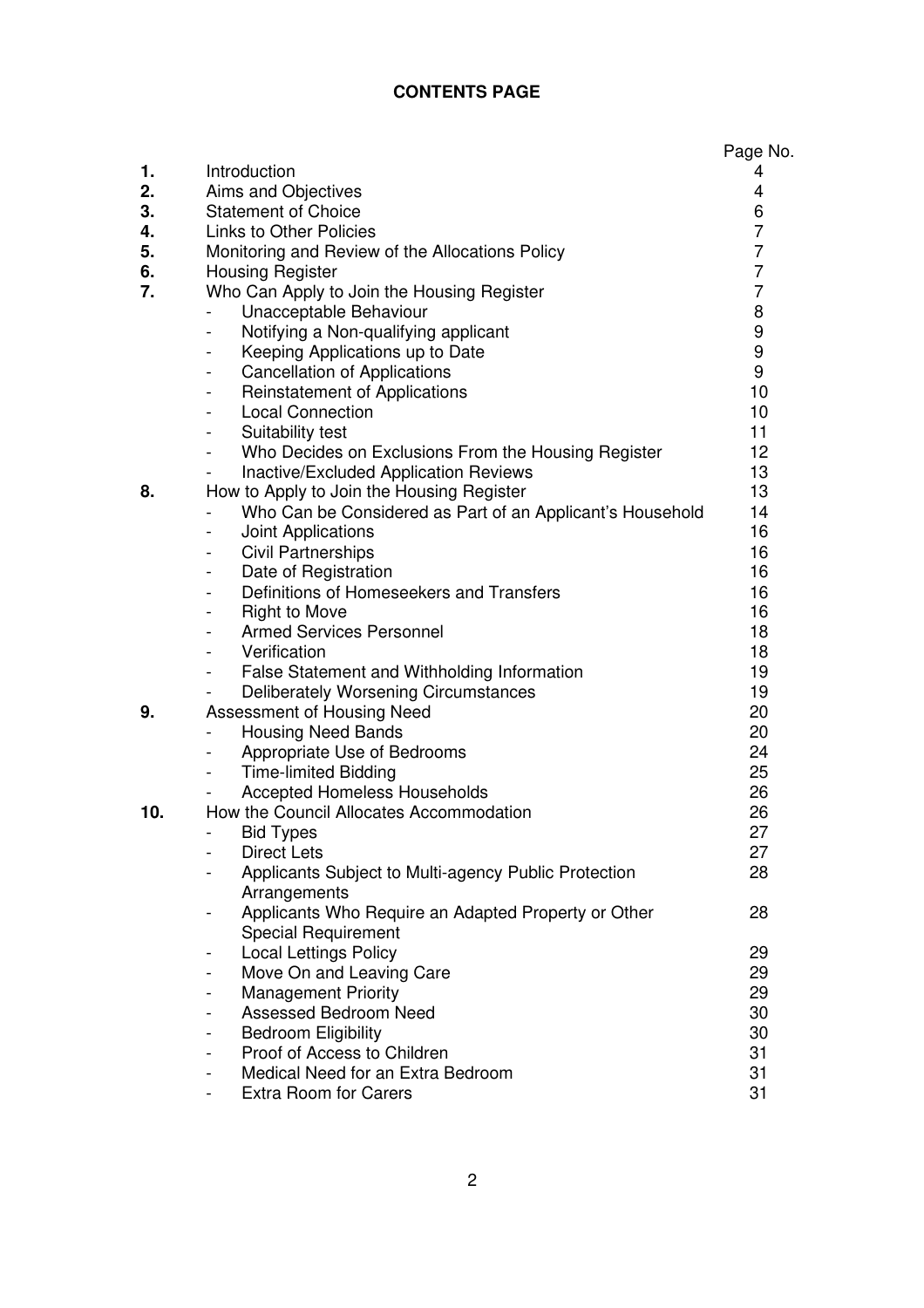| 11. | Choosing Where You Want to Live                         | 32 |
|-----|---------------------------------------------------------|----|
|     | How to Bid                                              | 32 |
|     | Viewings                                                | 32 |
|     | <b>Accepting Offers</b><br>$\overline{\phantom{0}}$     | 33 |
|     | <b>Withdrawal of Offers</b><br>$\blacksquare$           | 33 |
|     | Refusing an Offer of Accommodation                      | 33 |
| 12. | <b>Financial Assessment</b>                             | 33 |
| 13. | <b>Medical Grounds</b>                                  | 34 |
| 14. | Support/Care Needs                                      | 35 |
| 15. | Sheltered Housing and age restricted properties         | 35 |
| 16. | <b>Bungalows</b>                                        | 36 |
| 17. | <b>Under-Occupiers</b>                                  | 36 |
| 18. | Social and Welfare Needs                                | 36 |
| 19. | Allocations to Staff, Council Members or Their Families | 36 |
| 20. | <b>Priority Date</b>                                    | 36 |
| 21. | <b>Change of Circumstances</b>                          | 37 |
| 22. | Tenancy Management Outside of Scope of CBL              | 37 |
| 23. | Right to Information                                    | 38 |
| 24. | Data Protection                                         | 38 |
| 25. | Decisions and Reviews                                   | 38 |
|     | Elected Member Involvement                              | 39 |
| 26. | The Local Government and Social Care Ombudsman          | 40 |
| 27. | The Housing Ombudsman                                   | 40 |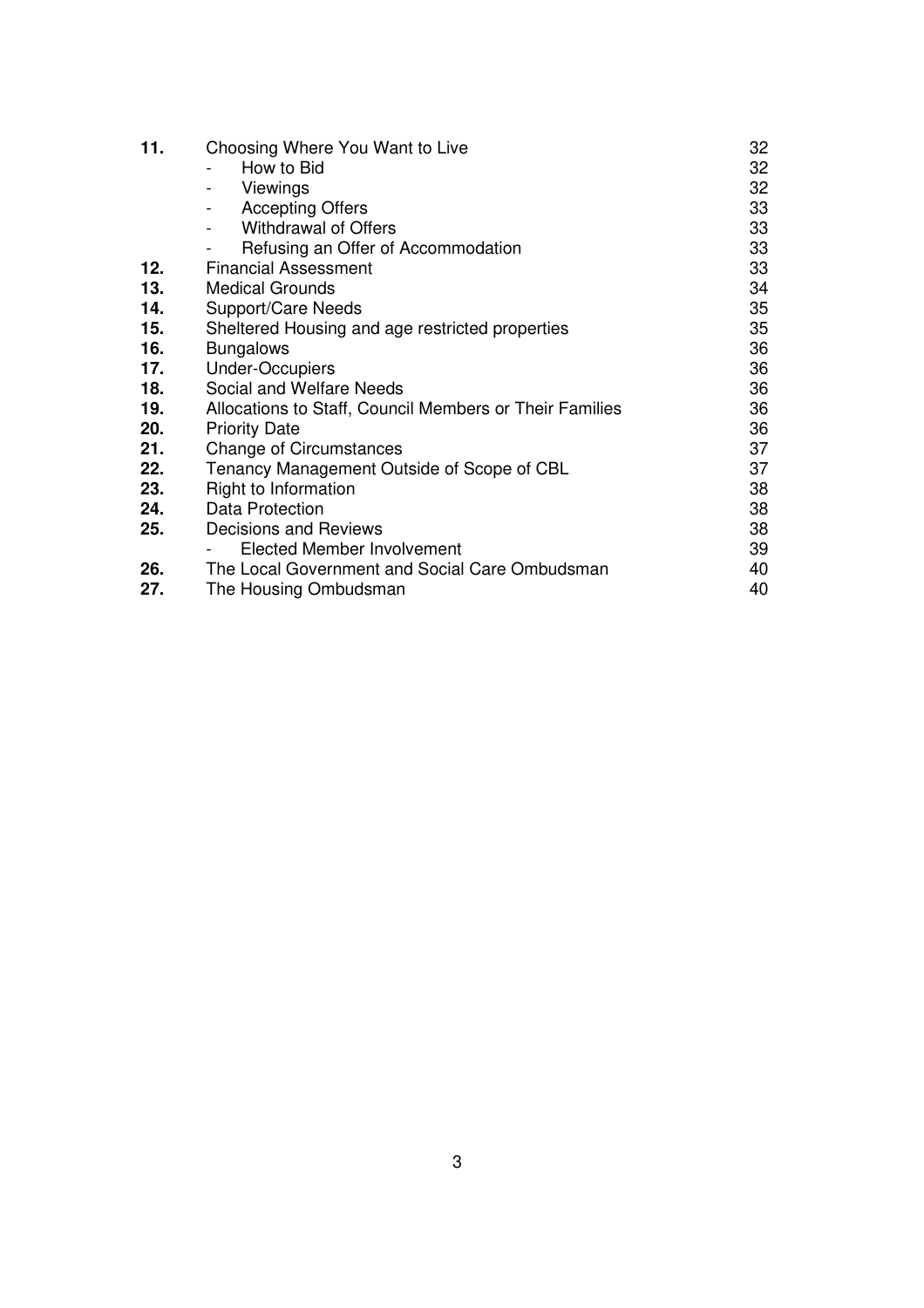## **1. Introduction**

# **Your Home, Your Area, Your Choice**

- **1.1** St Albans District Council allocates social housing through Choice Based Lettings (CBL).
- **1.2** This document sets out St Albans District Council's Housing Allocations Policy as requested by Part VI of the Housing Act 1996 as amended by the Homelessness Act 2002, the Localism Act 2011 and the Homelessness Reduction Act 2017. Its purpose is to determine the priorities in allocating housing and to set out the procedures to be followed.

The Allocations Policy enables the Council to consider the individual needs of applicants whilst making best use of the limited social housing stock. The policy sets out:

- How properties are allocated.
- How to apply for housing.
- Who is a qualifying person and can be accepted onto the Housing Register.
- Who is not a qualifying person and cannot be accepted onto the Housing Register.
- How priority for housing applicants will be determined.
- How homes will be let.
- How properties will be advertised.
- **1.3** Many people who apply for housing will never be allocated a property by the Council because of the shortage of social housing in the District. Even if you have a high housing need it is likely that you will have to wait for a considerable time before you are offered a property.
- **1.4** The Council works with other Registered Providers in the District to provide affordable housing. Registered Providers include the Council as well as Housing Associations and when we advertise properties the details of the relevant landlord will be included in the advert.
- **1.5** A summary of this Allocations Policy is available on the Council's website at www.stalbans.gov.uk .

## **2. Aims and Objectives**

The overall aim of the Allocations Policy is to provide a framework for the equitable, effective and accountable allocation of affordable housing in the district. The policy gives priority to those in greatest housing need, but also reflects the wider objectives of increasing choice, promoting stable and sustainable communities and making the best use of the limited housing stock.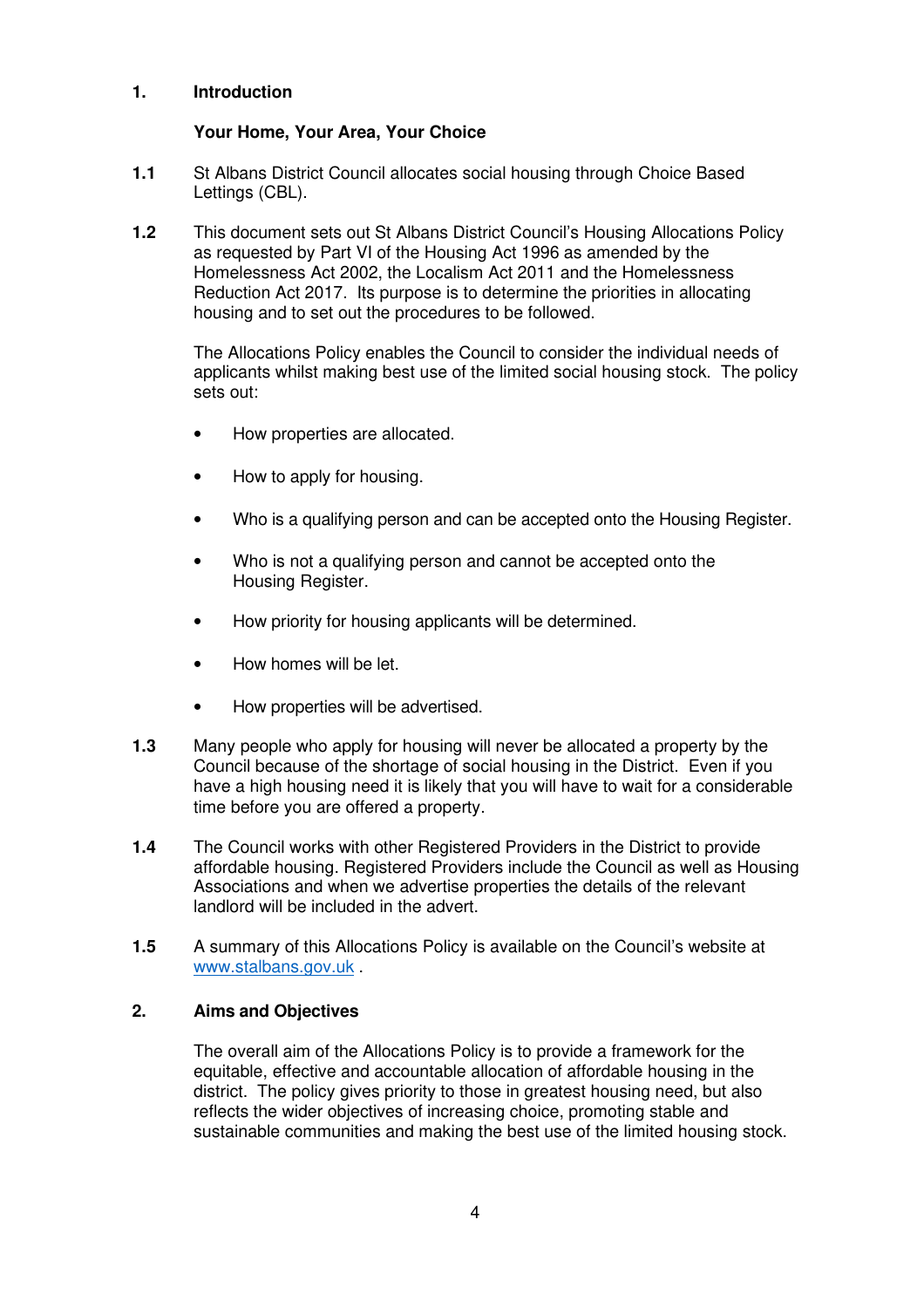**2.1** The Council's Housing Allocations policy aims to:

 Discharge the Council's statutory duties as contained in Part VI of the Housing Act 1996, as amended by the Homelessness Act 2002, the Localism Act 2011 and the Homelessness Reduction Act 2017.

- Ensure that the allocations and assessment policy is transparent, simple, and easy to understand for all.
- Provide applicants with choice and give reasonable preference to those with the greatest housing need.
- Offer applicants open and fair access to housing and recognise diverse needs.
- Offer applicants a more active role in choosing accommodation, taking account of individual circumstances and waiting time.
- Provide applicants with sufficient information to make informed choices about opportunities for re-housing and understand the criteria and processes adopted by the Council.
- Maximise the use of, and efficiently let, all housing stock available to the Council.
- Promote social inclusion, sustainable communities and ensure that applicants benefit from any future regeneration and development taking place within the district.

## **2.2 Prioritising Housing**

The Council is required by law to give priority to certain groups. These are defined by the current statutory reasonable preference categories which are set out in s.166A (12) of the 1996 Act. These were rationalised in the Homelessness Act 2002 (and further refined by the Housing Act 2004) and are based on housing need.

These groups (reasonable preference categories) are:

- (a) People who are homeless (within the meaning of Part 7 of the 1996 Act); this includes people owed a prevention or a relief duty under the Homelessness Reduction Act, and who have a local connection under Part 7 to the District and those who do not have a priority need for accommodation.
- (b) People who are owed a duty by the Council under s.190(2), s.193(2) or s.195(2) of the 1996 Act or who are occupying accommodation secured by the Council under the Homelessness Reduction Act.
- (c) People occupying insanitary or overcrowded housing or otherwise living in unsatisfactory housing conditions.
- (d) People who need to move on medical or welfare grounds, including grounds relating to a disability; and,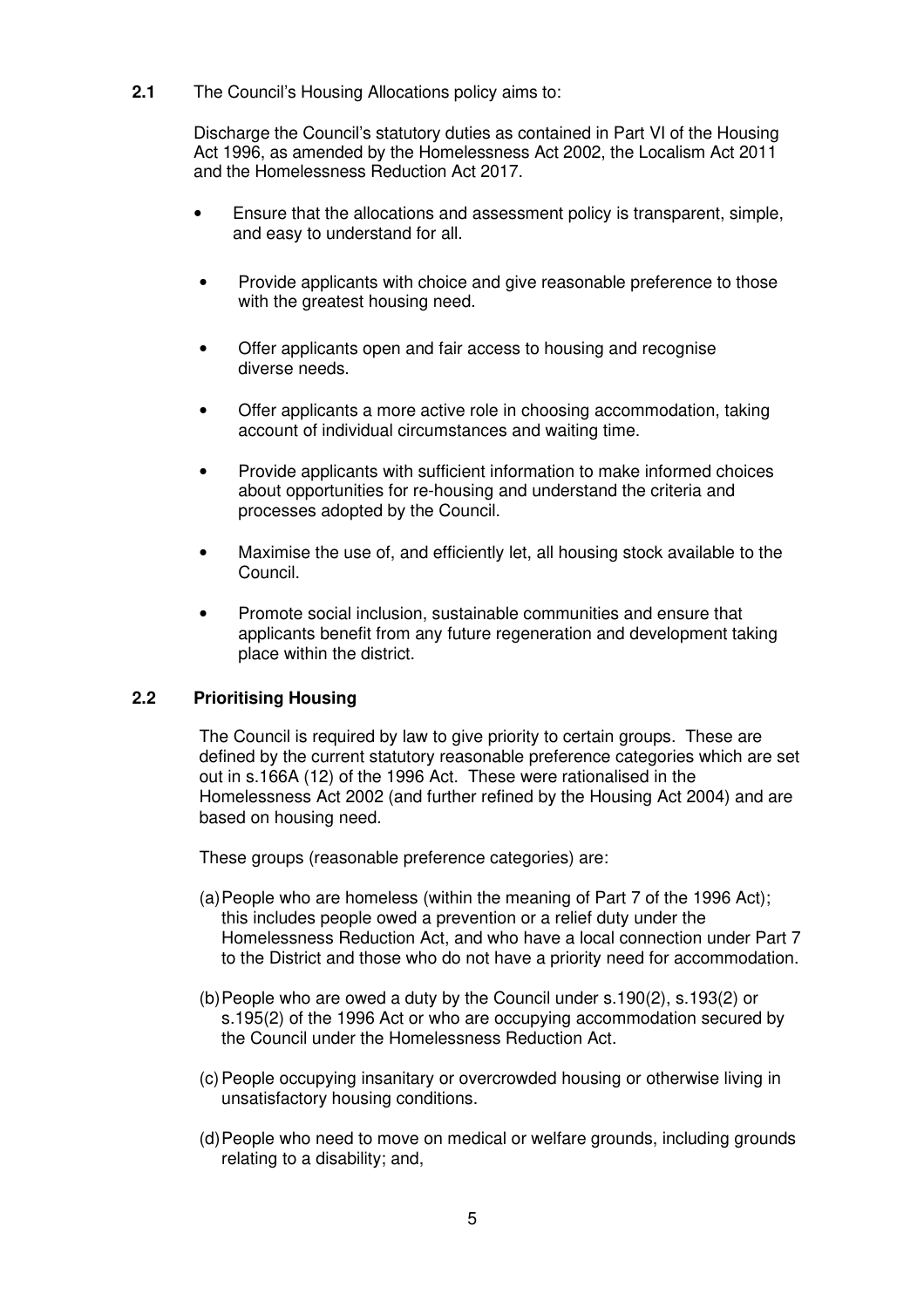(e) People who need to move to a particular locality in the district of the local authority, where failure to meet that need would cause hardship (to themselves or to others).

As well as the groups the Government says we must help, we have also decided to give priority to social housing tenants living in our district who will release a family-size home so that we can make best use of our housing stock.

## **3. Statement of Choice**

- **3.1** CBL allows qualifying applicants to select properties that they are interested in. The scheme helps applicants make informed choices about where they want to live and the type of property they would prefer.
- **3.2** The Council is fully committed to enabling applicants to play a more active role in choosing where they live by advertising properties and providing feedback through our CBL system.
- **3.3** The Council believes that social housing is one of a range of options available to applicants. Information on all available housing options can be obtained from the Housing Options Team at the Council. You can also access information directly via the Council's website www.stalbans.gov.uk .
- **3.4** If you do not have an identified housing need you will not be allowed to register for housing unless you are aged 60 or over and have a Local Connection (as defined in this Allocations Policy) to the St Albans District. In these circumstances you will be considered for sheltered accommodation (if you meet the criteria) or properties restricted for applicants aged 60 and over only. In view of this, it is important to consider other housing choices that are open to you. These may include:
	- Privately rented housing.
	- Low cost home ownership.
	- Reducing your overcrowding by helping some members of your household move to their own accommodation.
	- Moving to an area of the country where social housing properties are more freely available.
	- Staying where you are but getting help to make your property more suitable for your needs.
	- A mutual exchange (swapping homes with another social housing tenant).
- **3.5 If you are already homeless or think you may be going to lose your home**, you should contact the Council's Housing Options Team. It is important that you talk to us as soon as possible. We may be able to help you to keep your current home, at least for a time whilst you explore your housing options.

 If you are threatened with homelessness the Council will begin a prevention or relief duty with you and will provide assistance to you in finding alternative accommodation. This is likely to be in the private sector. You will be expected to work with the Council to resolve your housing crisis.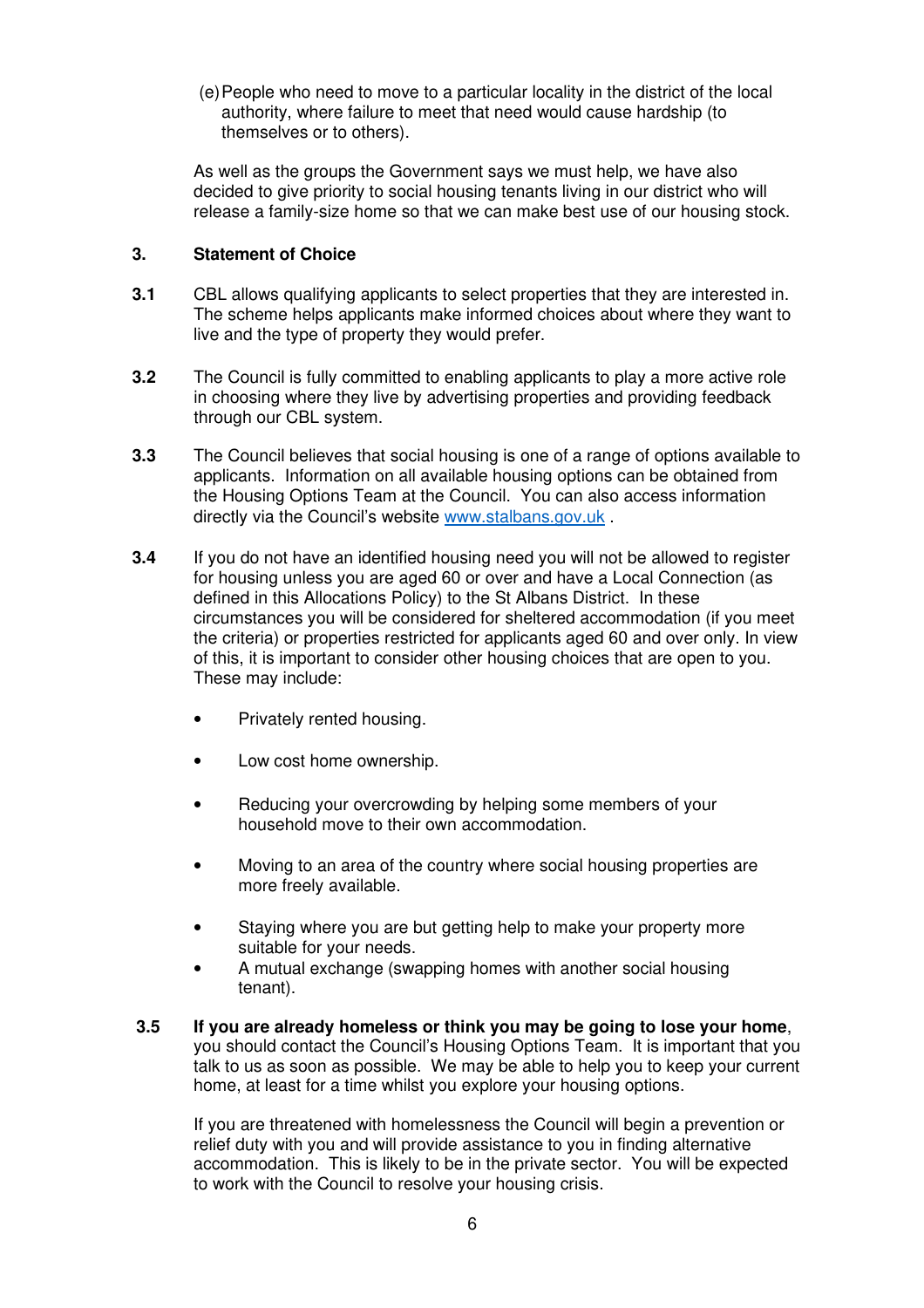# **4. Links to Other Policies**

The Allocations Policy will work in parallel with a number of other key policies and priorities of the Council and these include the strategies listed below.

- The Homelessness Strategy.
- The Tenancy Strategy
- The Corporate Plan.
- Private Sector Housing Strategy.
- Inclusion Strategy.

# **5. Monitoring and Review of the Allocations Policy**

The Housing Options Team will monitor the operations of the Allocations Policy by:

- Regularly reviewing policy to ensure that the policy meets its stated objectives and complies with the legislative changes.
- Assessing the impact, if any, that offering choice has upon vulnerable, black and minority ethnic groups and all other groups.

## **6. Housing Register**

- **6.1** Whilst the Council still owns and manages housing stock, it works in partnership with a number of Registered Providers who also provide secure, good quality, affordable rented housing. We maintain a Housing Register and have nomination rights to properties managed by numerous Registered Providers.
- **6.2** The Council will operate a Housing Register which will include all applicants who apply and are approved for Social Housing. Lettings will only be made from the Housing Register. The Housing Register includes tenants of St Albans District Council and from Housing Associations.

# **7. Who Can Apply to Join the Housing Register?**

To join the Housing Register, applicants must be a qualifying person. In order to be a qualifying person, applicants must meet all the qualification classes set out below:

- Be aged 16 years of age or over, although you cannot hold a tenancy until you are 18. Not be subject to immigration control or be an applicant from abroad unless the applicant is a 'qualifying person' as described by law.
- Be habitually resident in the common travel area (England, Scotland, Wales, Ireland, Channel Islands and the Isle of Man).
- Have a local connection to the St Albans area. Full details of Local connection are given at 7.6.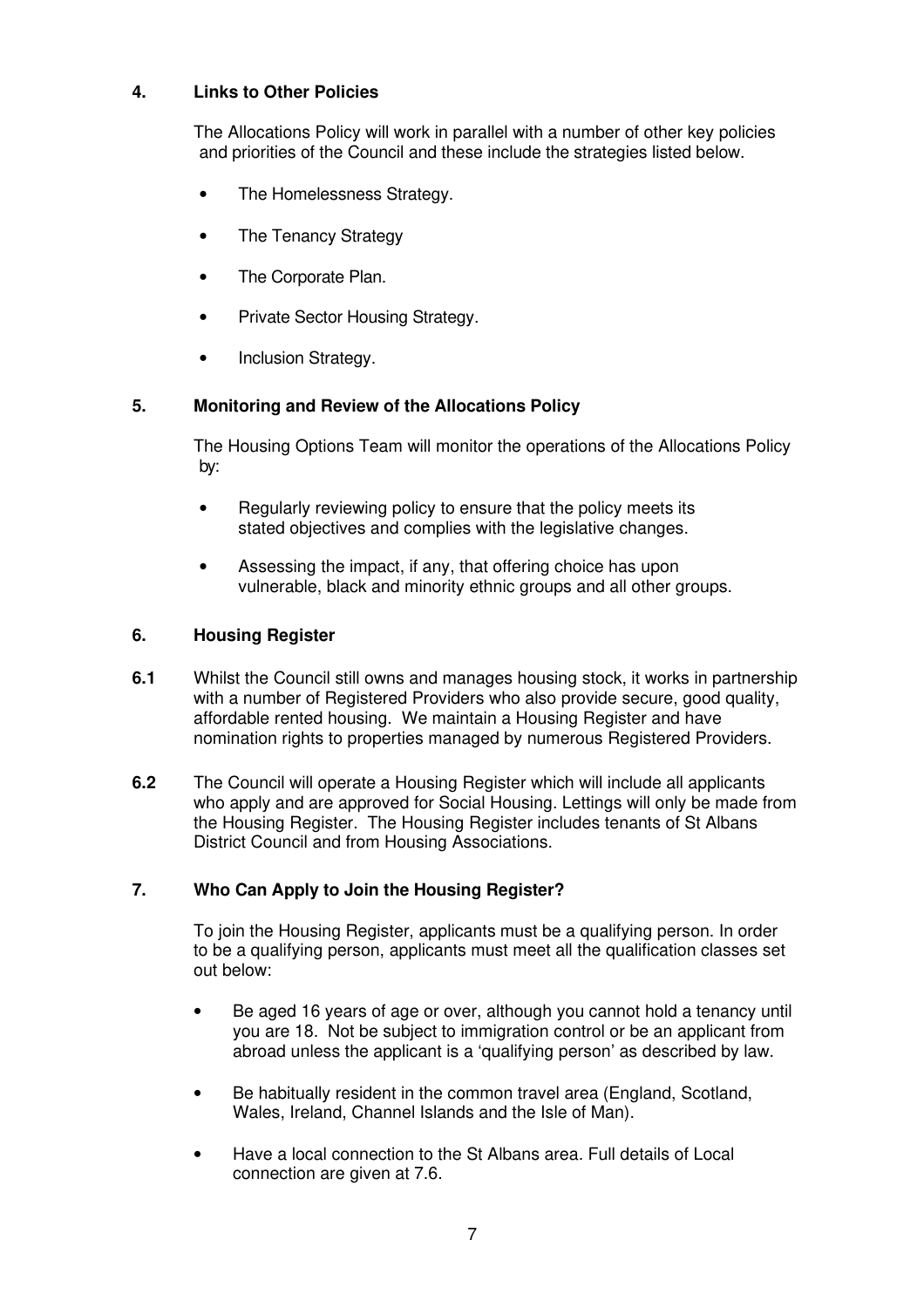- Have an identified housing need that would place you into Bands A-D (unless aged 60 and over and applying for sheltered or properties restricted for those aged 60 and over).
- Have no history of unacceptable behaviour.
- Not have the financial resources to resolve your own housing need (Refer to Section 12 for income and capital thresholds)

## **7.1 Unacceptable Behaviour**

Applicants may be excluded from joining the Housing Register if the applicant or a member of their household is responsible for unacceptable behaviour serious enough to make them unsuitable to be a tenant.

Unacceptable behaviour is defined as behaviour which would entitle a landlord to seek a Possession Order or Closure Order against them. Examples of such unacceptable behaviour include:

- Previous or current rent arrears.
- Breaches in your tenancy agreement.
- Previous or current property damage.
- Harassment or anti-social behaviour.
- Any relevant criminal activity.
- Fraud.

**Please note that this list is not exhaustive** and applies regardless of who your landlord was at the time the unacceptable behaviour took place.

You did not (do not) have to be a secure tenant of the Council (or any Council or Registered Provider) at the time and neither does an eviction have to have taken place.

When making decisions regarding unacceptable behaviour the Council will consider:

- When the unacceptable behaviour took place. Consideration will be given to the length of time that has elapsed and whether there has been any change in circumstances.
- What action the landlord would have taken against the perpetrator of the unacceptable behaviour. The behaviour must be serious enough for the Council to be granted a possession order.
- Whether the unacceptable behaviour is due to a physical, mental or learning disability.

St Albans District Council, its partner landlords and the residents of St Albans have a right to expect certain standards of behaviour. Therefore, before you are accepted onto the Housing Register or made an offer of a property, we may seek certain references to see if you qualify to join the waiting list and will be a suitable tenant of the Council.

Any household can be removed from the register for unacceptable behaviour, not only those who were previously a Council or Registered Provider tenant.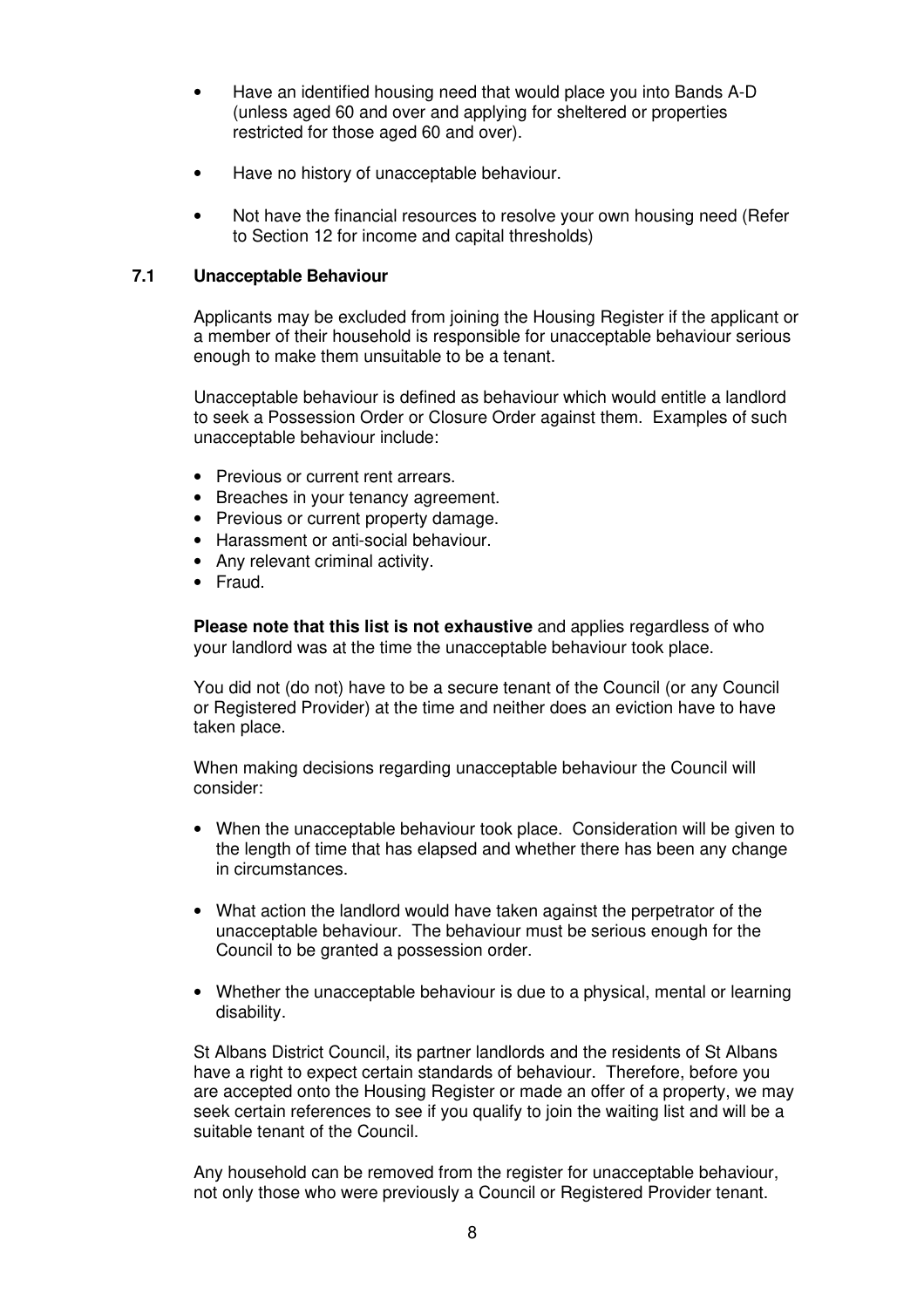# **7.2 Notifying a Non-qualifying Applicant**

If the Council decides that an applicant does not meet the qualifying criteria to register for housing, they will be notified in writing and be given clear grounds for the decision. Applicants have a right to request a review of the decision. Details of how to do this are given in section 25.

If your circumstances change and you think that you may meet the qualifying criteria to register for housing, you can make a new application.

If you have rent arrears, you will only qualify to join the Housing Register in special circumstances. This decision will be made at Principal Officer level or above. If, once you are registered, you fall into rent arrears your application will be suspended and if your arrears are not cleared within 6 months then the application will be removed unless there are exceptional circumstances. You may make a new application once your rent account is clear. In making this decision we will take into account the level of arrears and how these have accrued.

Transfer applicants (social housing tenants-please see 8.12 for definition) who apply to move to a smaller property with rent arrears will not necessarily be excluded from making a transfer application. In making this decision we will take into account the level of rent arrears and how these have accrued.

If the Council decide that you do not qualify to appear on the Housing Register, we will contact you to explain the reason. Applicants have the right to request a review of this decision. See Section 25 which covers reviews.

# **7.3 Keeping Applications Up to Date**

All applicants must keep their housing application up to date via our CBL system when their circumstances change. Any changes in priority or bedroom requirements will date from when the information, including supporting evidence is received. It is the responsibility of the applicant to inform us if their circumstances change and to provide us with up to date contact details. Failure to notify the Council of a change of circumstance may result in an offer of a property being withdrawn.

# **7.4 Cancellation of Applications**

Applications may be cancelled for one or more of the following reasons:

- (a) The applicant requests cancellation.
- (b) The applicant's circumstances change and they no longer meet the qualification criteria.
- (c) The applicant fails to provide the verification documents as requested by the Council within the timescale requested.
- (d) The applicant is found to have made a false or deliberately misleading statement in connection with their application.
- (e) The applicant is re-housed by a registered landlord (Council, Housing Association, ALMO etc.)
- (f) The applicant has not bid for a period of 6 months or longer.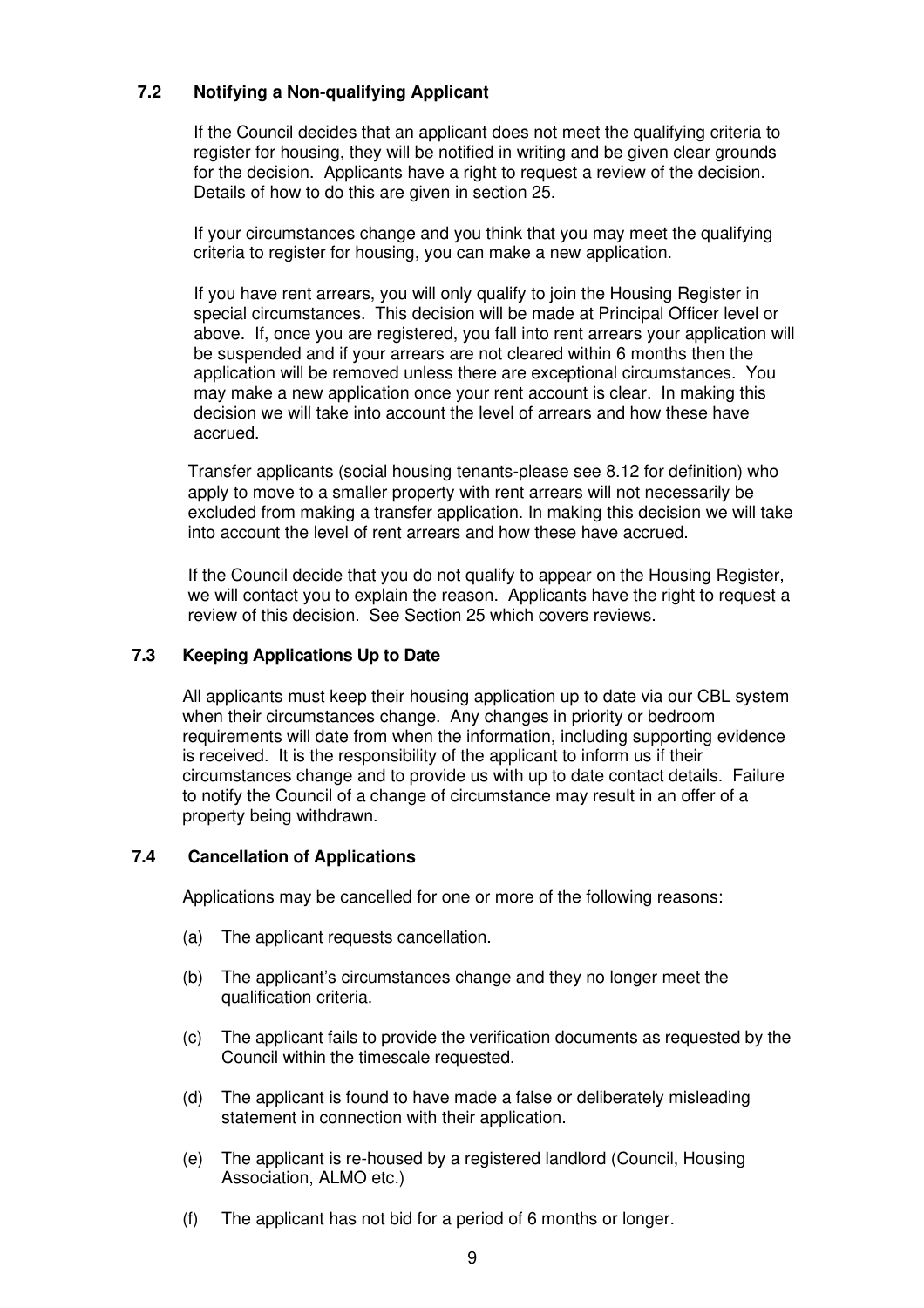- (g) Applicant provides false or inaccurate information.
- (h) The applicant is rehoused by a Registered Provider.

Please note this list is not exhaustive.

When an application is cancelled, we will contact the applicant or their representative at their last notified address to notify them. Where an applicant has been highlighted as vulnerable, the Council will also try to contact the applicant by telephone or visit to check their circumstances before cancelling the application.

Any applicant whose application has been cancelled has the right to ask for a review of the decision. This must be made in writing and within 21 days of the decision and state the reason why they believe the decision should be reviewed.

Where an applicant wishes to re-join the Housing Register at a later date their new date of registration will be the date they re-apply and provide the evidence to support their application.

If it is proven that an official error occurred or the applicant was unable to respond due to exceptional circumstances, we will reinstate the applicant on the register with their original registration date.

#### **7.5 Reinstatement of Applications**

Applicants may be reinstated to the Housing Register on submission of written reasons confirming why their application lapsed. Requests will be considered on their merits by the Housing Options Team Leader (Housing Supply).

#### **7.6 Local Connection**

Applicants must demonstrate that they have a local connection to be considered for registration on the St Albans Council's Housing Register. For an applicant to be considered as having a local connection to the St Albans Council's district they must qualify under one or more of the following grounds:

- Applicant or joint applicant's usual residency is in St Albans District by the applicant's choice. This must have been for a minimum period of 3 consecutive years immediately prior to applying for housing. Please note applicants without a fixed abode will not be considered to meet the residency requirements.
- The applicant is an existing social housing tenant in St Albans District.
- Applicants with a housing need that can demonstrate a local connection through close family living in St Albans will be considered eligible under special circumstances only. Close family includes parents, brothers, sisters, sons or daughters who are over 18 and they must have lived in the district for the last 10 years immediately prior to the housing application being made.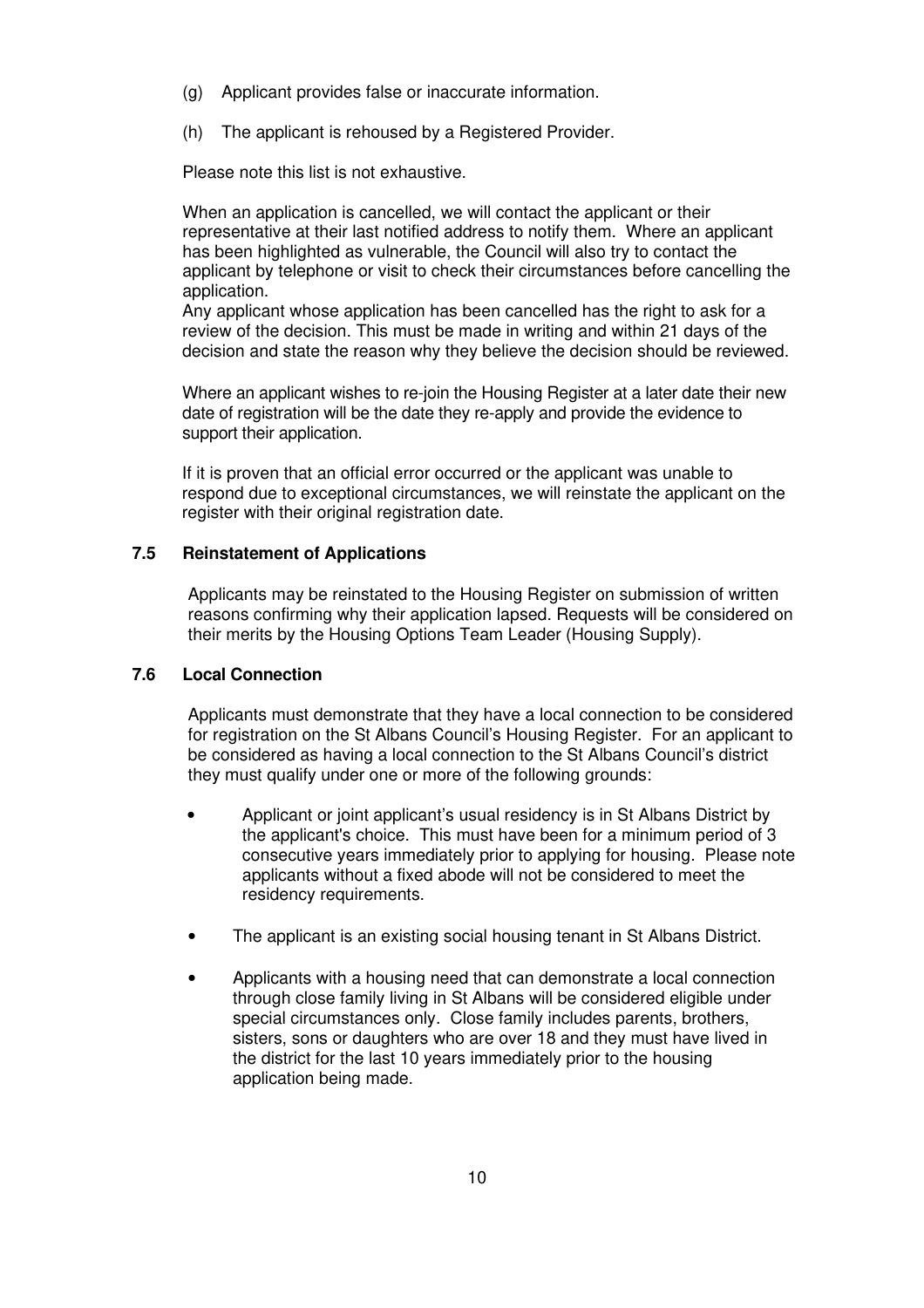• Where the Council agrees that there are special circumstances. To qualify for consideration under special circumstances the household need to have a situation that is, for the most part, a set of circumstances that places the household in greater risk of harm and hardship than others in a similar situation already on the St Albans Council's register. It also includes where the Council has accepted the full Part VII housing duty and the person does not fulfil the Part VI local connection. Any approval will be signed off by a manager at Principal Officer level or above.

Please note that applicants who meet the criteria below do not need to demonstrate a local connection to the St Albans District.

- A member of the regular forces or someone who has served in the regular forces within 5 years of the date of applying for housing.
- Has within the last 3 years ceased to reside in accommodation provided by the Ministry of Defence following the death of their spouse or civil partner and that the death was wholly or partly attributable to that service.
- Is currently serving or has served in the reserve forces and is suffering from a serious injury, illness or disability which is attributable (wholly or partly) to that service.
- Divorced or separated spouses or civil partners of regular forces personnel who need to move out of accommodation provided by the Ministry of Defence.

## **7.7 Suitability Test**

Not everyone who applies to join the housing register will be accepted. When an application is registered, or while it remains on the housing register the Council may suspend the application or withdraw any offer of accommodation.

Applicants who are not considered suitable will have their application rejected or suspended. We will give due consideration on a case by case basis in the following circumstances:

**Applicants have Rent Arrears**: If you are a tenant with rent arrears, you will only be accepted onto the Housing Register in special circumstances agreed at Principal Officer level or above.

**The Applicant has neglected or caused damage to Property**: The applicant and/or member of their household owe a debt to the Council, Registered Provider or Private Landlord from a tenancy or licence agreement, because of damage to the property. Their application will be not be accepted until the debt has been paid in full. If the applicant's property is in a seriously neglected condition through the fault of the applicant, the application will be not be accepted until the condition of the property is bought up to an acceptable standard or any debt incurred is paid in full. This will include cases where the applicant has carried out unauthorised structural works to their property.

**Applicants have received funding for Aids & Adaptations:** The applicant has applied for and has been granted funding for aids and adaptations to the property valued at £1,000 or more, or the adaptations were carried out in the previous 5-year period.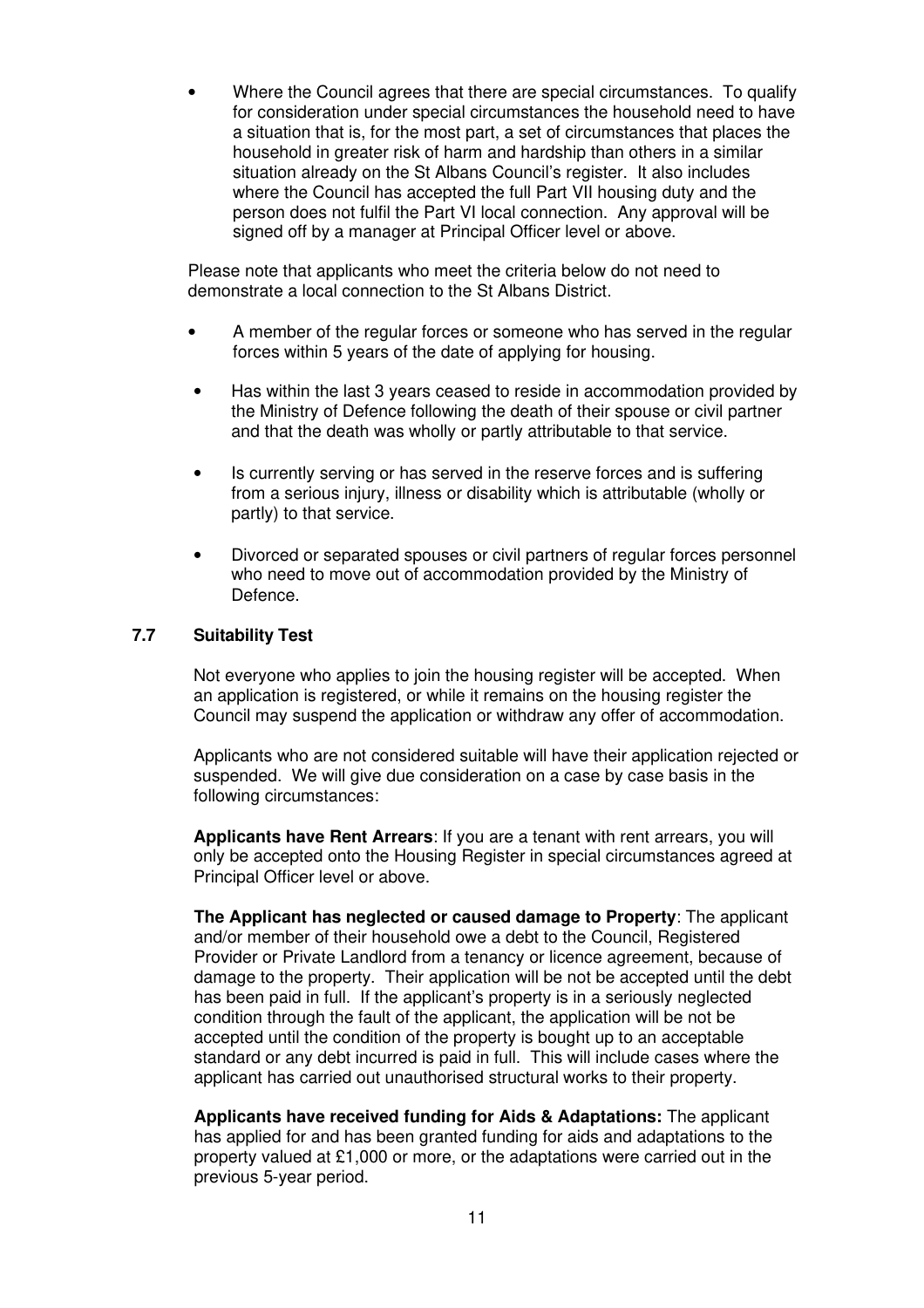**Applicants are guilty of causing criminal or Anti-Social Behaviour**: The application will be refused if the applicant's and/or a member of their household's behaviour affects their suitability to be a social housing tenant. This will be decided on a case by case basis.

The application will also be refused if any member of the applicant's household has assaulted or harassed an employee or agent of the Council, a Housing Association or a private landlord and this was either:

- Proven by their convictions for an offence which happened during the tenancy; or,
- Backed up by evidence which would have been presented in a court action for possession of the tenancy, if the tenancy had not ended before the court action could be taken.

## **Active applications**

In order to bid for a property through our CBL system, or to receive an offer of accommodation, your application will need to be active. There may be situations where the Council could suspend your application.

## **Applicants will normally be suspended in the following circumstances:**

- **Change of circumstances**: A change of address or a change to the household will require your application to be reviewed. Whilst it is under review your application will be in a suspended status.
- **Current rent arrears**: If you are currently in rent arrears or if your account falls into arrears your application may be suspended. A date will be set to review the situation, however, if you pay the arrears before the review date it is your responsibility to let the Council know.
- **Applicant is held in HM prison**: Applicants will have their applications made inactive until a period of 1 month before their release date, and official confirmation of this date will be required. If they do not have accommodation they may apply as homeless.
- **Applicants are serving Members of HM Forces**: Applications will be made inactive until a period of 3 months before their discharge date, and official confirmation of this date will be required. Those who occupy married quarters will also be required to submit confirmation that they are no longer entitled to occupy the married quarters.
- **Applicant is residing in supported accommodation**: In these cases, applicants will have their application made inactive until confirmation is received that the applicant has completed the necessary support programme and is ready for move on to independent accommodation.

## **7.8 Exclusions from the housing register or suspending an application**

When the Council makes a decision to exclude an application or suspend it, we will give:

- The reasons for making an application inactive or excluding the applicant from the register.
- The date the inactive application will be reviewed.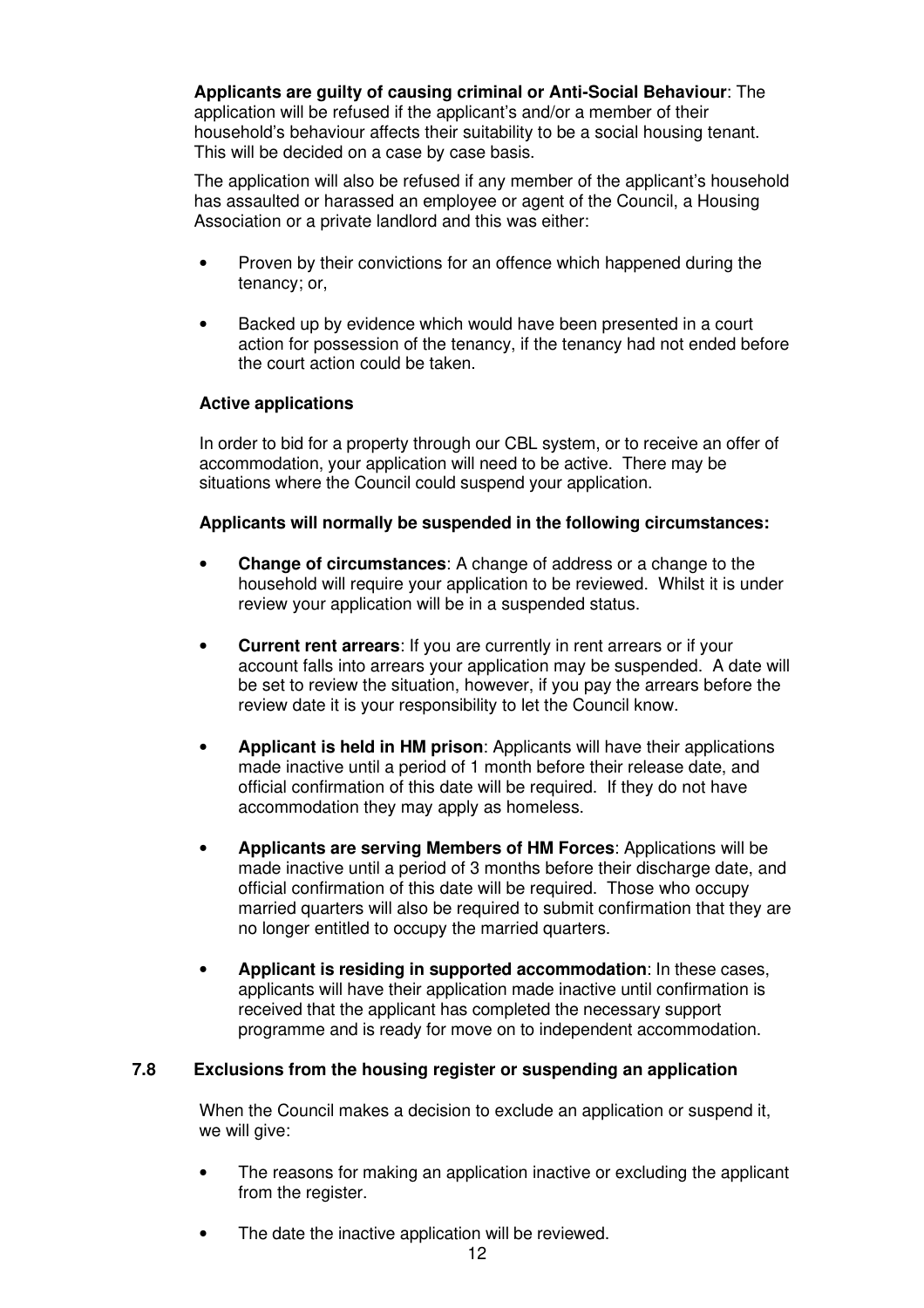# **7.9 Inactive Application/Excluded Applicant Reviews**

Applicants have the right to request a review of the decision to make an application inactive or not to accept an applicant onto the register. Please refer to section 25.

## **8. How to Apply to Join the Housing Register**

- **8.1** To apply to join the housing register applicants are required to complete a housing application form online. This can be accessed via the Council's website www.stalbans.gov.uk.
- **8.2** If you have any difficulty completing your application and uploading supporting documentation, please contact the Housing Options Team.
- **8.3** An application may include anyone that may reasonably be expected to live with the applicant as part of their household (See 8.8).
- **8.4** You can only have one application for housing with St Albans either as a main/joint applicant or included as a member of the household in another application.
- **8.5** On receipt of the application form, the Council will aim to assess the application within 4-6 weeks. The Council will request additional information so that the applicant's eligibility, suitability and housing need can be confirmed. The Council will verify the information provided which may include inviting the applicant for an interview at the council offices or conduct a home visit. Please note home visits may be unannounced.
- **8.6** The Council's policy is to ask all applicants and people listed as part of the application form to provide independent documentary proof of the following when assessing their eligibility to join the housing waiting list. For each person on the application, including the applicant(s) the following documents are required:
	- Proof of identity Full birth certificate or passport. Full birth certificates for children included as part of the household.
	- Where applicable passport and/or Home Office letter which shows residency status in the United Kingdom.
	- Marriage certificate (where relevant).
	- Adoption/foster certificate confirming main residency of any children in your application.
	- Proof of address e.g. tenancy agreement/utility bill.
	- Ownership/financial interest in all other properties either in the United Kingdom or abroad.
	- Proof of income e.g. benefit letters/wage slips for all adults included in application.
	- Proof of pregnancy (where appropriate).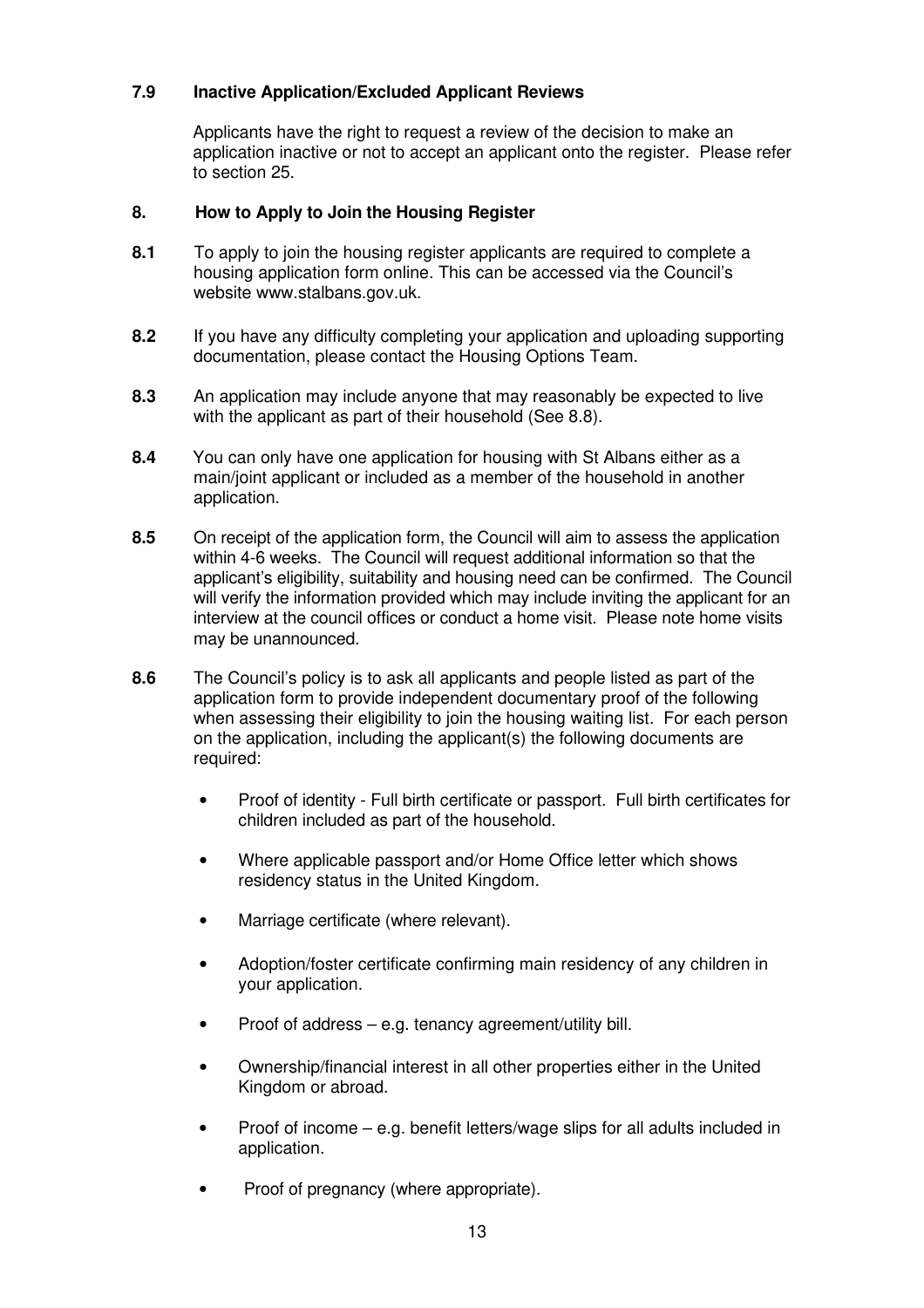- Photos of all people on the application that are aged 16 and over.
- Any other documents requested.
- **8.7** After assessment the Council will contact the applicant confirming:
	- Whether the applicant meets the qualifying criteria to register for housing.
	- The priority band in which the application has been placed.
	- The date that the application was placed in the priority band i.e. the 'priority date'.
	- How to have a decision reviewed.

The Council will ensure that advice and information is available free to everyone on how to apply for housing.

Applicants must provide the documents that are requested when completing an application form. If these documents are not received then we may contact you on the methods provided in your application to request these. If the documents are not received within 14 days, then the application will be closed.

Applications will not be registered until all the documentary proof has been received. The registration date will be the date the fully completed form along with all the required documentary proof is received by the Council.

## **8.8 Who Can be Considered as Part of the Applicant(s) Household?**

In most cases only someone who is living with the applicant(s) as part of their household on a permanent basis at the date of registration or children born after registration, can be included in the application.

We assess the size of property you require based on who is included on your application. You can include only members of your immediate family who normally live with you or other people who have an extenuating need to live with you.

## **You can only include**:

- Yourself and your partner.
- Your children or your partner's children, if they are aged under 25 and have lived with you permanently.
- Carer, if you require overnight waking carers as assessed by Adult Care Services. Evidence must be provided and agreed by the Council that this is needed. In these instances, Flexi Care will be considered in the first instance to satisfy an applicant's housing and care needs.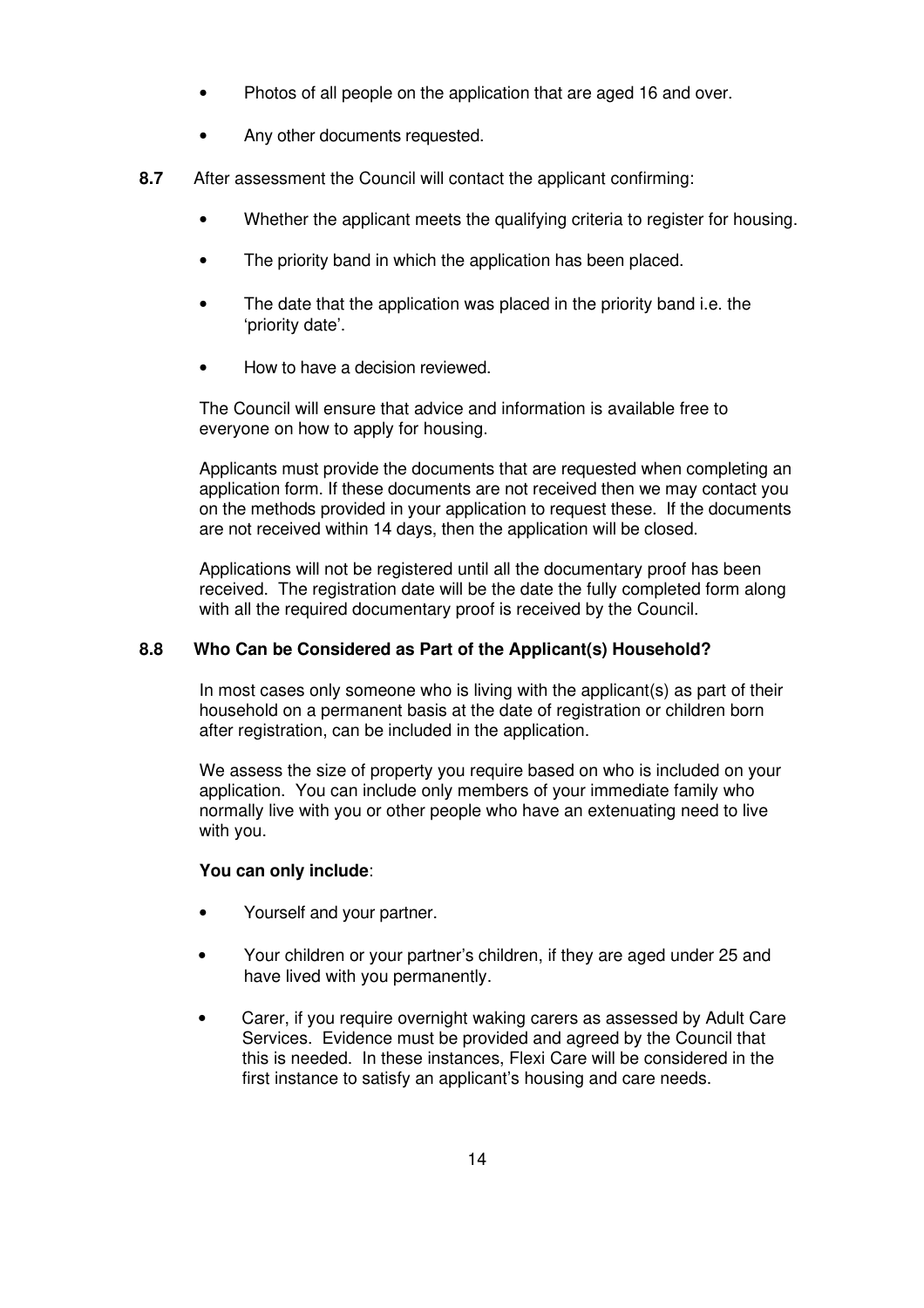- Dependent children (under 18) joining the household, where it can be proved that the applicant is the sole legal guardian, will be considered as part of the household if they have lived as part of the family for a minimum of 12 months and the child has not been removed out of suitable accommodation where it would be reasonably expected that the child could continue to reside. Where there has been an involvement of Children's Social Services the Council can exercise its right to waive this period.
- Dependent adult relatives who have joined the household because they are unable to live independently may be considered as part of the household. This will generally be because of age, disability or for medical reasons. Such cases may be referred to the Council's independent medical adviser and/or the Council's Housing Review Panel. In these instances, Flexi Care will be considered in the first instance to satisfy an applicant's housing and care needs.
- Immediate family does not include you or your partner's
	- parents or step parents.
	- grandparents,
	- brothers or step brothers,
	- sisters or step sisters,
	- aunts.
	- uncles.
	- grandchildren,
	- nieces,
	- nephews.
	- cousins,
	- friends.
	- **lodgers**

unless they have an extenuating need to live with you. Non-dependant adults, whether related or unrelated, are generally expected to make their own housing application.

If you have adult children aged 25 or over, or children with their own family, living at home, they may apply to the Housing Register in their own right, but they may have more chance of success in moving to a property in the private sector.

If you are a transfer tenant living in the St Albans district (see 8.12 for definition) that is under occupying and looking to move to smaller accommodation, you may include children aged over 25 if they have always lived as part of your household.

A person can only be included on an application once, either as an applicant or as a member of a household. For example, a person cannot be included as the son/daughter of an applicant and also make their own housing application for housing.

#### **The following household applicants cannot be included in an application:**

• Friends, lodgers, sub-tenants and any other adults not listed above wishing to be included in order to share accommodation with the applicant.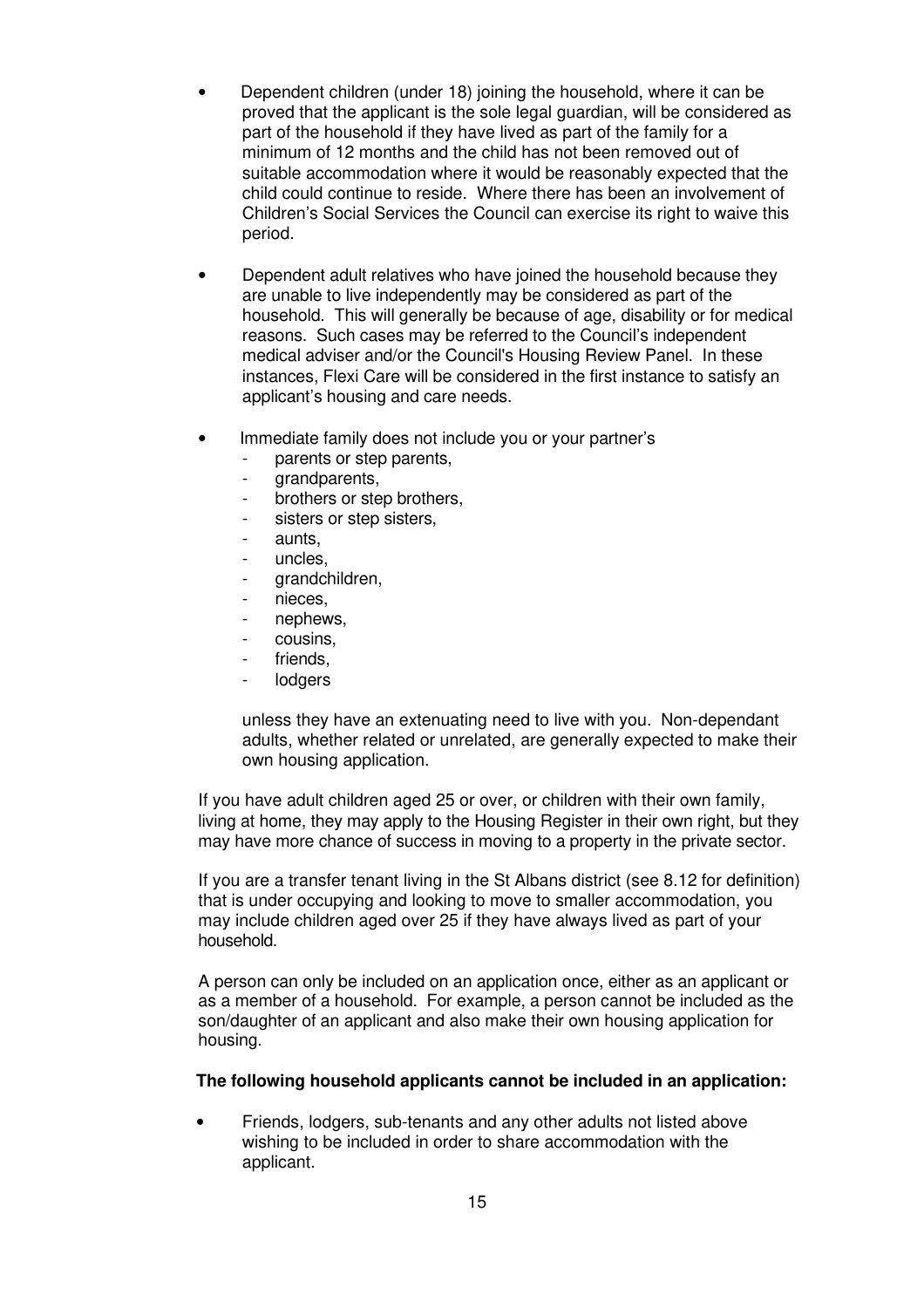- Anyone who has moved into the current property and caused the household to be overcrowded.
- Anyone who does not intend to move to any accommodation offered to the applicant(s) or does not intend to live with them permanently.
- Children that have a permanent place of residence elsewhere and visit the applicant as part of access or shared residency arrangements.

Such people will be disregarded for the purpose of assessing any overcrowding priority and the size of property that the household requires.

## **8.9 Joint Applications**

For a joint application both of the applicants have to qualify for housing.

#### **8.10 Civil Partnerships**

Civil partners will have equal treatment with married couples in the Allocations Policy, including:

- Parental responsibility.
- Protection from domestic violence.
- Immigration and nationality purposes.

#### **8.11 Date of Registration**

The registration date of an application will be the date the application is completed with all the requested documents provided. As forms are usually completed over the internet, the date that all relevant documentary proof is supplied will be the date of registration.

#### **8.12 Homeseeker/Transfer Applicants**

Applicants will be registered as a 'homeseeker' if they are an applicant on the Housing Register or are tenants of Housing Associations outside the St Albans District or Local Authorities outside of the St Albans District.

Applicants will be registered as a Transfer applicant if they hold a tenancy with St Albans Council or have a tenancy for a property within the St Albans District that is owned by a Housing Association.

Please note that applicants applying from intermediate rent, shared ownership, keyworker and London Strategic Housing properties will not be registered as Transfer applicants.

#### **8.13 Right to Move**

The Council is committed to providing access to housing accommodation to existing social housing tenants seeking to transfer from another Local Authority district in England who:

 Meet a required priority category because of a need to move to the District to avoid hardship; and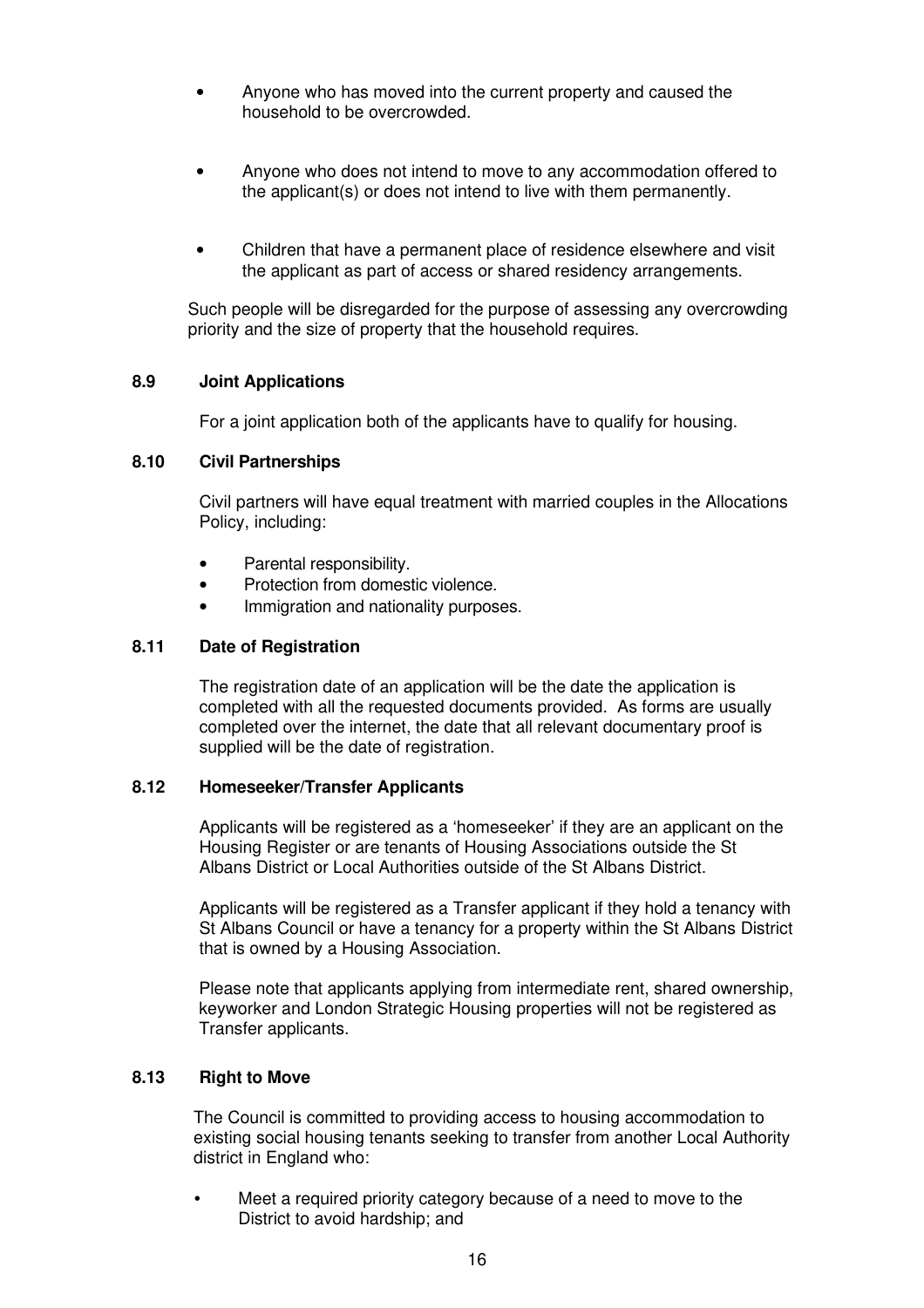- Need to move because the tenant works in the District, or needs to move to take up an offer of work.
- The Council must be satisfied that the tenant needs, rather than wishes, to move for work related reasons (voluntary work is excluded, however apprenticeships are included). Items to be considered will include:

-The distance and/or time taken to travel between work and home; (travel time less than 90 minutes will be deemed as acceptable and applicants will not be considered).

-The availability and affordability of transport, taking into account level of income;

-The nature of the work and whether similar opportunities are available closer to home;

-Other personal factors, such as medical conditions and childcare, which would be affected if the tenant could not move;

-The length of the work contract (more than 12 months and 16 hours or more a week); and

-Whether failure to move would result in the loss of an opportunity to improve employment circumstances or prospects e.g. by taking up a better job, a promotion or an apprenticeship.

When a tenant has been offered a job and needs to move to take it up, they must be able to demonstrate a genuine intention to take up an offer of work. The Council will need to verify evidence that confirms the intention, which could include:

- A contract of employment;
- Wage/salary slips and/or bank statements (particularly relevant for zero hour contracts);
- Tax and benefit information; and,
- A formal offer letter.

#### **The Council may contact the employer to verify an application at the point of joining the Housing Register and also when considering an offer of a property.**

The Council will also provide additional priority to applicants satisfying the above criteria (please see 'Right to Move priority').

The Council will publish the number of allocations to applicants who are successful with the 'Right to Move'. The Council will aim for a minimum of 1% and maximum of 1.5% of annual allocations in the District to be made to applicants who have the 'Right to Move' in line with statutory guidance. This will be reviewed and revised as appropriate.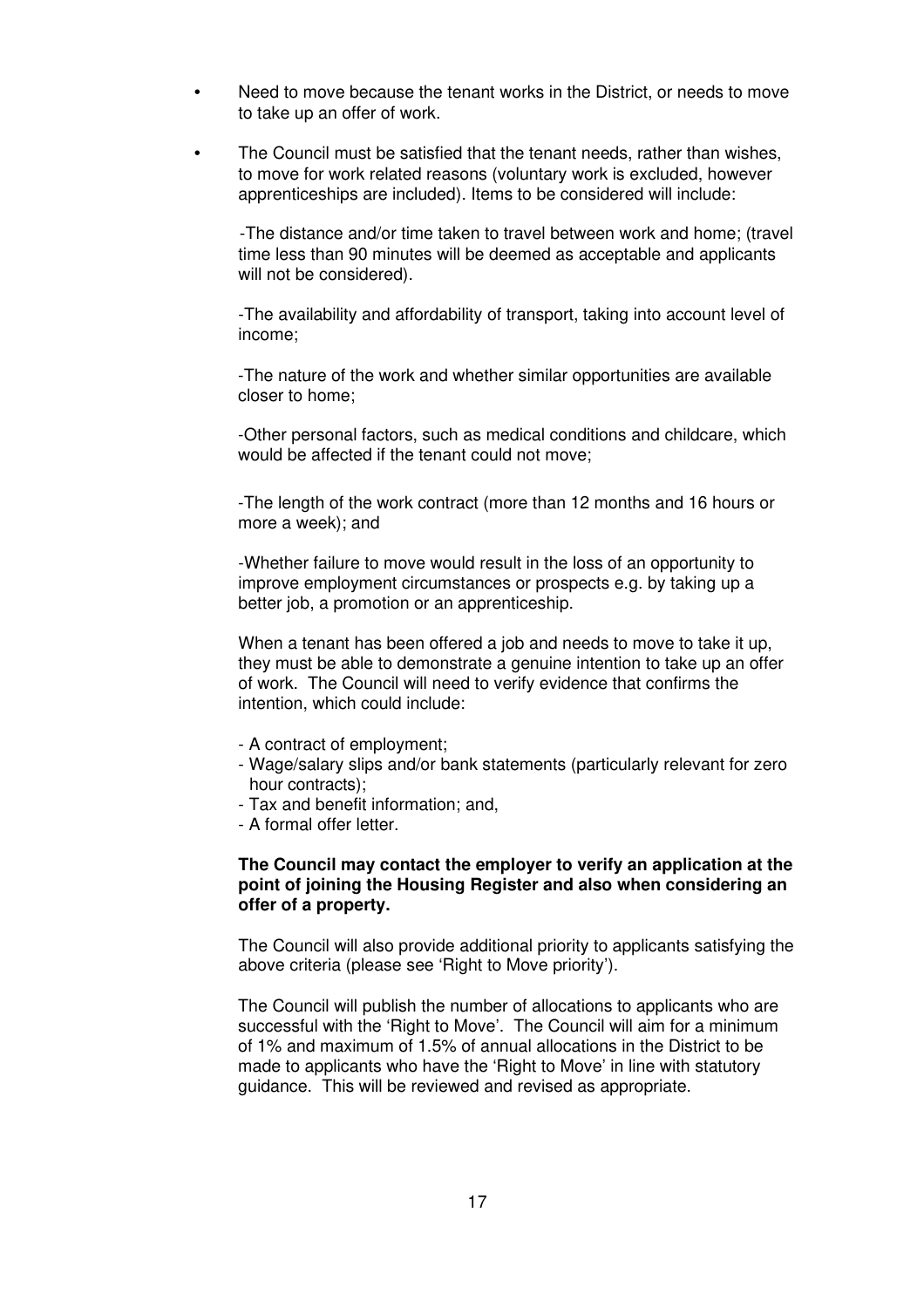## **8.14 Armed Service Personnel**

In accordance with the Housing Act 1996 (Additional Preference for Armed Forces) (England) Regulations 2012 additional priority will be awarded to eligible applicants who can demonstrate that they meet one of the following criteria.

- Is serving in the regular forces and is suffering from a serious injury, illness or disability which is attributable (wholly or partly) to the person's service
- Formerly served in the regular forces.
- Has recently ceased, or will cease to be entitled, to reside in accommodation provided by the Ministry of Defence following the death of that person's spouse or civil partner who has served in the regular forces and that person's death was attributable (wholly or partly) to that service serving or has served in the reserve forces and is suffering from a serious injury, illness or disability which is attributable (wholly or partly) to the person's service.
- These relevant applicants that have an identified housing need under our Allocations Policy will be awarded additional priority to place the applicant in the next highest band above the band that their assessed circumstances would otherwise warrant (unless in the highest band). This award will be approved at Principal Officer level or above.

## **8.15 Verification**

Applicants must have their circumstances checked if they make a successful bid or are well placed on a shortlist for a property. Applicants will be verified to confirm that the banding that was awarded based on their housing need is correct and that they still qualify for an offer of housing. We may carry out a home visit and this may be unannounced. All applicants will be required to supply the following documents. **Please be aware that these documents must be originals:**

- Proof of identity and residence for all persons included on the application.
- Proof of eligibility. e.g. Home Office letter or passport where applicable.
- Proof of income or benefits.
- Proof of any savings and/or investments and at least 3 months' worth of bank statements for all accounts held.
- Proof of entitlement to reside in the United Kingdom and eligibility for an offer of social housing.
- Proof that a local connection to the District still exists.
- Proof of any medical condition.
- Other proof as considered appropriate by the Council.

For applicants who do not have any settled accommodation we will try to visit at the address/location provided on their application. We may also conduct an interview in the Council Offices.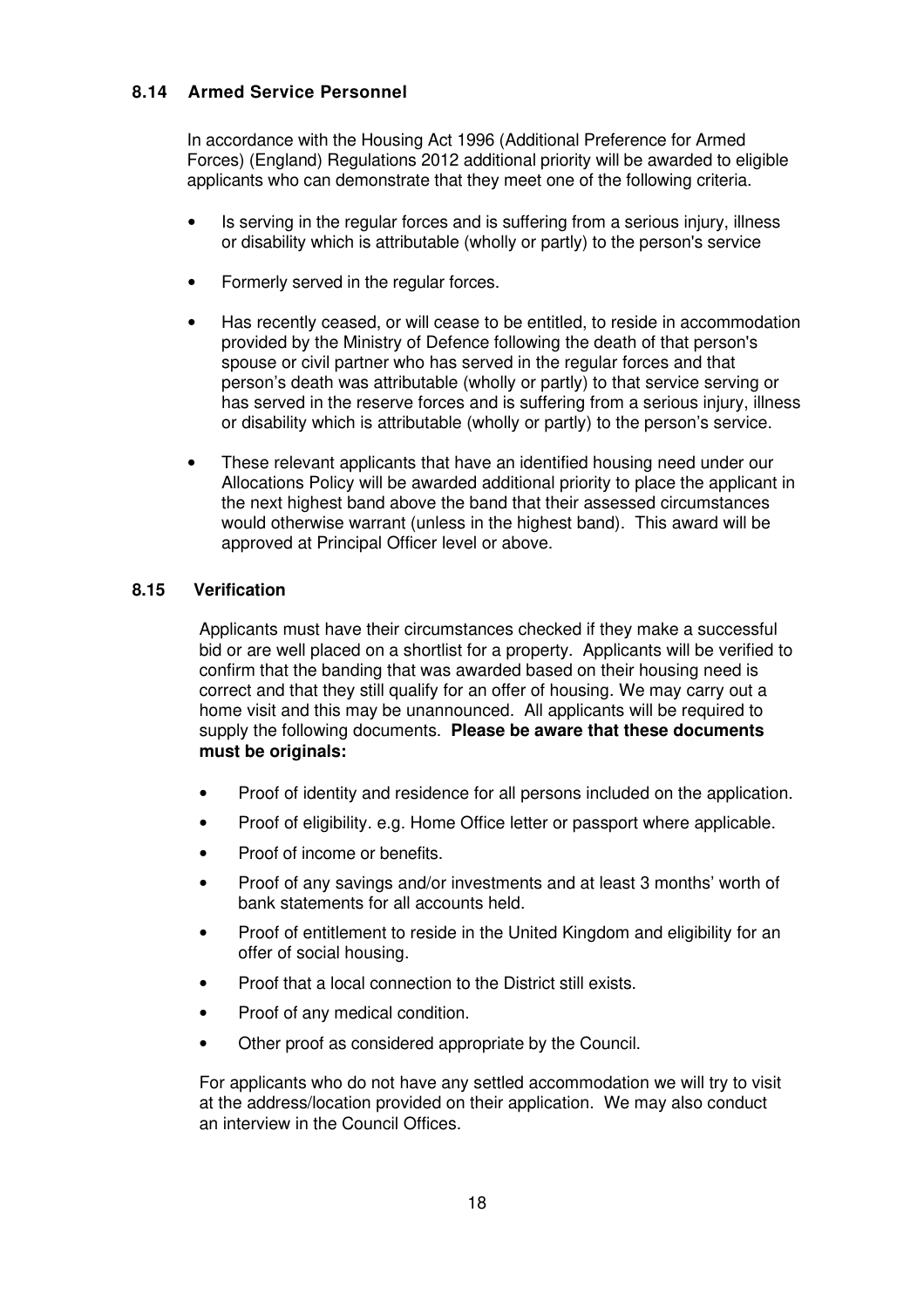If the applicant has successfully bid on a property, they will be contacted by telephone or via their CBL portal account. The offer of accommodation is subject to the verification of the applicant's circumstances. If the applicant's circumstances have materially changed or cannot be satisfactorily verified or there is a discrepancy between the information provided and the information we have regarding the application, the offer will be withdrawn, and the application will be suspended.

If the requested verification documents are not submitted within 48 hours of the request, or the applicant is not available or refuses a home visit within 48 hours the applicant will not be considered for the tenancy and the offer will be withdrawn. Should the applicant no longer qualify for an offer or to be included on the Housing Register, they will be notified of the decision and the reasons in writing. The property will be offered to the applicant next on the shortlist. Applicants have the right to ask for a review of the decision. This request must be made in writing within 21 days of receipt of the original decision and must include reasons for requesting the review.

Verification may be carried out by the Council or the relevant Housing Association.

## **8.16 False Statement and Withholding Information**

It is the responsibility of every applicant to provide necessary information and documents that will assist the Council in carrying out enquiries into the housing application.

It is an offence (under Section 171, Housing Act 1996), for an applicant to knowingly or recklessly provide the Council with information that is materially false or deliberately withhold or misrepresent their housing circumstances.

The Council will consider legal proceedings against the applicant and support any application by a landlord to gain possession of accommodation gained by providing false or withholding information that may have affected an applicant's priority on the Housing Register.

Please note that we do carry out verification checks on the information you provide with other agencies, housing providers, and credit checking agencies and any inconsistencies will result in an application being suspended whilst an investigation is carried out. No further offers will be made while the application is suspended and if you are under offer for a property this may be withdrawn.

## **8.17 Deliberately Worsening Circumstances**

If the Council is satisfied that an applicant has worsened their circumstances they will be assessed based on their circumstances before the situation changed. If they did not have an identified housing need prior to their change in circumstances then their application will be cancelled. It may include the following:

• An applicant moving from accommodation that was available for their occupation that was suitable or more suitable for them than the accommodation they have moved into and which it was reasonable for them to continue to occupy.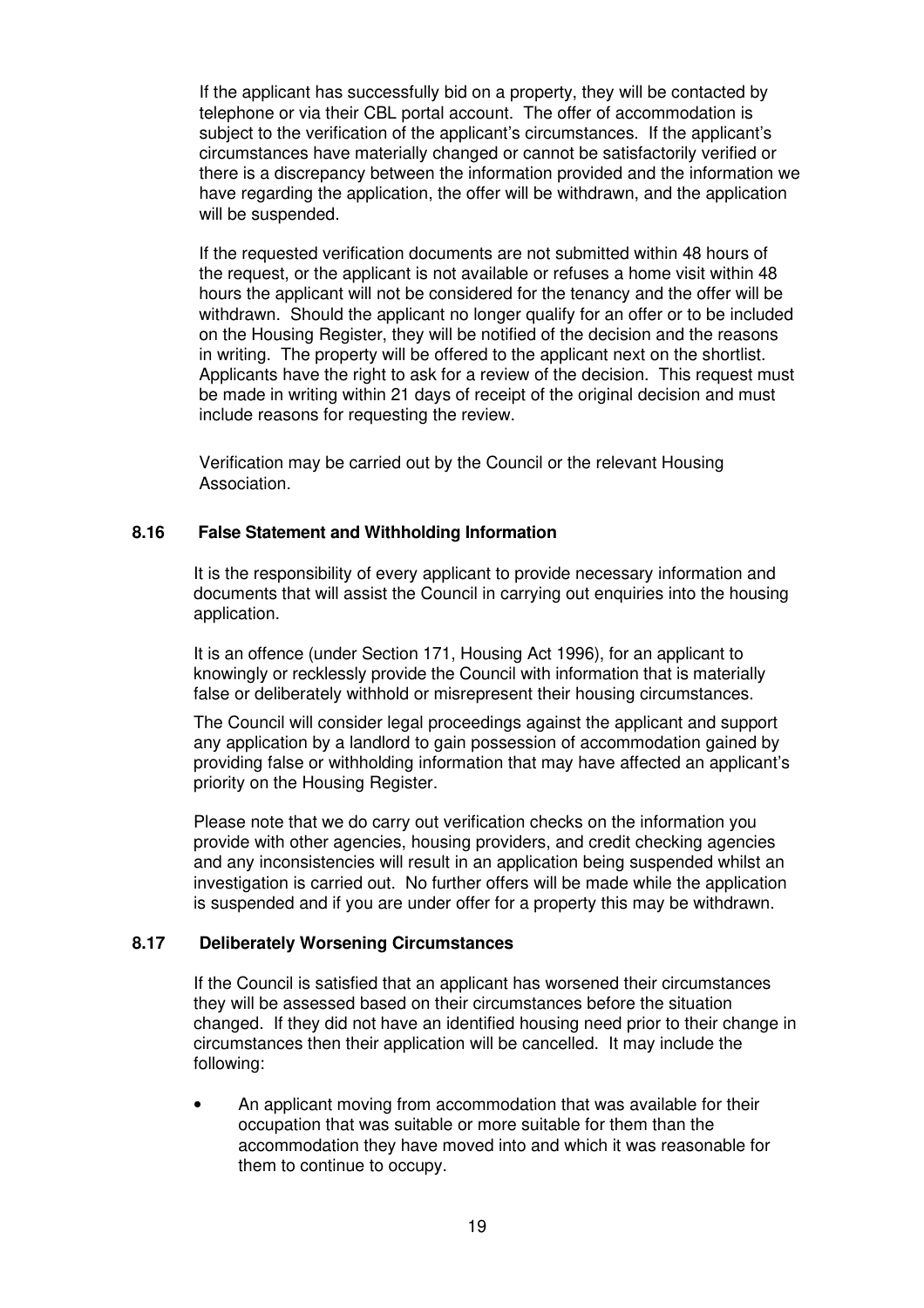- Homeowners who have transferred their property to another family member within the last 10 years from the date of application.
- Applicants who have disposed of or deprived themselves of assets which reasonably could have been used to secure housing within the last five years from the date of application.
- Applicants who have moved family members or others into a property unsuitable for their needs when suitable accommodation was being occupied by them elsewhere.

#### **9. Assessment of Housing Need**

All applicants aged under 60 years of age must have an identified housing need and Local Connection (as defined in 7.6) to register for housing. This is due to the limited supply of affordable housing and the unrealistic expectations raised by registering applicants that do not have an identified housing need. Applicants will be placed in a housing needs band between A and D. Applicants that do not have an identified housing need will be able to access housing advice from the Housing Options Team.

Single applicants or couples aged 60 and over with a local connection to the St Albans district but without a housing need will be placed in Band E. This band will be for those aged 60 and over without an identified housing need applying for sheltered and age restricted housing only

All applicants will be placed in a housing needs band following an assessment of their household's needs. Documentary proof will be required and if not provided within the requested timescales, the application will not be processed.

The Council will work with the applicant, their advocates and our partner agencies to provide this advice and assistance.

Applicants registered for housing must be prepared to make bids within the CBL scheme and make appropriate choices in the context of the local social housing availability within the district and balance this against the urgency of their own situation.

## **9.1 Housing Needs Bands**

Applicants will be placed in one of four priority housing needs bands. Applicants in Band A will have the highest priority, applicants in Band D the lowest priority. If an applicant is applying for sheltered or age restricted accommodation, they will be placed into Bands A-E.

The assessment will be made in order to meet the requirements of the Housing Act (1996) as amended by the Homelessness Act (2002) and other government guidance whilst making best use of the housing nominations being made available to the Council including nominations to a RSL or other housing provider. Properties will be offered to applicants based on the following priorities:

1. Property Eligibility – does the applicant meet the requirement for the property as outlined in the advert including bedroom entitlement.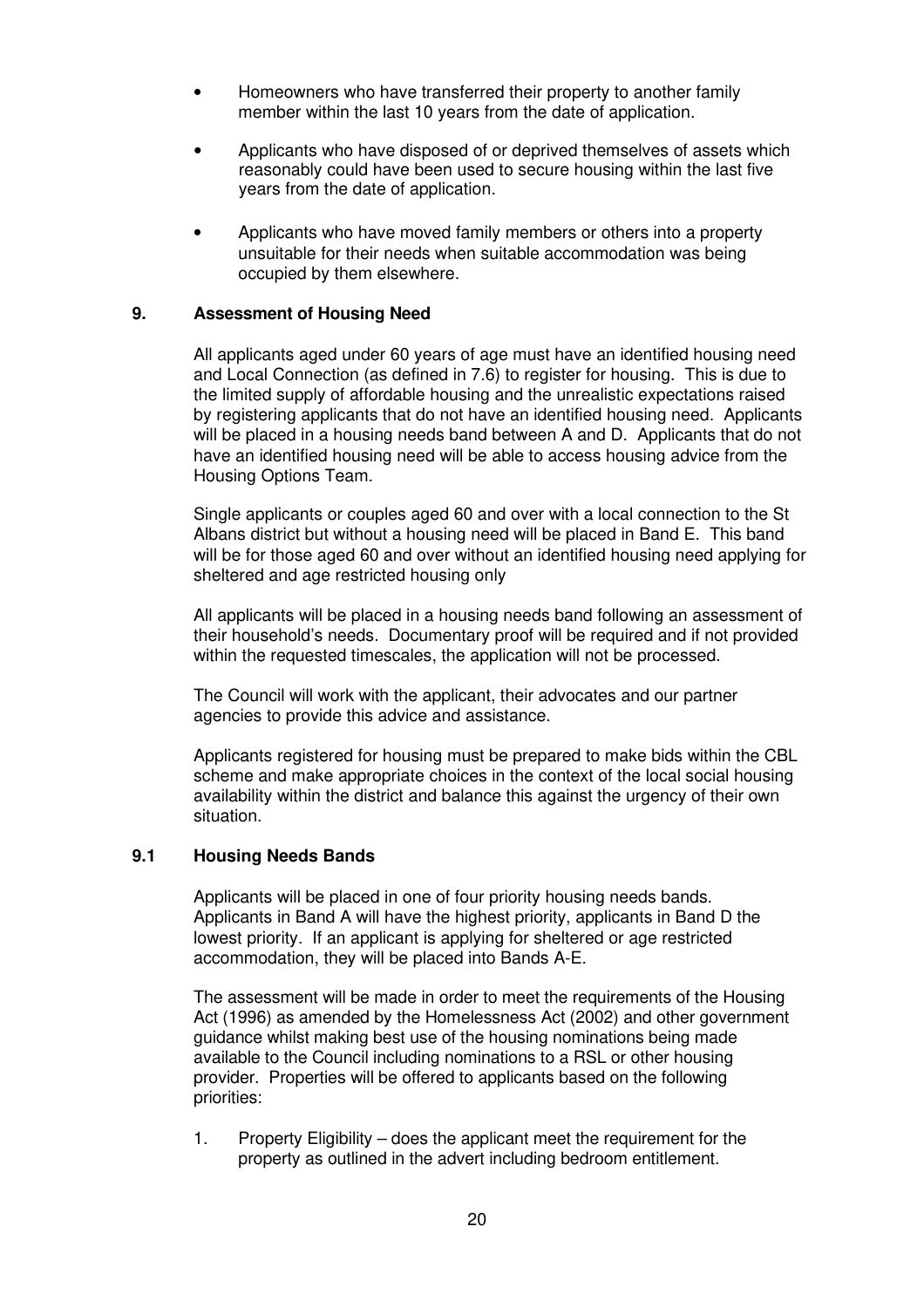- 2. Priority Banding
- 3. Priority date (when registration into the current priority band took place).

Adapted properties advertised will be matched with applicants who need that type of adapted property whenever possible.

There is a very severe shortage of Council and Housing Association homes in St Albans District and all applicants are advised to consider other housing options.

For some properties a Local Letting Scheme will be in place and properties will be offered to applicants based on the priorities of that scheme (see section 10.5).

The examples given below are given only as a guide.

| <b>Priority</b><br><b>Band</b> | <b>Description of housing need</b>                                                                                                                                                                                                                                                                                                                                                                                                                                                                                          |
|--------------------------------|-----------------------------------------------------------------------------------------------------------------------------------------------------------------------------------------------------------------------------------------------------------------------------------------------------------------------------------------------------------------------------------------------------------------------------------------------------------------------------------------------------------------------------|
|                                | Applicants will be placed in Band A in circumstances where the applicant's current<br>property poses a significant risk to life or health, and immediate re- housing is<br>required. Applicants in Band A will be offered time-limited bidding and/or a direct let.<br>All Band A applications will need to be verified before their application is made live                                                                                                                                                               |
| <b>Band A</b>                  | <b>Over-riding Medical Need</b><br>Applicants with an over-riding medical priority awarded by the Local<br>Authority. The Council may consult an independent medical adviser but<br>the final decision rests with the Council. The applicant's medical condition<br>will be such that it is being so severely and adversely affected by their<br>current housing situation as to warrant an emergency move. This<br>property may be agreed at the Housing Review Panel or by at least two of<br>the senior management team. |
|                                | <b>Over-riding Social/Welfare Need</b><br>Applicants with an over-riding social/welfare priority. The applicant's<br>social/welfare needs will be such that those needs are being so severely<br>and adversely affected by the current housing situation as to warrant an<br>emergency move. This priority may be agreed at the Housing Review<br>Panel or by at least two of the senior management team.                                                                                                                   |
|                                | <b>Imminent Danger</b><br>Applicants needing to move urgently where there is a serious imminent<br>personal risk if they remain. This will be where there is a threat of death or<br>injury. This will need to be supported by corroborating evidence from the<br>Police. This priority may be agreed at the Housing Review Panel or by at<br>least two of the senior management team.                                                                                                                                      |
|                                | Transfer tenants moving from 3 bedrooms or larger to 1-bedroom<br>accommodation.                                                                                                                                                                                                                                                                                                                                                                                                                                            |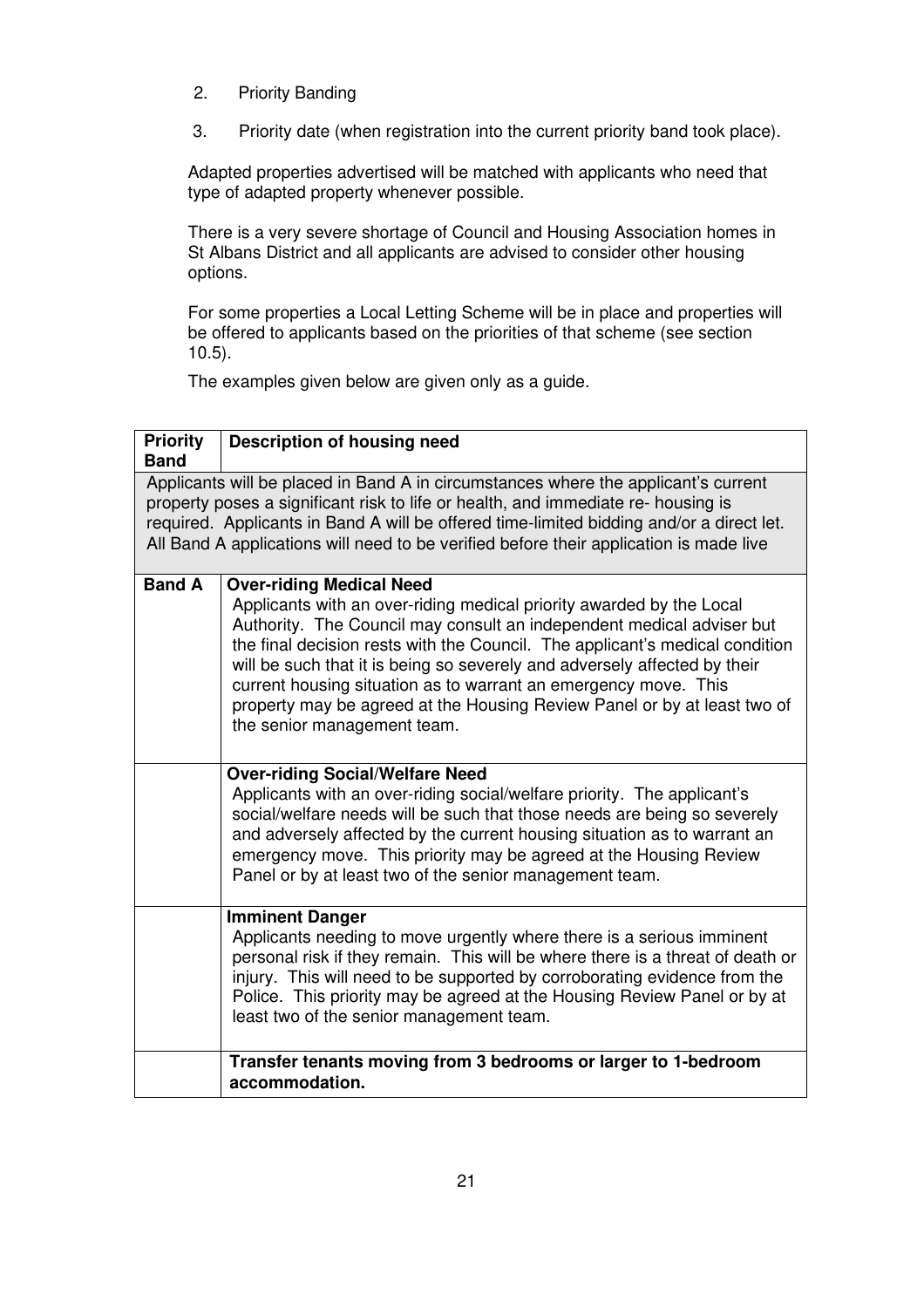|               | <b>Applicant succeeding to a Tenancy</b><br>Where an applicant has succession rights to a tenancy after the death of a<br>tenant, the applicant may be required to move to alternative housing in line<br>with their assessed housing needs. In processing requests for succession<br>to a tenancy the Council recognises civil partnerships as conveying legal<br>rights and recognition of a relation for same sex couples. Time limited<br>bidding and/or a direct offer may be made.                                                                                                                                           |  |
|---------------|------------------------------------------------------------------------------------------------------------------------------------------------------------------------------------------------------------------------------------------------------------------------------------------------------------------------------------------------------------------------------------------------------------------------------------------------------------------------------------------------------------------------------------------------------------------------------------------------------------------------------------|--|
|               | Releasing a property in need - Applicant releasing an adapted<br>property                                                                                                                                                                                                                                                                                                                                                                                                                                                                                                                                                          |  |
|               | The property has major adaptations, and there is a current need for a<br>property with that adaptation. Whether the property is considered to have<br>major adaptations is decided by the Aids and Adaptations team                                                                                                                                                                                                                                                                                                                                                                                                                |  |
|               | Applicants placed in Band B are deemed to need re-housing urgently. Applicants in<br>the following situations and circumstances will be placed in this band.                                                                                                                                                                                                                                                                                                                                                                                                                                                                       |  |
| <b>Band B</b> | <b>Applicants suffering from harassment</b><br>All cases of harassment will, in the first instance, be dealt with through the<br>respective landlords' Harassment or Anti-Social Behaviour Policy.                                                                                                                                                                                                                                                                                                                                                                                                                                 |  |
|               | A recommendation for transfer can be made by the applicant's social<br>landlord or through the SADC's Community Safety Team.                                                                                                                                                                                                                                                                                                                                                                                                                                                                                                       |  |
|               | Where this priority refers to a transfer (Council and Housing Association<br>tenants living in St Albans District) and the applicant is the victim of anti-<br>social behaviour, this will be a property of a size that is appropriate for the<br>applicant's housing need.                                                                                                                                                                                                                                                                                                                                                        |  |
|               | Homeless households (Main homelessness duty owed)<br>A statutory duty is owed where the authority is satisfied that the applicant<br>qualifies for assistance, falls within a specified priority need group, is<br>unintentionally homeless, and has a local connection with the authority<br>(except where fleeing violence or harassment). A direct offer will be made.<br>This offer can be an offer of a privately rented property.                                                                                                                                                                                            |  |
|               | <b>Urgent Medical Need</b><br>Applicants with an urgent medical priority awarded by the Local Authority.<br>The Council may consult an independent medical adviser but the final<br>decision rests with the Council. This includes cases where the applicant's<br>medical condition will be such that adaptations are required at the current<br>property but the need to carry out adaptations could be avoided or reduced<br>by a move to more suitable accommodation. This will be approved by two<br>members of the senior management team or one member of the senior<br>management team and one Housing Options Team Leader. |  |
|               | <b>Urgent Social/Welfare Need</b><br>The applicant's social/welfare needs will be such that, should the applicant<br>be moved to a more appropriate property, this will be improved by<br>alternative accommodation. This will be approved by two members of the<br>senior management team or one member of the senior management team<br>and one Housing Options Team Leader.                                                                                                                                                                                                                                                     |  |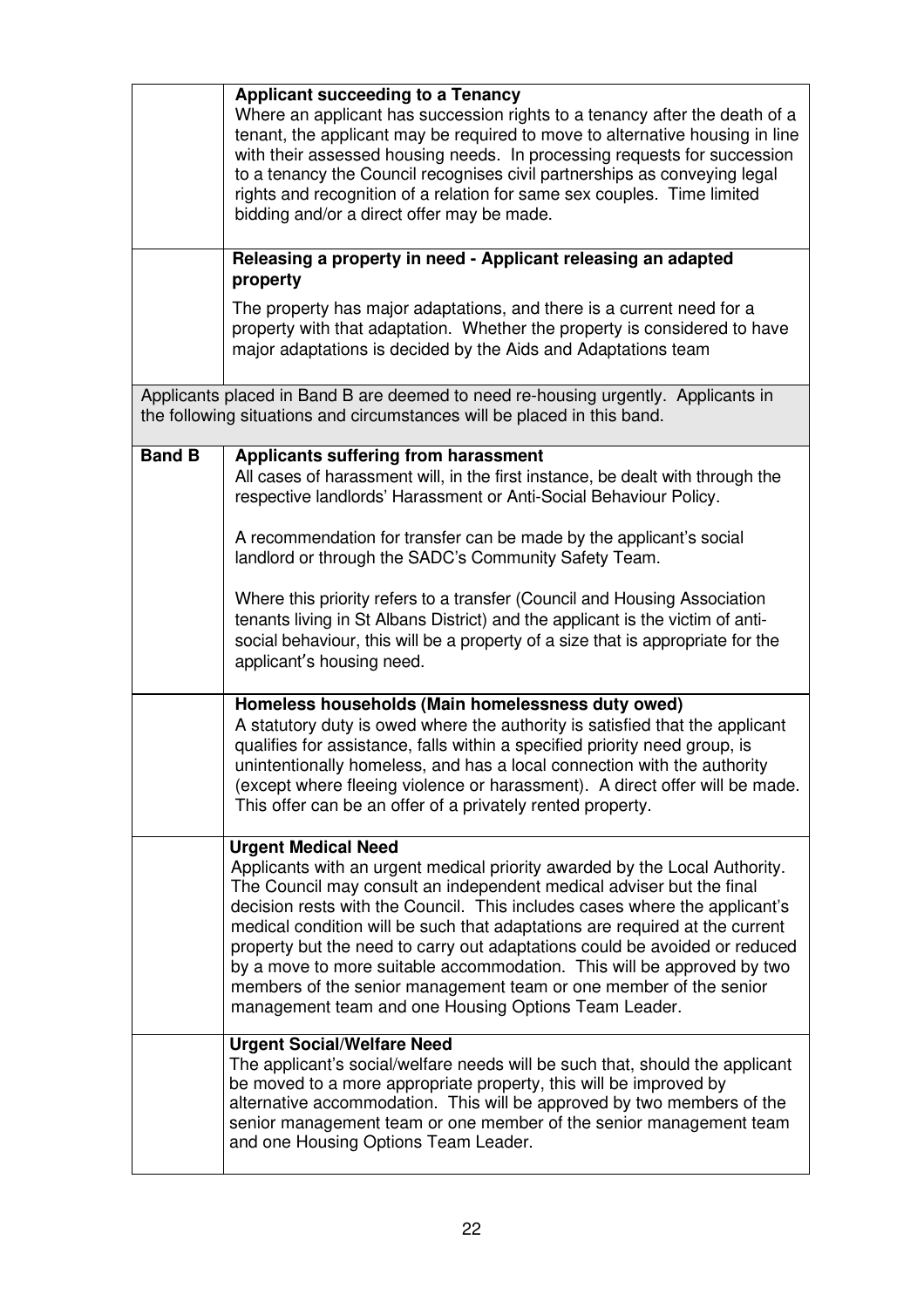|               | <b>Nominations and Move-on Arrangements</b><br>Applicants referred to St Albans District Council under arrangements with<br>certain referral agencies. These applicants will be made one offer of<br>accommodation and will not be able to place bids themselves once they have<br>been approved for Move On.<br>Transfer tenants that are under occupying 2-bedroom accommodation and |
|---------------|----------------------------------------------------------------------------------------------------------------------------------------------------------------------------------------------------------------------------------------------------------------------------------------------------------------------------------------------------------------------------------------|
|               | moving to 1-bedroom accommodation or transfer tenants that are under<br>occupying and moving in line with their housing need to accommodation<br>larger than 1 bedroom, e.g. 4 bed to 2 bed or 3 bed to 2 bed.                                                                                                                                                                         |
|               | Applicants with composite housing needs from Band C<br>This band also recognises applicants with a composite housing need. To<br>qualify to move to Band B, an applicant should be assessed as having a<br>high medical need or have two or more bedrooms lacking plus at least one<br>other factor from the list under Band C.                                                        |
|               | Applicants placed in Band C are deemed to have a high need to move. Applicants in<br>the following situations and circumstances will be placed in this band.                                                                                                                                                                                                                           |
| <b>Band C</b> | <b>High Medical Need</b><br>Applicants with a high medical priority awarded by the Local Authority. The<br>Council may consult an independent medical adviser but the final decision<br>rests with the Council. The applicant's current accommodation will be<br>deemed as not appropriate for their medical needs.                                                                    |
|               | <b>High Social/Welfare Need</b><br>Applicants with a high social/welfare priority awarded by the Local<br>Authority. The applicant's current accommodation will be deemed as not<br>appropriate for their social/welfare needs. Priority awarded by at least one<br>member of the senior management team.                                                                              |
|               | Applicant is assessed as lacking two or more bedrooms                                                                                                                                                                                                                                                                                                                                  |
|               | Applicants releasing a 1-bedroom general needs property (only<br>Council or Housing Association tenants living in St Albans District) An<br>applicant releasing a 1-bedroom general needs property will be placed in<br>Band C if they require sheltered accommodation or elderly designated<br>accommodation only.                                                                    |
|               | Applicants with composite housing needs from Band D<br>This band also recognises applicants with a composite housing need. To<br>qualify to move to Band C an applicant should be assessed as having either<br>recognised medical need or lacking one bedroom plus at least one other<br>factor from the list under Band D.                                                            |
|               | Applicants placed in Band D are deemed to have a recognised need to move.<br>Applicants in the following situations and circumstances will be placed in this band.                                                                                                                                                                                                                     |
| <b>Band D</b> | <b>Recognised Medical Need</b><br>Applicants with a recognised medical priority awarded by the Local<br>Authority. The Council may consult an independent medical adviser but<br>the final decision rests with the Council.                                                                                                                                                            |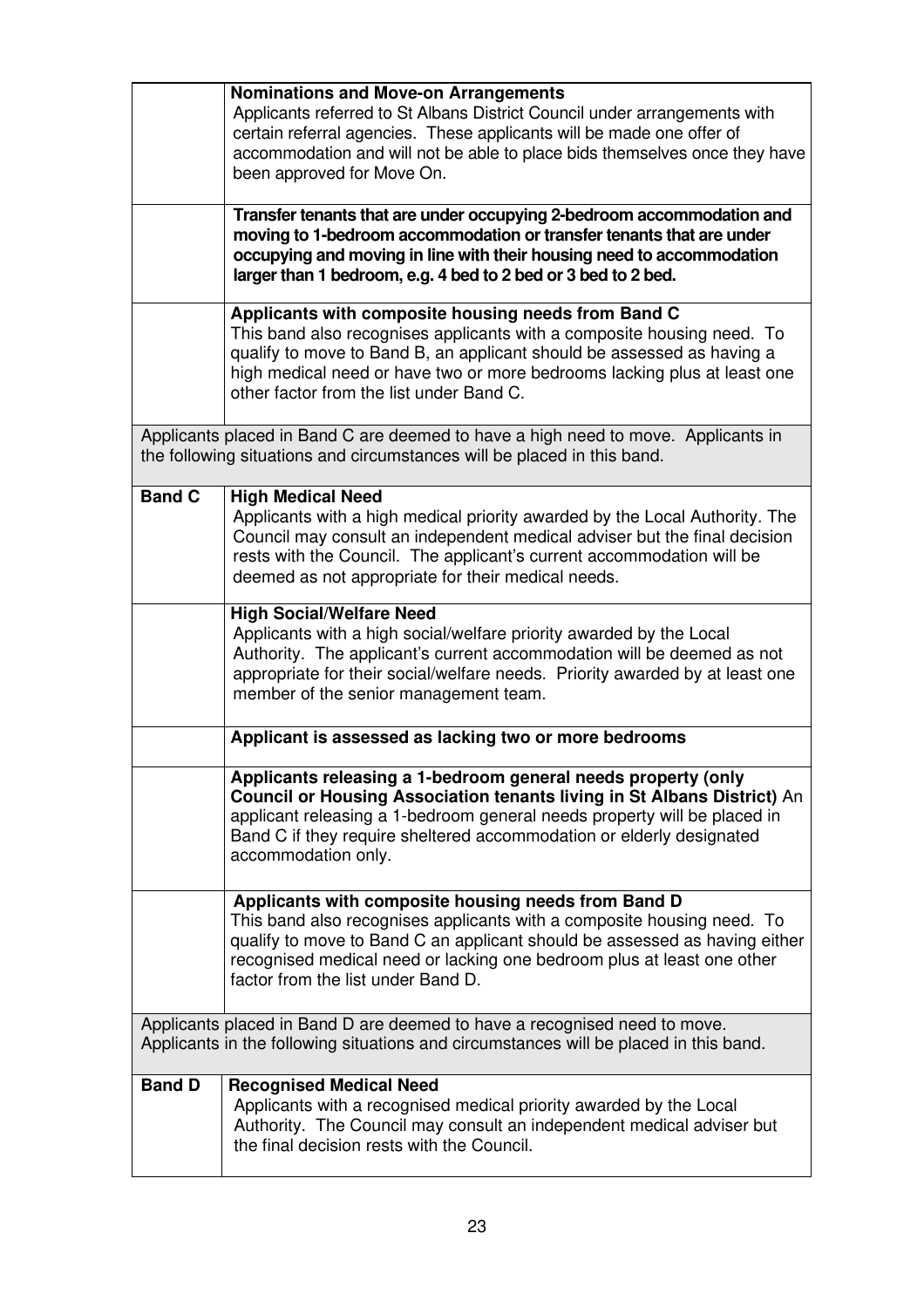|               | <b>Recognised Social/Welfare Need</b><br>Applicants with a recognised level of social or welfare need as assessed by<br>the Local Authority.                                                                                                                                                                                                                                                                                                 |
|---------------|----------------------------------------------------------------------------------------------------------------------------------------------------------------------------------------------------------------------------------------------------------------------------------------------------------------------------------------------------------------------------------------------------------------------------------------------|
|               | <b>Financial Hardship</b><br>Applicants will be awarded Band D priority where the Local Authority deems<br>a move would help address exceptional financial hardship.<br>Where an applicant feels they will qualify for Band D priority due to<br>exceptional financial hardship, they should approach the Local Authority for<br>further guidance. In order to assess this, applicants will need to complete a<br>financial disclosure form. |
|               | <b>Reasonable Preference</b><br>This category includes other homeless applicants who are not owed a full<br>duty under Part VII of The Housing Act 1996, but are owed a prevention or a<br>relief duty in accordance with the Homelessness Reduction Act 2017.                                                                                                                                                                               |
|               | <b>Unsatisfactory Conditions</b><br>Applicants will be awarded Band D priority where it is determined by the<br>Local Authority that they are living in unsatisfactory conditions. This will<br>have to be assessed by the Housing Department.                                                                                                                                                                                               |
|               | Applicants lacking one bedroom<br>This includes applicants that apply from 1-bedroom accommodation with a<br>child under 2.                                                                                                                                                                                                                                                                                                                  |
|               | Applicants who need to move to a particular area in the District due to<br>work, where failure to meet that need would cause hardship, and they meet<br>the qualification criteria for Right to Move.                                                                                                                                                                                                                                        |
|               | Assisted private sector housing where a household has been either on<br>or eligible for the housing register and have been assisted by the<br>Council by way of the Council's Private Rented Sector access<br>scheme, the household be allowed to remain on the housing register<br>for up to 2 years from the date the tenancy started.                                                                                                     |
|               | Insecure accommodation<br>Applicants who have been housed with immediate family members for more<br>than 5 years in the district, but where the applicant's continued residence in<br>the property is unstable. This will be provisional on the family members<br>agreeing to allow the applicant to remain in the property for more than 6<br>months.                                                                                       |
|               | Applicants placed in Band E are not deemed to have an identified need to move.<br>Applicants in the following situations and circumstances will be placed in this band.                                                                                                                                                                                                                                                                      |
| <b>Band E</b> | Applicants aged 60 and over with a local connection but without an<br>identified need that are applying for sheltered or age restricted housing (60<br>years and over).                                                                                                                                                                                                                                                                      |

# **9.2 Appropriate use of bedrooms**

The assessment of overcrowding in an applicant's home, whether they are the tenant or just a permitted occupant, will be based on the best use of bedrooms in the property. This will be assessed by the Council when assessing your housing application. This may mean that an applicant is expected to use a smaller bedroom in favour of their dependent children residing in a larger bedroom. In considering this, the Council will consider the bed spaces required in the household, and the bedrooms and size of bedrooms available for the household to use.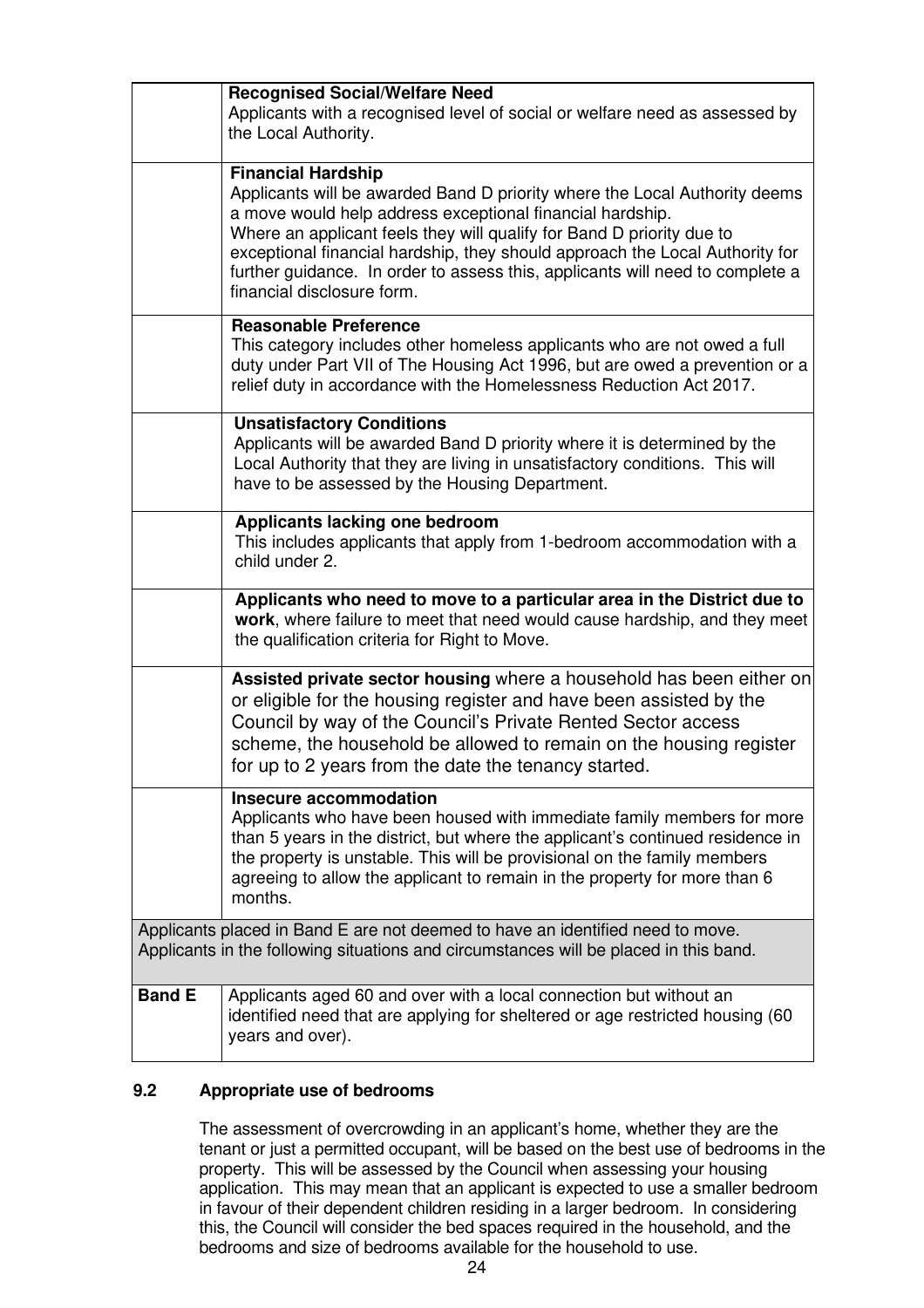# **9.3 Time limited bidding**

All priority Band A (Emergency Need) cases and some categories of priority Band B (does not apply to under occupying social housing tenants living in the St Albans District area) will be subject to time-limited bidding and/or direct lets. Applicants offered time limited bids will be given a period of time in which to place their own bids before we review their case. In determining the timescales given to bid we will consider the individual merits of the case. This acknowledges the urgency of the situation, both for the applicant and for the Council. All cases will be monitored closely throughout this period. After 4 cycles each case will be reviewed on its own merits, and a decision will be made as to whether:

- The applicant should lose their emergency status if the circumstances under which they were placed in band no longer apply and they should be reassessed and placed in a lower band.
- The Council should allow the applicant to remain in the band until a further review.
- The Council should make one direct offer of accommodation before reassessing the applicant and placing in a lower priority band.

During the initial period applicants will be expected to bid for any suitable advertised properties. The Council will monitor this and if applicants do not make bids on properties the Council considers suitable, the Council will make bids on the applicant's behalf during the initial period if the applicant has not. If applicants require help with bidding they should request supported bidding by contacting the Housing Options Team.

Applicants must consider different property types (houses or flats) from those they currently occupy. This means that applicants will sometimes need to compromise on their ideal choice of housing in order to achieve the urgent move they need. It will not always be possible to meet all their aspirations within the time available.

In conducting the review, the Council will take into consideration the questions posed below.

- Have there been any properties advertised that would have met the applicant's need?
- If so, have they bid for them?
- Why have they been unsuccessful?
- Do they have a specific need for a property that has not been available and no other property will resolve their housing need? For example, do they have a disability and need a ground floor property in a specific area so they can get family support?
- Have they received appropriate support and help in accessing the Choice Based Letting scheme?
- Have the applicant's circumstances remained the same?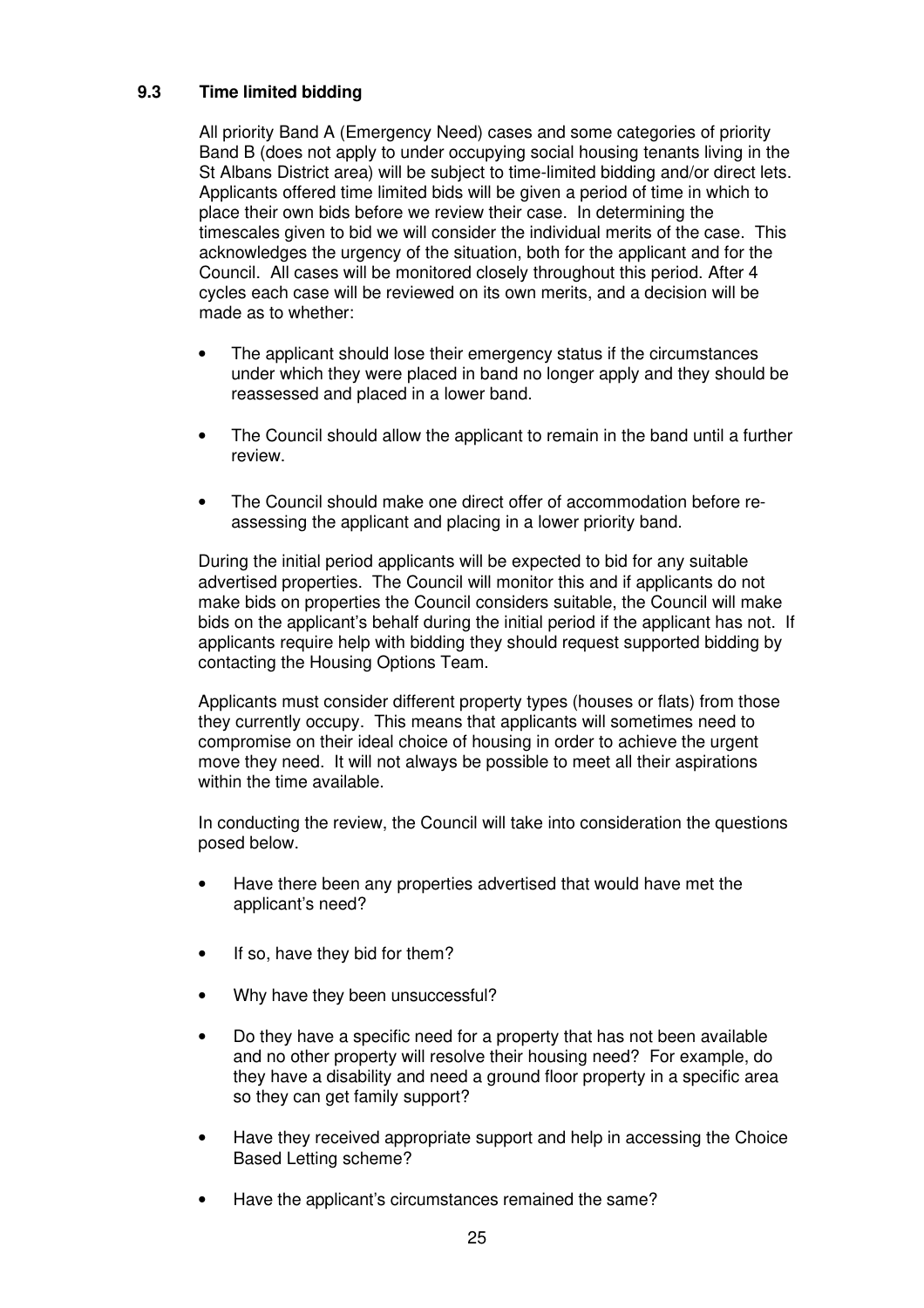Is the applicant holding out for something that is unlikely to become available in a reasonable timescale, even though their need could be resolved by a more readily available property?

If the Council decides not to extend the period for bidding, the Council will make a final offer by making a bid on behalf of the applicant and, if successful, offer the property to them. If the applicant refuses this offer they will be moved to a lower priority band. **The Council can discharge its housing duty to homeless applicants if they do not accept their final offer**.

## **9.4 Accepted Homeless Households**

 Where the Council accepts a duty to rehouse a homeless household they will be made a direct offer of accommodation. This means that once an applicant has had their case approved they will no longer be able to place bids through the CBL system. One offer of accommodation will be made to the applicant which may be a direct offer and may be the result of an assisted bid placed on their behalf. If an applicant is unhappy with the offer then they have the right to request a review. See section 27.

 Please note that if you are a household with one child under 2 then your direct offer may be to a 1-bedroom property or a 2-bedroom property.

 Accepted homeless households may also be offered a property in the private rented sector. These tenancies will be for a minimum for 12 months.

 Applicants will generally be offered accommodation in the order of their priority date within band and bedroom requirements. However, there may be exceptions to this depending on the requirements of the applicant and the suitability of accommodation.

## **10. How the Council Allocates Accommodation**

The Council allocates accommodation via a Choice Based Lettings scheme. Applicants' housing priority will be assessed and applicants will be placed in a priority band A – D (unless aged 60 and over applying for properties that are sheltered or restricted for those aged 60 and over – these applicants will be placed in Bands A-E). Within the priority bands, the length of time an applicant has been waiting will be the deciding factor in determining who is rehoused unless a local lettings policy applies when the priority will be determined by the local lettings policy.

We advertise available properties, inviting applicants to bid for them. By "bid" we simply mean apply for the property.

A proportion of properties will be prioritised for transfer applicants. This in turn creates vacancies which are advertised.

Up to 50% of 3 bed properties will be prioritised for transfer applicants (see 8.12). Of this 50% of prioritised for transfers, up to half will be advertised for transfer applicants (see 8.12) in Band D.

Up to 25% of 2-bedroom properties will be prioritised for transfer applicants. Of this 25%, up to half will be prioritised for Band D transfer applicants only (see 8.12).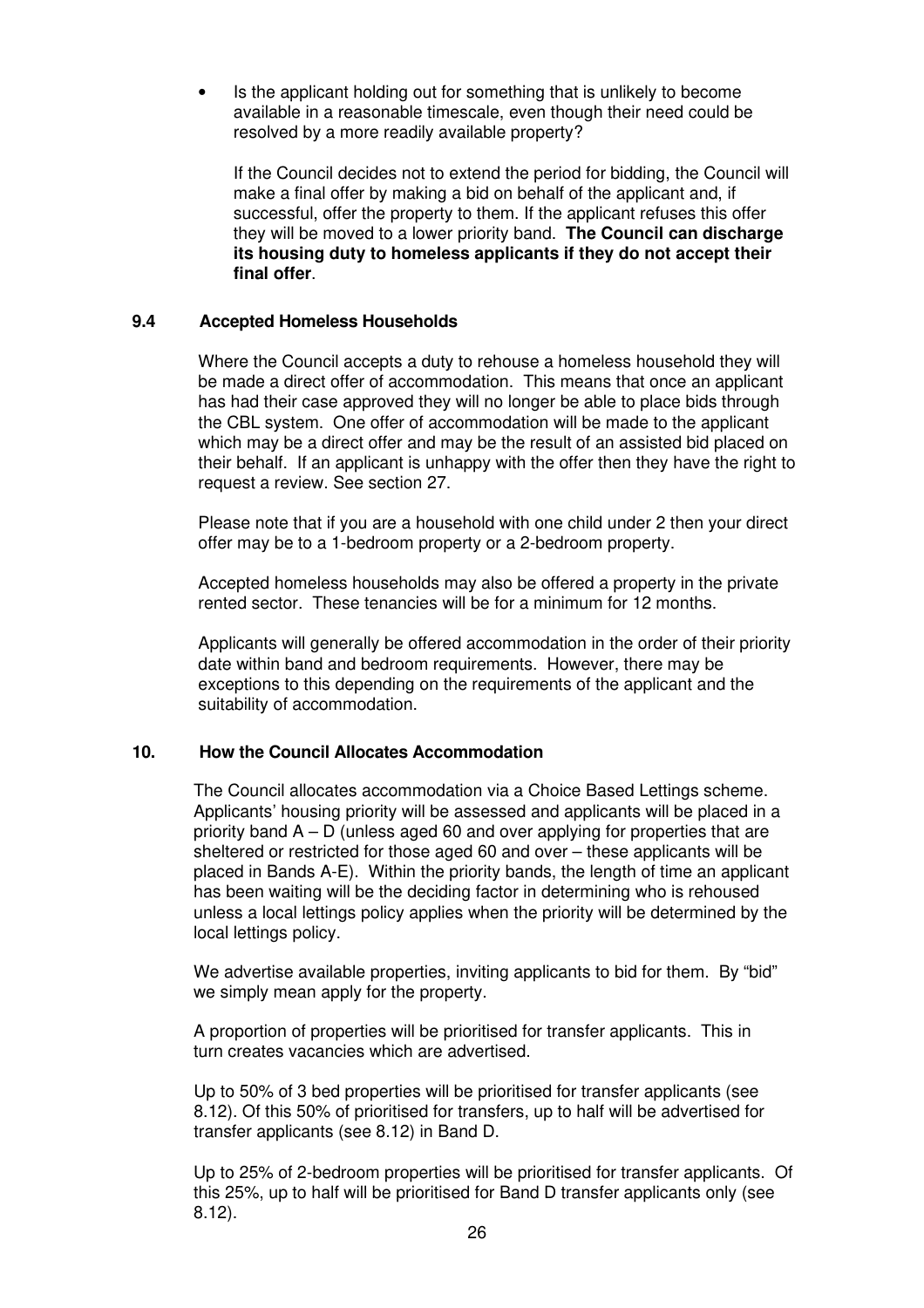The Council will also prioritise up to 20% of 2-bedroom properties for applicants that are in Bands C and D. This offers applicants in these reasonable preference groups the opportunity to secure accommodation. This is applicable for both homeseekers and transfer applicants.

Up to 10% of properties will be prioritised for applicants who are in employment. Applicants will need to demonstrate that they are currently employed and have been employed on a permanent basis for a minimum of 12 months in the District, working 16 hours or more a week. Consideration will also be given to those on zero hours contracts. **In special circumstances the Council will give consideration to those who are unable to work.**

Additionally, some of the properties may be advertised for a particular group of applicants. This will be done in order to achieve best use of the housing stock or to comply with planning conditions. Examples include properties where there are disabled adaptations, larger 3-bedroom, 2 living room properties, supported housing schemes, sheltered housing, elderly designated properties and properties where a local lettings policy applies. This list is not exhaustive. Any criteria will be listed within the advert.

Where the property advertised is a Housing Association property any offer will be subject to the applicant meeting the Allocations Policy of the Housing Association.

## **10.1 Bid Types**

The majority of bids will be made by the applicant. However, in certain circumstances the following may apply:

**Auto bidding –** There may be a number of reasons why an application might have auto bid applied to their application. Auto bidding is where the Council will bid on behalf of the applicant.

An applicant may be vulnerable and have no third party identified to assist them. It also usually applies to applicants in band A or B. For homeless cases this will count as a final offer and for succession cases this will count as a formal offer.

The Council will update the CBL system to enable automatic bids to be placed upon the applicant's behalf.

**Approved bidding –** This will apply for sensitive cases. The applicant may still bid themselves but the Council will need to approve the bid as suitable.

If you wish us to discuss your application with third parties we will need your signed agreement in order for us to disclose or accept information from your advocate.

## **10.2 Direct Lets**

Direct Lets may apply in the following circumstances:

- Extra care or flexi care properties.
- If a property is needed to house someone in council property temporarily.
- In some cases where someone has to be moved immediately.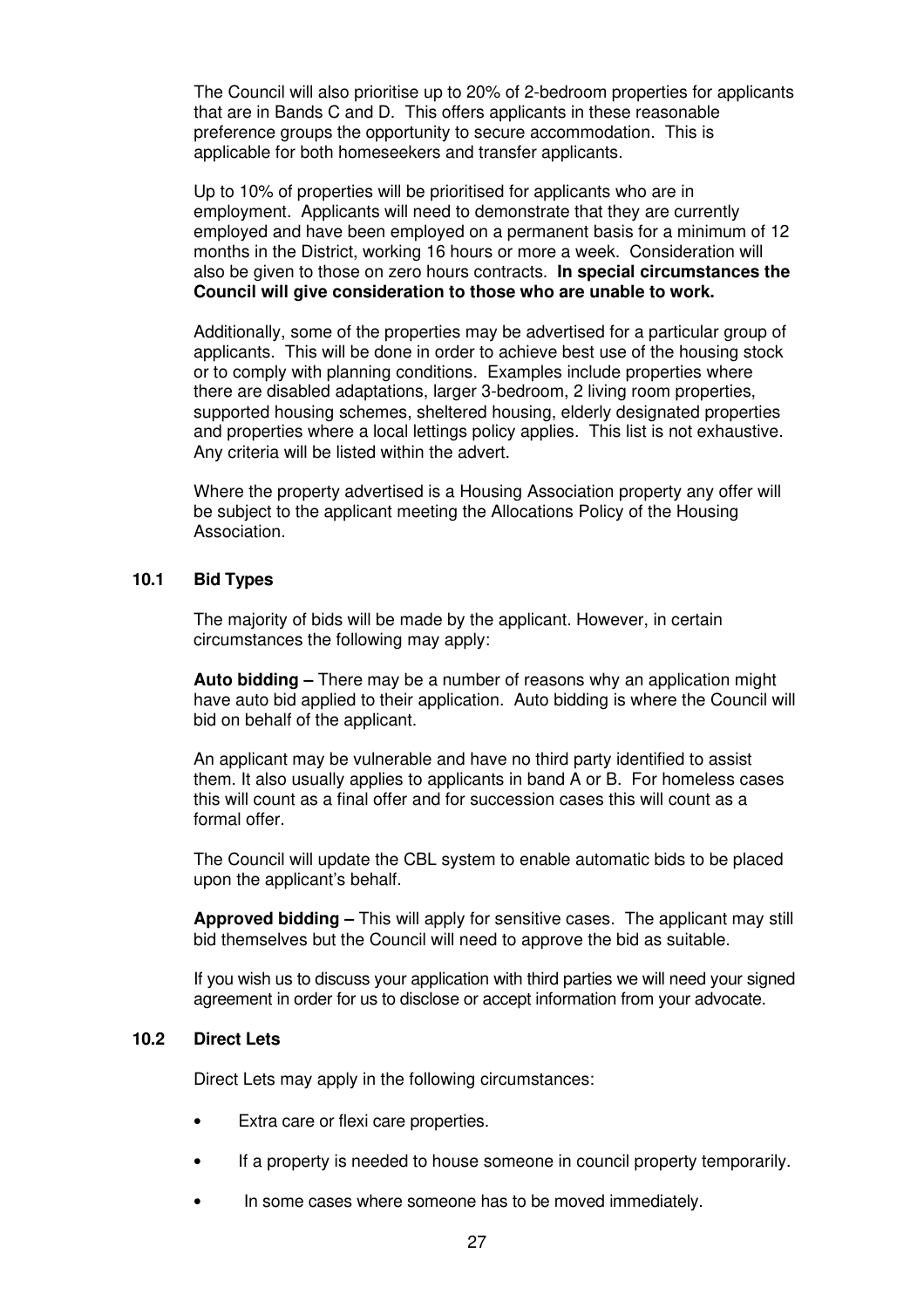- In the case of a specially adapted property which is particularly suitable for a particular applicant or where a property has been identified as being suitable for an extension or adaption decants (where the Council needs tenants to move).
- If there is no alternative temporary accommodation available and the Council would be breaching their duty.
- Allocations to ground floor sheltered and elderly designated accommodation given to current tenants, living on an upper floor, within the same block, who have a medical/mobility need for ground floor accommodation.
- Accepted homeless households.
- Applicants aged 60 and over who fall into a priority need category under Homeless legislation may be made a direct offer into one of our sheltered schemes as part of our Homelessness Prevention initiative.
- Households accepted as being homeless and being owed the main homeless duty (section 193). Where the applicant meets all criteria for a full housing duty, and where swift intervention is necessary to avoid hardship, a direct let can also be made to a homeless household during the relief duty (section 189B).
- Applicants nominated through any Housing First project.

Direct Lets will not always be part of the CBL scheme and will be approved by a member of the Senior Management Team.

# **10.3 Applicants subject to Multi-Agency Public Protection Arrangements**

Housing applications received from the Multi Agency Public Protection Panel will be considered by the Housing Review Panel.

#### **10.4 Applicants who require an adapted property or other special requirement**

Where an applicant has been assessed as requiring a specific size, type or adapted property, they will be placed in the appropriate priority band. This assessment may take into consideration recommendations from the Council's independent medical advisor. In some cases, the applicant may be offered a direct let. Where the Council has identified a shortage of suitable properties for applicants with special requirements on the housing register, the Council will consider creating a 'chain move'.

This is where the Council matches the applicant with a special requirement need, with a Registered Provider who has identified an applicant with an adapted property who has applied for a transfer. This is different from a Mutual Exchange whereby all applicants have a property to offer in the exchange.

Occasionally a property will be substantially adapted to make it suitable for applicants with a disability. In these cases, priority will be given to bidders with an identified need for this type of property, providing that they are in Bands A– C. Some ground floor properties will be advertised with a preference for applicants within Bands A-C who require this on medical grounds.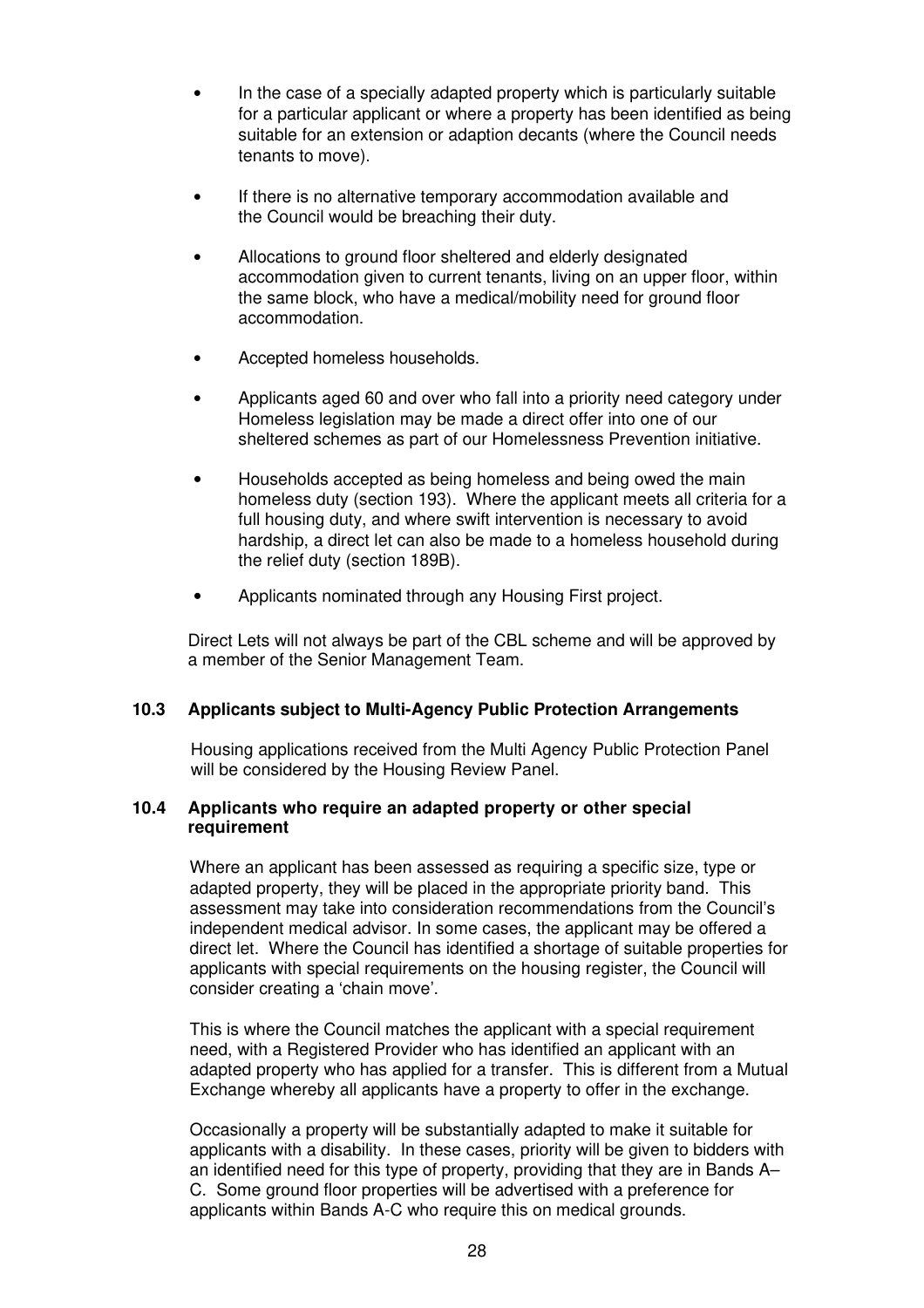## **10.5 Local Lettings Policy**

The Council, in partnership with other Registered Providers, may produce a local letting policy. These policies will outline any specific local letting initiatives for the neighbourhood taking into account supply and demand and other management factors. Rural exception sites will be subject to permanent local lettings policies. Other local letting policies are normally short-term measures put in place to address specific local issues. These can include dealing with community sustainable issues such as:

- Increasing the number of people in employment.
- Training.
- Reducing child density and anti-social behaviour on estates.

Local lettings policies may therefore override the 'rules of choice and the Council's normal letting policy' in specific neighbourhoods, in villages or on local housing estates and over specific periods of time. Examples include properties that may have criteria based on age or household composition to address specific local issues or may override occupancy level agreements and demand issues to address local management or supply.

Local letting policies will be by definition dynamic documents monitored against and developed in line with changing situations and demands.

Copies of local letting policies will be available from the Council and the Registered Provider.

The Council, in these circumstances, will ensure that their local lettings policies do not discriminate, directly or indirectly, on racial or other equality grounds. Local lettings policies will normally apply to new developments where over 10 affordable homes will be provided.

## **10.6 Move on and Leaving Care**

The Council will have some agreements with organisations that provide specialist housing. These organisations deal in particularly with vulnerable homeless applicants or young people leaving care who may require move on accommodation usually for single applicants. The Council will try to house an agreed number of applicants nominated from these organisations each year.

## **10.7 Management Priority**

There are occasions when the Council must house applicants outside our normal procedure. When requested, supporting evidence from other agencies such as police, Adult Social Care or Children Schools and Families and other groups is essential to achieve a management decision. Evidence of this nature needs to be countersigned by a Senior Manager.

Management Priority moves will be dealt with on a case by case basis. Cases that will be considered for management priority decisions include:

- Decants (where the Council needs tenants to move).
- Nominations received from the National Witness Mobility Scheme.
- Households who need to move for emergency reasons not covered in the bands.
- Cases referred through Multi-Agency Public Protection (MAPP).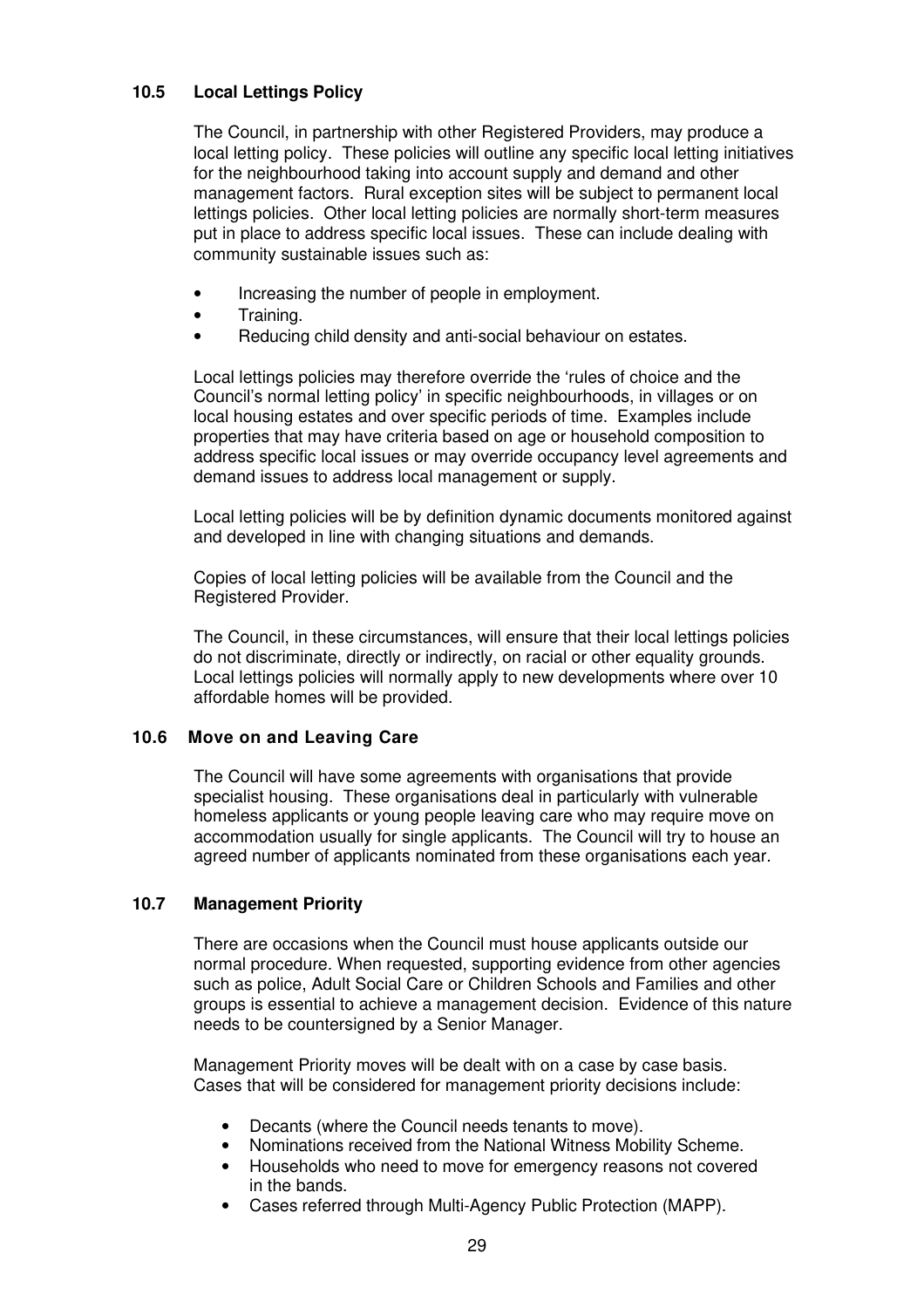In view of the urgency involved with Management priority offers, one reasonable direct offer of suitable accommodation may be made by the Council. This may include the offer of a like for like property.

All Management Priority applications will need to be verified before their application is made live

## **10.8 Assessed Bedroom Need**

The table below indicates the size and number of bedrooms that an applicant can bid for.

When calculating bedroom entitlement the following rules will apply.

Two children of the same sex are assessed as needing one bedroom regardless of their ages. Two children of opposite sexes are assessed as needing one bedroom until one reaches the age of ten.

| <b>Household Size</b>                                                                                                                                     |                                                                        |
|-----------------------------------------------------------------------------------------------------------------------------------------------------------|------------------------------------------------------------------------|
| Single Applicant                                                                                                                                          | Bedsit-Studio or One bedroom                                           |
| Single Applicant with staying access to<br>1 child                                                                                                        | Bedsit-Studio or One bedroom                                           |
| Single Applicant with staying access to<br>2 children                                                                                                     | One bedroom                                                            |
| Couple without children                                                                                                                                   | One bedroom                                                            |
| Parent/s with one child under 2                                                                                                                           | One bedroom or Two bedrooms                                            |
| Parent/s with one child aged 2 or above.                                                                                                                  | Two bedrooms                                                           |
| Parent/s with 2 children under 2                                                                                                                          |                                                                        |
| Parent/s with 2 children of the same sex.                                                                                                                 | Two bedrooms                                                           |
| Parents with two children of opposite sexes<br>where both are under 10 years                                                                              |                                                                        |
| Parent/s with 2 children of opposite sexes<br>where one is over the age of 10                                                                             | Three bedrooms                                                         |
| Parent/s with 3 children                                                                                                                                  | Three bedrooms                                                         |
| Parent/s with 4 or more children<br>Parent/s with 4 children depending on age and<br>sex (2 same sex sharing / opposite sexes<br>sharing up to 10 years.) | Three or Four bedrooms using the eligibility<br>rules outlined above.  |
| Parent/s with 5 or more children                                                                                                                          | Four bedrooms or larger Three bedrooms<br>with dining room and lounge. |

## **Current Table of Bedroom Eligibility**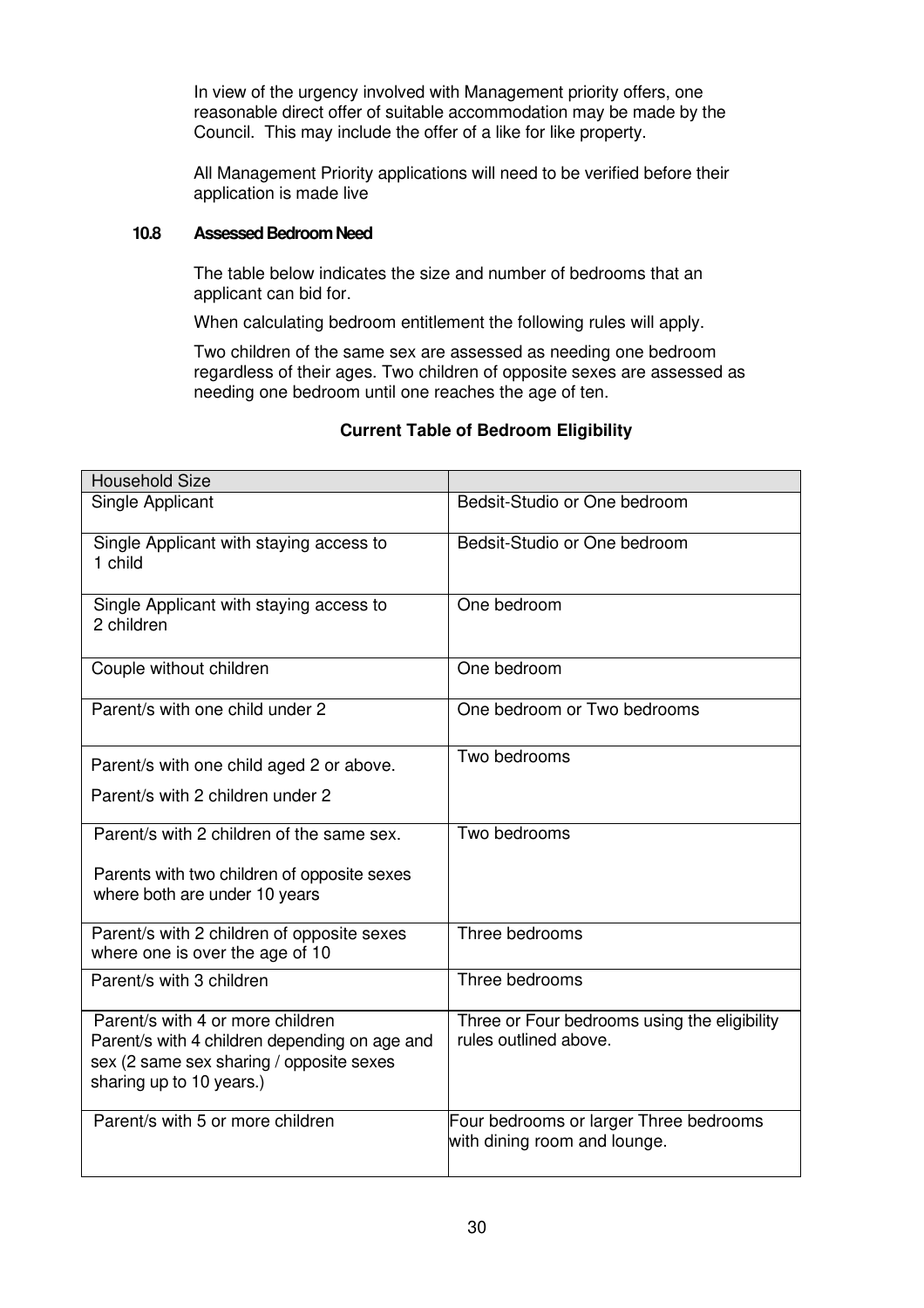All properties that are advertised through the CBL scheme will be clearly labelled to identify the size of property that an applicant can bid for.

#### **Unborn Child**

An unborn child does not count as part of an applicant's household.

#### **10.9 Proof of Access to Children**

The Council will check to make sure that access does take place and will need to see proof. Such proof could include a letter from the separated (other) parent. This is not normally considered enough on its own, as the proof should be independent, therefore the Council will seek further supporting evidence such as a Solicitor's letter or Court papers as it deems appropriate or make appropriate enquiries.

Where an applicant has staying contact with children for less than 50% of the time, the children will not be counted as part of the applicant's household when assessing bedroom requirements.

Where two applicants have equal staying contact with children, evidence as to the child's main and principal home is required when assessing bedroom requirements. There is an extreme shortage of housing in St Albans and it is not possible to provide accommodation where children are not permanently resident and they will not be included if we are not satisfied that they are a permanent member of the household.

#### **10.10 Medical Need for an extra bedroom or alternative accommodation**

If the applicant feels that there is a medical need for an extra bedroom, or alternative suitable accommodation, this will be considered by the Council. The Council will seek supporting evidence from the applicant that there is a need for an extra bedroom or alternative accommodation. The Council may refer this information to an independent Medical Adviser and, in these cases, they will assess the information provided in the application and supporting information provided by professional third parties such as Social Services, Occupational Therapists, and medical consultants.

Any decision to allow an extra room will be made at Principal Officer level or above.

The final decision will be made by the Council taking into account all information available to it. This may over-ride the usual rules about bedroom eligibility.

#### **10.11 Extra room for Carers (care workers)**

It will be expected that the relevant services at Hertfordshire County Council should provide supporting evidence that a 'live in' carer is needed, and that if the support was not given voluntarily or paid for by the client they would qualify for funding for a 'live in' carer.

In the first instance these applicants will be considered for Flexi Care schemes within the District. These schemes assist with independent living and have care arrangements in place for residents.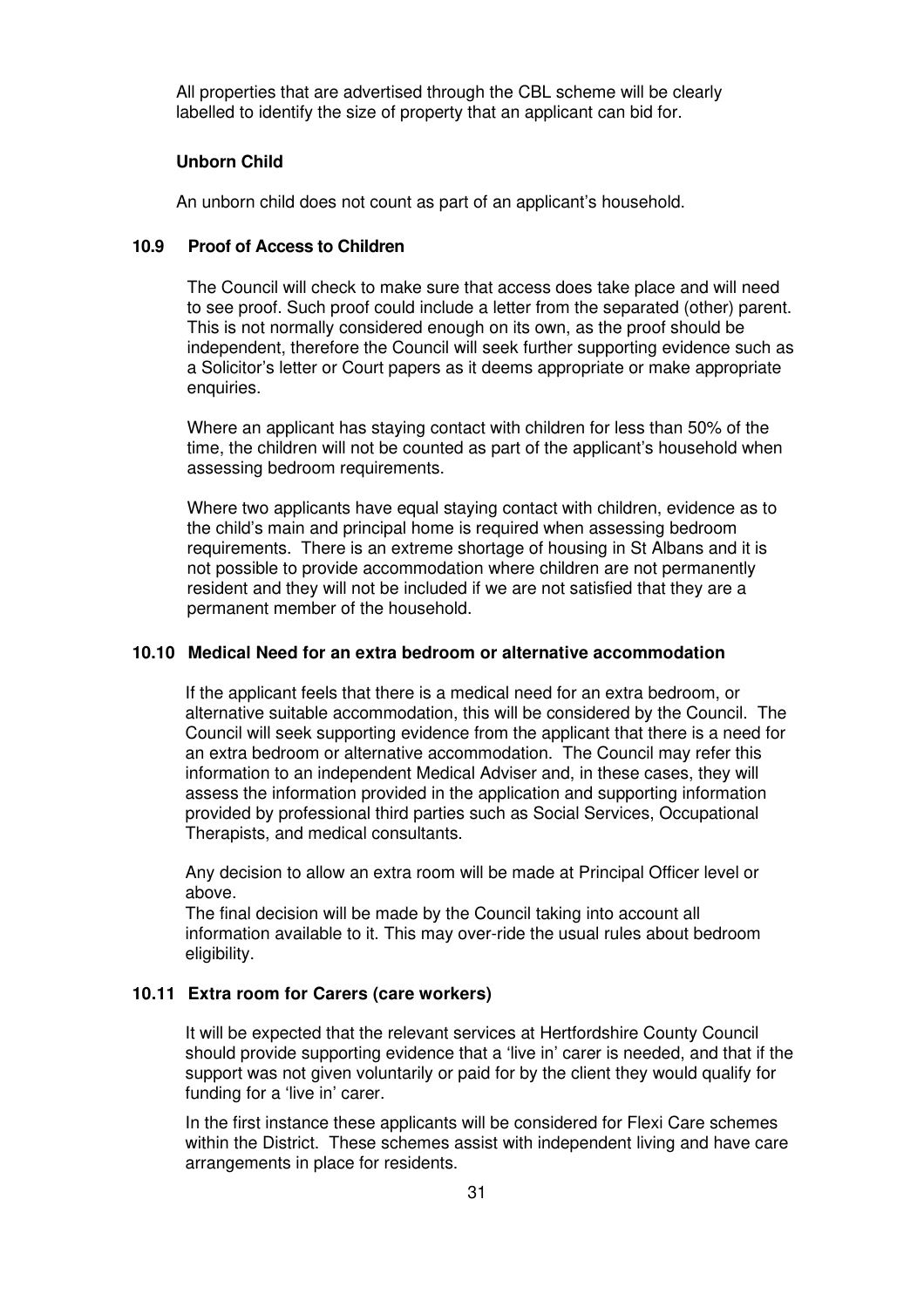Where applicants cannot be considered for Flexi Care and the Council agree that an extra bedroom is needed on medical grounds, only one extra bedroom for a carer will be considered. Extra rooms for a carer's dependants cannot be considered.

A full-time carer will only be included in the application when it can be demonstrated that a live-in carer is essential on a 24 hour, daily and continuing basis and this is agreed by the Council. Any decision to allow an extra room will be made at Principal Officer level or above.

#### **11 Choosing Where You Want to Live**

#### **11.1 How to Bid**

Applicants can bid for any property that is of the appropriate size in accordance with their assessed need and that they meet the advert criteria for. Bidding is simple, it can be done either online or by requesting auto bid is activated on an accepted application. In this situation, bids will be automatically placed, based upon an applicant's area of preference and housing need.

New properties are advertised every week with a closing date for bids clearly shown. Bids must be submitted before the closing date, which will be highlighted on the property advert.

Each available property will have a short description that will include the number of bedrooms, floor level, rent, location of the property and information about facilities in the property and its neighbourhood. Applicants must make sure they meet the criteria noted on the advert otherwise they will not be considered for the property.

The Council cannot guarantee precisely when an applicant will be successful in their bid, as this will depend on the type and location of the property they bid for, whether they have reasonable or additional preference and the number of applicants bidding for the property.

## **11.2 Viewings**

After bidding closes, the Council will look at the shortlists for the properties that have been advertised.

Applicants are reminded that they must provide up to date contact details. If we are unable to contact a successful applicant within 48 hours, then the property will be offered to the next applicant on the shortlist. Applicants must also make an appointment for a viewing within 24 hours otherwise the property will be offered to the next person on the shortlist.

The purpose of viewing the property is to see the internal and external features of the property and seek any further clarification from the landlord regarding the property. The applicant that has been shortlisted for a property will not be considered for any other properties whilst they are under offer.

The applicant at the top of the shortlist will normally be given 24 hours after viewing a property and receiving a verbal offer of a tenancy, to accept or refuse the offer. If the offer is refused the person next on the shortlist will be offered the property. We may also arrange multiple viewings for a property.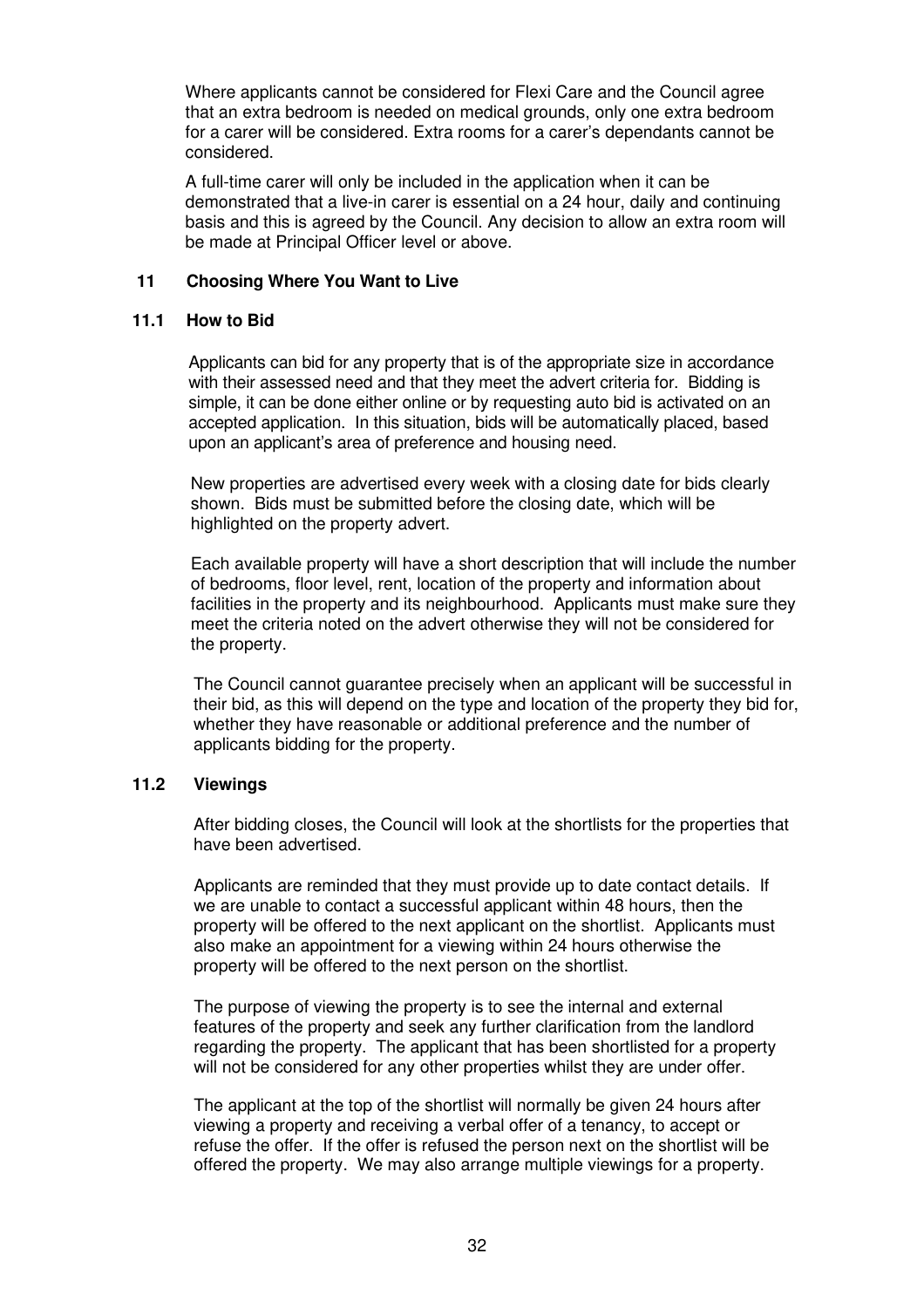Some applicants may require longer than others to make a decision about accepting a property. These will be considered on a case by case basis and a time scale agreed between the applicant and the Council.

In exceptional circumstances the Council's Head of Housing may approve a decision not to offer a property to the applicant at the top of a shortlist if in doing so the offer could put a vulnerable person at risk of any harm. Any such decisions will be given to the applicant in writing.

## **11.3 Accepting Offers**

Once the applicant has been verified, they will receive a formal offer for the property or be nominated to the Registered Provider. During the period after acceptance of an offer or nomination and before tenancy sign up, the CBL system will not allow the applicant to be considered for other properties.

The landlord of the property will start the tenancy on any day of the week. In some cases, there may be a delay between acceptance of an offer and commencement of tenancy e.g. new properties awaiting final handover, properties undergoing maintenance.

# **11.4 Withdrawal of Offers**

In the following very exceptional circumstances, the landlord may withdraw an offer of accommodation:

- Where there has been a change in the applicant's circumstances.
- Following verification, the applicant does not qualify for the property.
- Where an error has been made in the advertising criteria.
- Where an offer of accommodation could put a vulnerable applicant at risk of any harm.
- Where the applicant does not meet a specific Letting Policy of the landlord.

This list is not exhaustive.

# **11.5 Refusing an Offer of Accommodation**

If an applicant refuses an offer of accommodation made, they will remain in their housing needs band (subject to the conditions in 9.2 and 9.3).

## **12. Financial Assessment**

All applicants will be asked about their financial circumstances as part of the verification process. We may use a credit checking agency to verify details and as part of our policy to prevent/detect fraud, share information with other departments within the Council and other Housing Providers. By completing the Housing Register declaration and consent form you will be giving your consent for this. If an applicant's financial situation is such that they are deemed to have sufficient financial resources to resolve their own housing need they will be excluded from the housing register.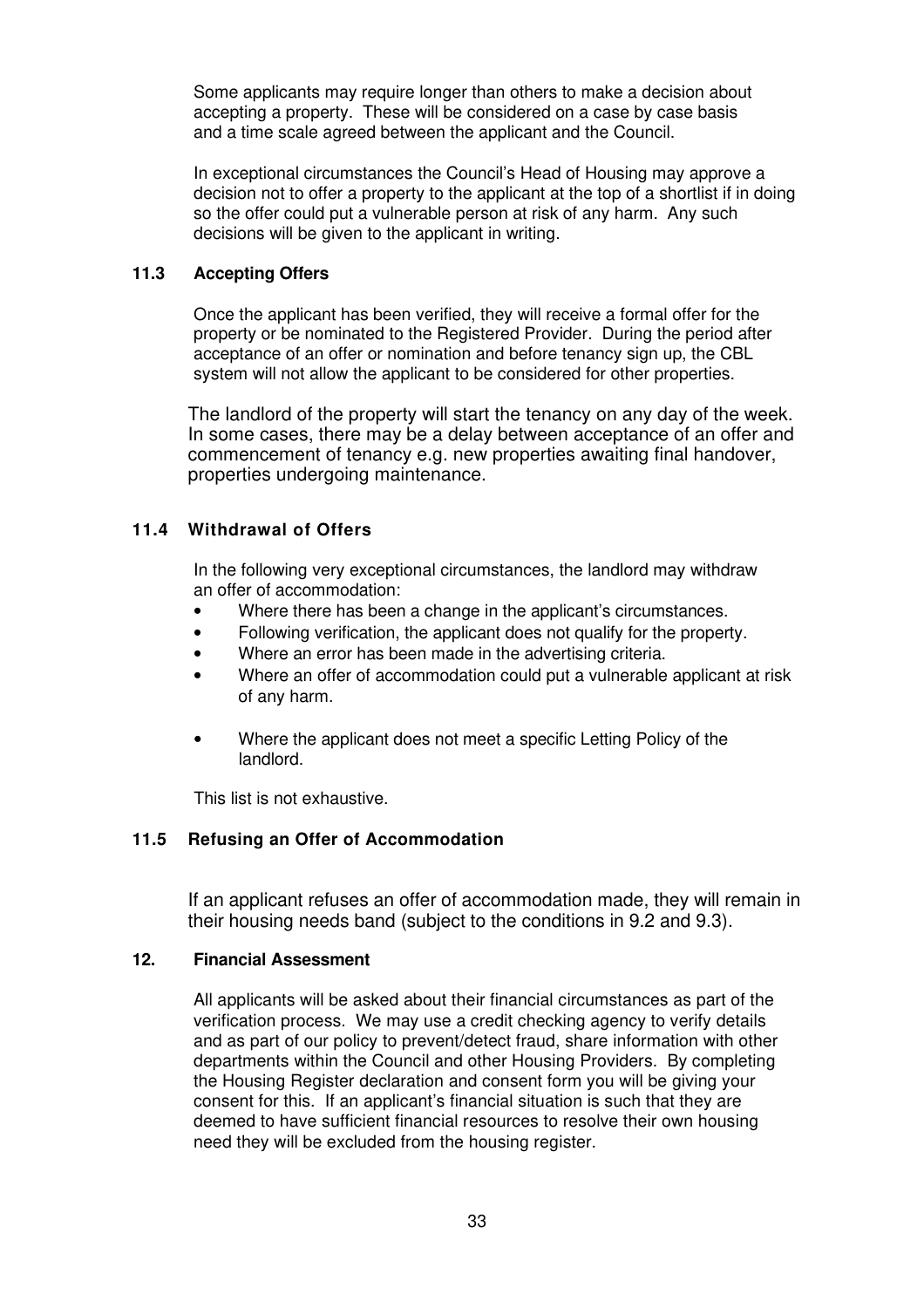An applicant who has sufficient resources to resolve their own housing need, either through renting or buying a suitable property, (whether on the open market or through one of the low-cost home ownership schemes) or by any other means, will normally not be allowed onto the housing register. In making this decision we will take into account any equity outstanding from the sale of a property, income, investment income and current property value (for homeowners). This list is not exhaustive but gives an indication of what will be taken into account in the financial assessment. Applicants can request a review of this decision. Please note that we will disregard any sum received by a member of the Armed Forces as compensation for an injury or disability sustained on active service.

The Gross Household Income Limits are:

| 1 Bed Property | £36,295 |
|----------------|---------|
| 2 Bed Property | £48,173 |
| 3 Bed Property | £56,152 |
| 4 Bed Property | £69,608 |

These income limits have taken into account the average market rent in the St Albans district. The amounts permitted reflect gross household income, including adult children aged 18 and over that are included as part of the application.

These income limits will be reviewed on an annual basis. Household Income Limits are updated in April each year in line with the previous September's RPI figure.

Applicants with savings over £16,000 will not qualify to register for housing except in exceptional circumstances. These decisions will be taken at Principal Officer level or above.

If you apply to the Housing Register and you own, or part own, a property then your application will not be accepted onto the housing register unless there are very exceptional circumstances. The decision to allow a property owner onto the Housing Register will be made by officers at Principal Officer level or above.

## **13. Medical Grounds**

Where an applicant requests priority based on a medical condition, this will only be taken into account where the medical condition is being made worse by the accommodation that the applicant resides in or would be improved by a move to more appropriate accommodation.

Where an applicant or member of their household has a medical condition or disability that is affected by their housing circumstances, they will be asked to submit supporting evidence. Applicants need to state how their medical condition will be improved or alleviated by a move to alternative accommodation. This will usually be considered along with any other medical reports or occupational therapy reports and may be referred to the Council's Medical Adviser. If requested the Medical Adviser will advise on the relative medical priority of the household and any other re-housing needs, such as a need for ground floor accommodation for consideration by the Council. The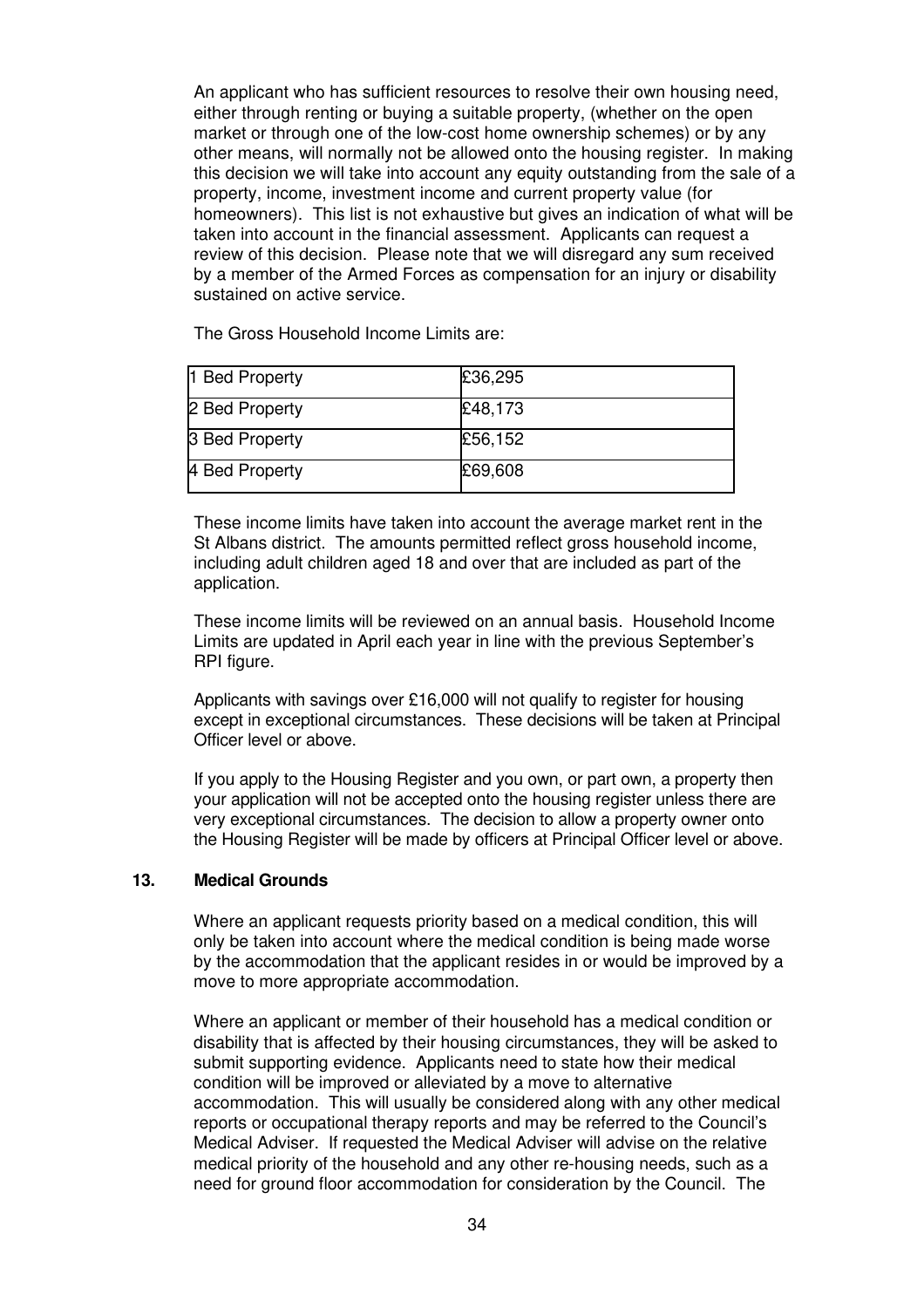Medical Adviser's recommendation will be considered by the Council. The Council will make the final decision as to whether or not medical priority will be awarded. Some applicants may be considered for bungalows if it is considered that this type of property is suitable for them even if they do not meet the age criteria. These decisions will be made at Housing Review Panel and will usually be in the case of wheelchair adapted bungalows where it is hard to meet this need within the general needs stock.

The 'priority date' awarded under Medical Grounds is the date of which the original medical information was received by the Council, for which you received additional priority. For more information relating to 'priority dates', please see section 20.

Applicants can request a review of their medical priority. Whilst the Council may seek the opinion of a medical expert in determining whether priority will be awarded, the final decision remains with the Council.

Following the outcome of that review the Council will not undertake any further assessment for 12 months unless there is a significant change in circumstances. If a further assessment if undertaken and the person's health has improved this may result in the priority award being reduced or removed.

The Medical Adviser may make recommendations for a particular property type. Applicants must make appropriate bids or request for auto bidding to be applied to ensure appropriate bids are placed. Bids for properties that do not meet the medical recommendations made will not be considered.

## **14. Support/Care Needs**

It is essential to assess any support and care needs for applicants with approved medical priority. The Council may liaise with relevant agencies, as necessary, to ensure the allocation of appropriate accommodation. The Council will also consider whether the applicant or member of their household needs would be better served by the applicant remaining in their current accommodation and, if appropriate, an application for aids and adaptations can be made.

#### **15. Sheltered Housing and age restricted properties**

For sheltered accommodation usually only applicants aged 60 years of age and over will be considered, but applicants with physical/learning disabilities who are suitable for and would benefit from sheltered accommodation will also be considered. Where a joint application is made, these will be considered where one applicant is aged 60 or over and the other is aged 50 or over. Some properties are restricted for older applicants. The age restriction will be clearly stated in the advert.

Sheltered housing will only be available to householders who require the level of support offered in this type of accommodation. Applicants for sheltered housing will be subject to an assessment by the Council to establish the prospective applicant's support needs.

Priority for allocations to ground floor sheltered and elderly designated accommodation will be given to current tenants on the transfer list, living on an upper floor, within the same block, who have a medical/mobility need for ground floor accommodation. This will be done via a direct let. Allocations thereafter will be allocated based on individual need. This will then free up a property for an applicant via CBL.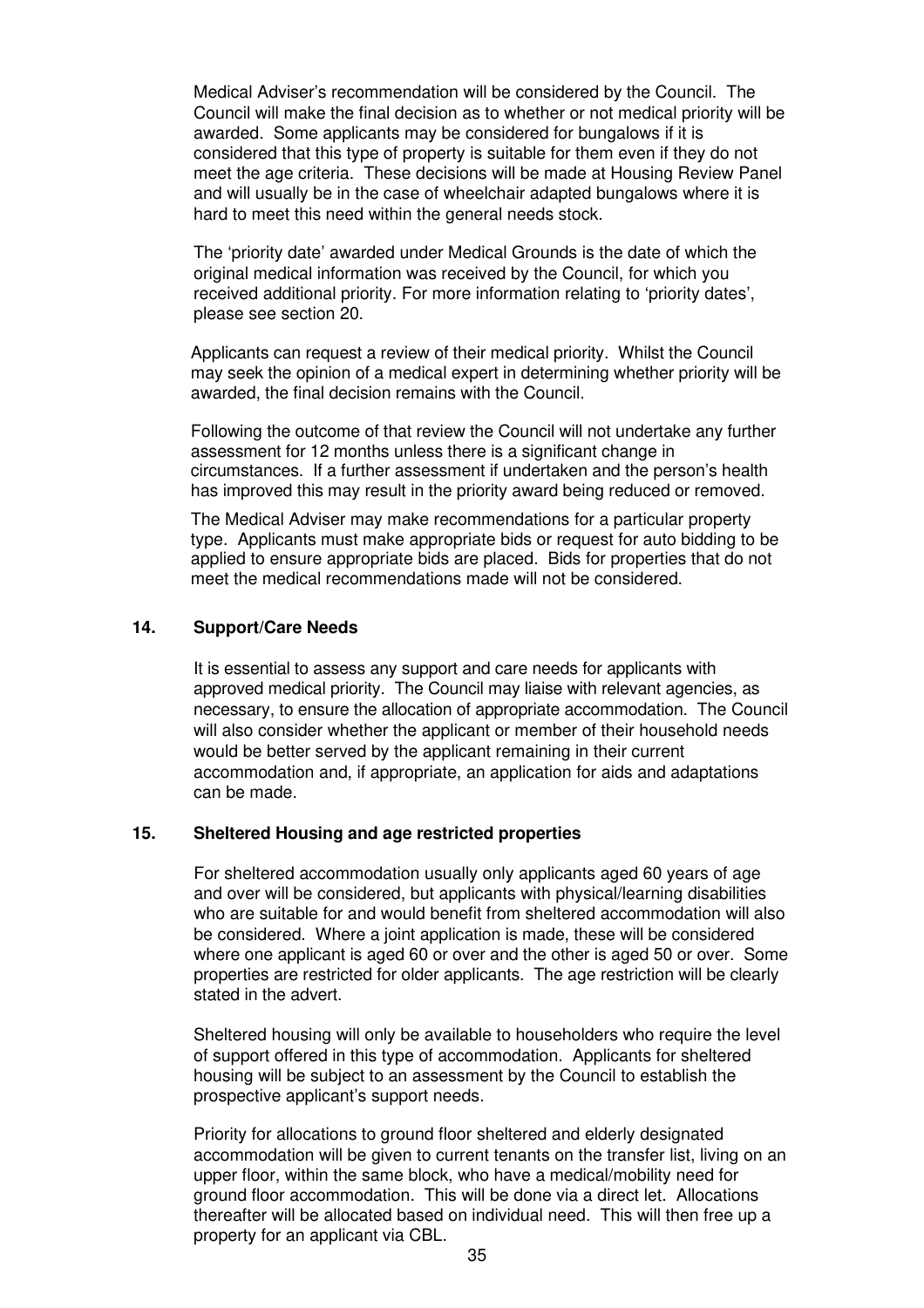If the assessment indicates that the applicant requires a higher level of support than can be provided by sheltered housing, the applicant will be advised of this and referred to Adult Care Services and where appropriate, considered for extra care or flexi care schemes.

#### **16. Bungalows**

Bungalows are primarily for applicants who are aged 60 years and over or for social housing tenants living in the St Albans District who are aged 50 years and over and are currently under occupying a Council or Registered Provider home.

However, some applicants (Bands A-C) below the ages listed above, who have a medical priority will be considered for bungalows. All applicants not meeting the age restriction will need to be approved by the Housing Review Panel to bid on bungalows.

## **17. Under-Occupiers**

In order to make the best use of our Council stock we will place social housing tenants living in the St Albans district that are under occupying 3- and 4 bedroom accommodation and looking to move into 1-bedroom accommodation into Band A. All other social tenant under occupiers living in the district will be placed in Band B. St Albans Council tenants who under occupy and who move to accommodation with fewer bedrooms from two bedrooms or larger may qualify for the Tenant's Incentive Scheme. Under occupiers who are aged 50 and over are able to apply for bungalows.

#### **18. Social and Welfare Needs**

Priority may be awarded under social and welfare grounds where there is an identified housing need not addressed in the banding assessment criteria.

The term "welfare" is intended to encompass not only care or support needs, but also other social needs which do not require ongoing care and support.

## **19. Allocations to Staff, Council Members and Families**

Members of staff, their close family and elected members who require housing through the Council may apply for housing in the same way as other applicants. Their status should be disclosed on the application form at the time of applying. Failure to disclose this may result in an application being suspended while investigations are undertaken.

If an applicant who is a member of staff, elected member or a member of their direct family, makes a successful bid for a property, the Head of Housing will be informed and must approve the shortlist letting prior to the formal offer being made. If the Head of Housing is not available an officer with delegated authority or a member of the senior management team must approve the shortlist.

#### **20. Priority Date**

The 'priority date' is the date that an applicant was placed into their priority band. For some applicants their priority date will be the original date of application. If there are any significant changes in the circumstances of an applicant that may require changes in their priority or bedroom requirements, their priority date will change. However, for homeless applicants, the priority date will be the date the Council accepts statutory duty to re-house the applicant.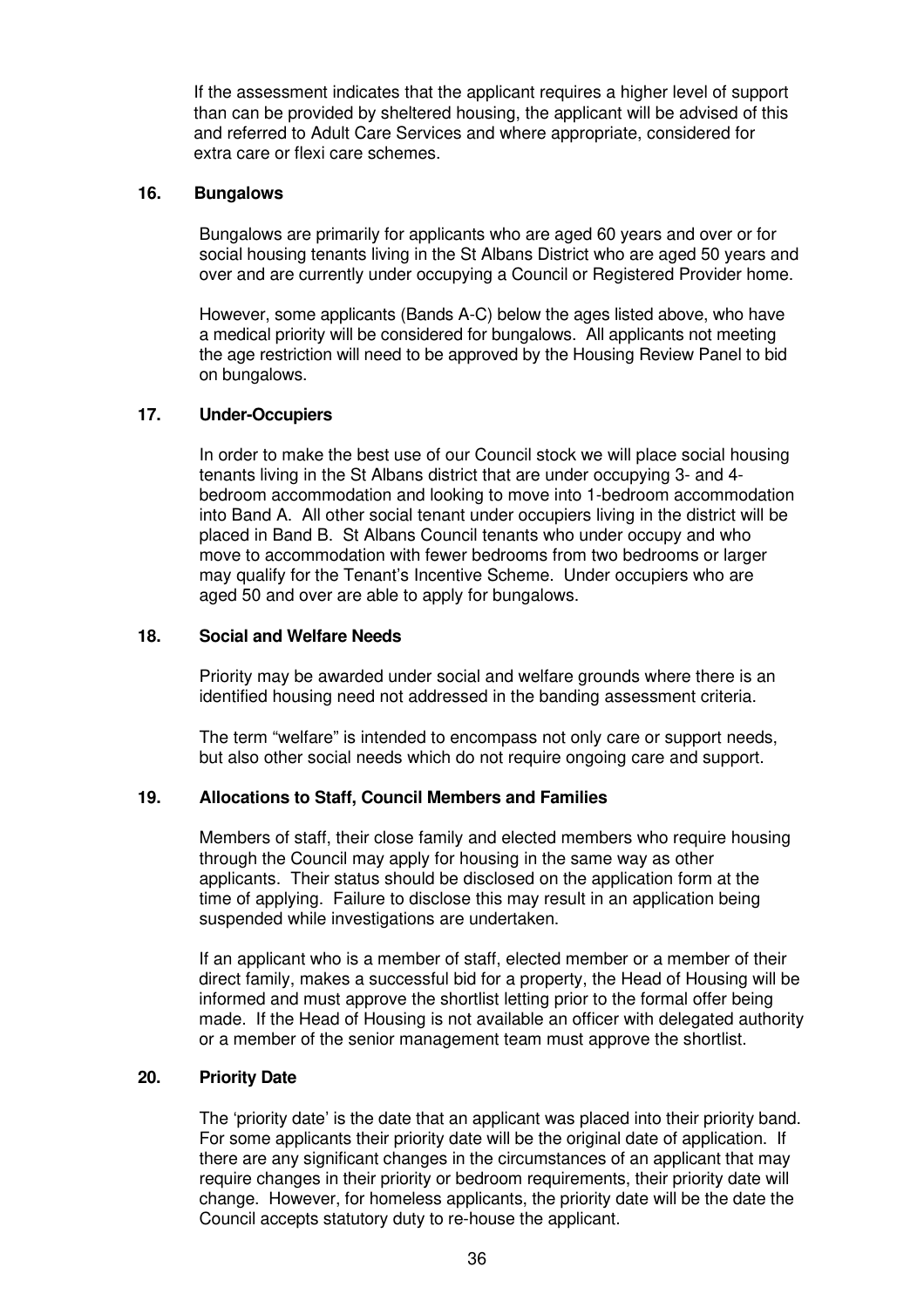Where two applicants are placed first and second on the shortlist for a particular property, are in the same priority band and have the same priority date, the property will be offered to the applicant for whom the Housing Options Team Leader (Supply) considers the property most suitable.

Any property belonging to Registered Provider may hold additional criteria. For details you should refer to the policy of the specific Registered Provider.

# **21. Change of Circumstances**

All applicants must update their online application form with details of any changes in the information provided. Some changes in circumstances will mean that the application will be suspended, this is because it could affect applicant's priority or eligibility for an offer. Examples of change of circumstances are detailed below, although this list is not exhaustive:

- Household members leaving the household.
- Relationship breakdown.
- Change to the medical circumstances of anyone included in the application.
- Death of a joint applicant.
- Change of address or contact number.
- Change in medical condition.
- If there is a change in immigration status.
- If anybody included as part of the application receives a criminal conviction.
- If there is an increase in the number of people in the household, e.g. birth of a child

Applications may be suspended whilst the Council assesses the information provided by the applicant and completes any further enquiries that may be necessary.

Please note that if an applicant comes up for an offer and their circumstances have changed and we have not been notified then this could result in the application being cancelled or suspended and any offer of accommodation being withdrawn.

## **22. Tenancy Management outside the scope of CBL**

The following tenancy management areas fall outside of Part 6 of the Housing Act 1996 and will be managed by Registered Providers:

- Mutual exchanges.
- Persons transferring from introductory to secure tenancy in the same property.
- Where a secure tenancy is assigned by way of succession to the same property.
- Where a secure tenancy is assigned to someone who would be qualified to succeed to that tenancy if the secure tenant died immediately before the assignment.
- Transfers that a landlord initiates for management purposes.
- In the cases of joint tenants where there is a relationship breakdown and a decision is taken to create a new tenancy for one tenant.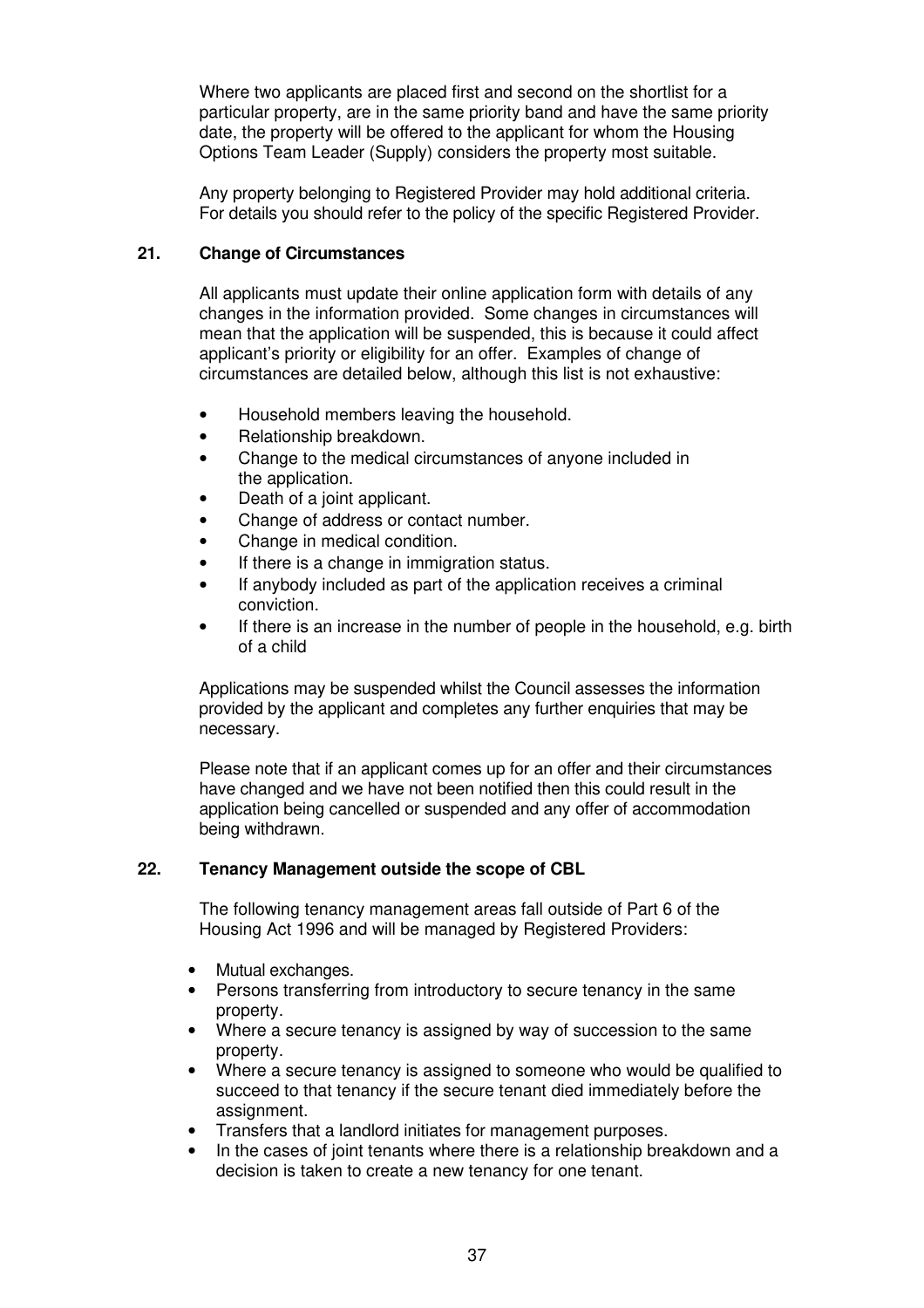- Where court orders are made under one of the following:
	- Section 24 of the Matrimonial Causes Act 1973.
	- Section 17 (1) of the Matrimonial and Family Proceedings Act 1984,
	- Paragraph 1 of schedule 1 to the Children Act 1989.

## **23. Right to Information**

An applicant has the right to:

- Request general information that will enable the applicant to assess how their application is likely to be treated under the scheme and whether accommodation appropriate to their needs is likely to be made available.
- Be notified in writing of any decision about whether the applicant is suitable to be a tenant of the Council.

## **24. Data Protection**

When an applicant applies for housing, the Council will seek only information that they require to assess the applicant's housing need. The Council is processing the personal data you provide to comply with its legal obligation, therefore processing is in accordance with Article 6 (1) (c) of General Data Protection Regulation ("GDPR").

If you are providing us with special category personal information (such as details about your health) we will be processing this under Art. 9(2) of GDPR. If you are providing us with criminal conviction personal information we will be processing this under Art.10 of GDPR.

We will use the data you have supplied for the purposes of your housing application. The Privacy Notice for Housing Applications details how the Council will use the personal data, who this data will be shared with and how we will store your personal data.

Your personal data will be treated in accordance with the Council's GDPR Personal Data Policy, the General Data Protection Regulation and Data Protection Act 2018

## **25. Decisions and Reviews**

Decisions under the Allocation Scheme may be taken by officers of the Council who have been given appropriate delegated authority by the Head of Housing. Any discretion shown in the Allocation Scheme as belonging to the Head of Housing may also be exercised by officers of the Council with appropriate delegated authority. Members of the Council (also known as Councillors) do not make decisions on individual applications under the Allocation Scheme, whether or not they fall into a category prevented by regulation from doing so.

The Council will conduct allocation reviews in accordance with any regulations issued by the Secretary of State. Currently, these require that the review be carried out by an officer not involved in the original decision and who is senior to the officer who made the original decision. Requests for a review should be made in writing to the Housing Options Team Leader (Housing Supply) within 21 days of the date of the decision.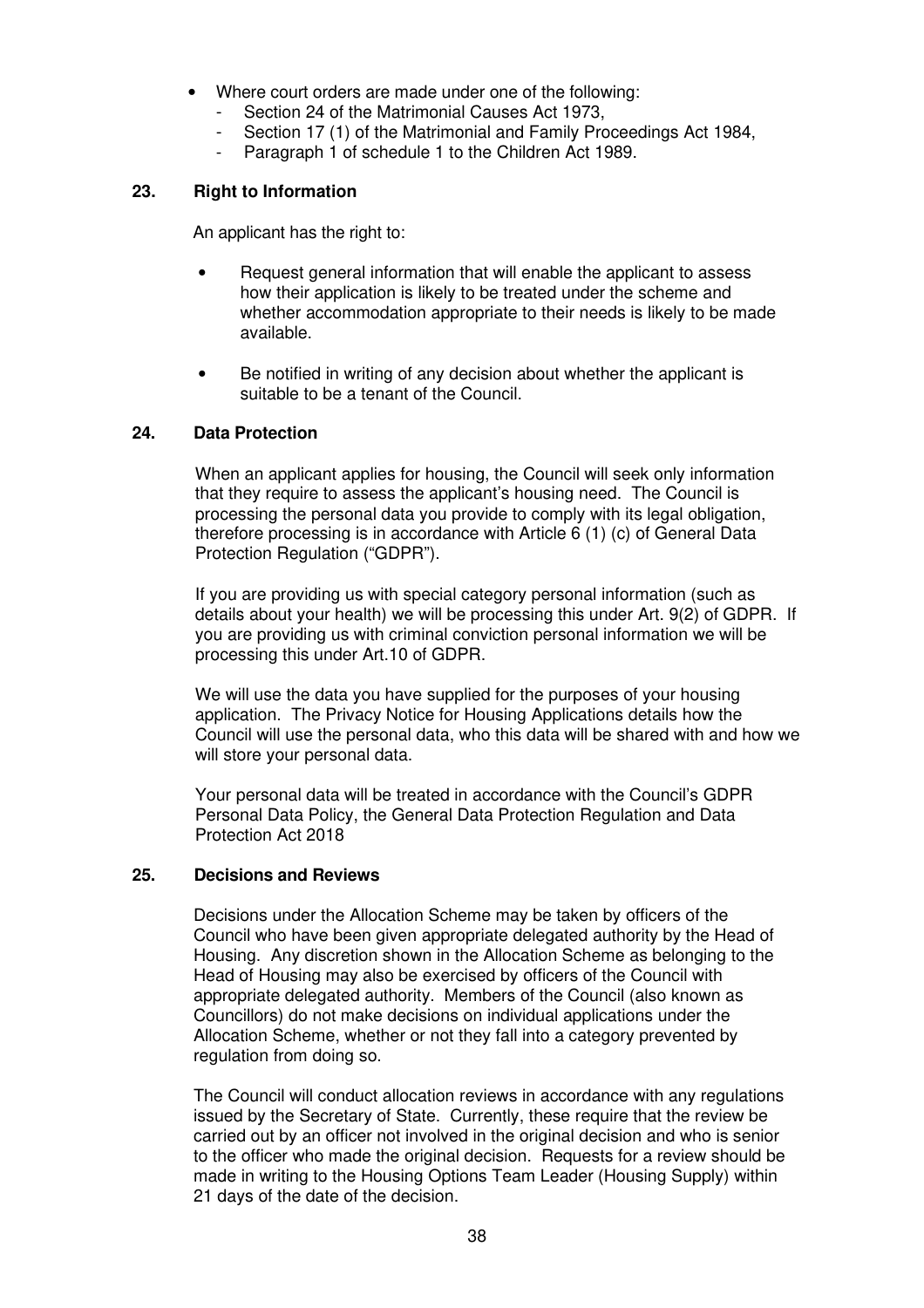## **You can request a review of the following decisions:**

- That your application does not meet the qualifying criteria to join the Housing Register.
- If your application is made non-active
- If your application has been removed from the Housing Register other than by request.
- The banding assessment of your application

Applicants must request a review in writing within 21 days of receiving the decision. The Council has discretion to extend the time limit if it considers this would be reasonable. An applicant may provide any additional information that they think the Council should take into account when reviewing its decision.

A manager senior to the officer that made the decision and who was not involved in the original decision will carry out the review. The manager will notify the applicant of the decision and the reasons for it within 56 days, unless a longer period is agreed with the applicant.

An applicant will only be entitled to one officer review. If an applicant is still unhappy following the review of a decision, they can request a review of the decision by the Housing Review Panel within 21 days of being notified. The applicant cannot attend but can be represented by a Councillor.

If the Council upholds the decision that the applicant does not meet the qualifying criteria, any further application will be a fresh application.

• The suitability of accommodation which is a final offer discharging the Council's homelessness duty.

In this instance the review will be considered by an external consultant appointed by the Council, who has not been involved in the original decision. They will notify the applicant of the decision within 56 days unless a longer period is agreed with the applicant.

Please note for reviews of medical decisions please see Section 13.

# **Elected Member Involvement**

The Allocations of Housing (Procedure) Regulations 1997 (SI 1997 No. 483) restricts a housing authority's elected members involvement in allocations decisions in certain specified circumstances. They prevent an elected member from being part of a decision-making body (i.e. the housing authority or any subcommittee) at the time the allocation decision is made, when either;

- the unit of housing accommodation concerned is situated in their electoral ward; or,
- the person subject to the decision has their sole or main residence in the member's electoral ward.

The applicant will be informed in writing of the decision made on review, and the reasons for it.